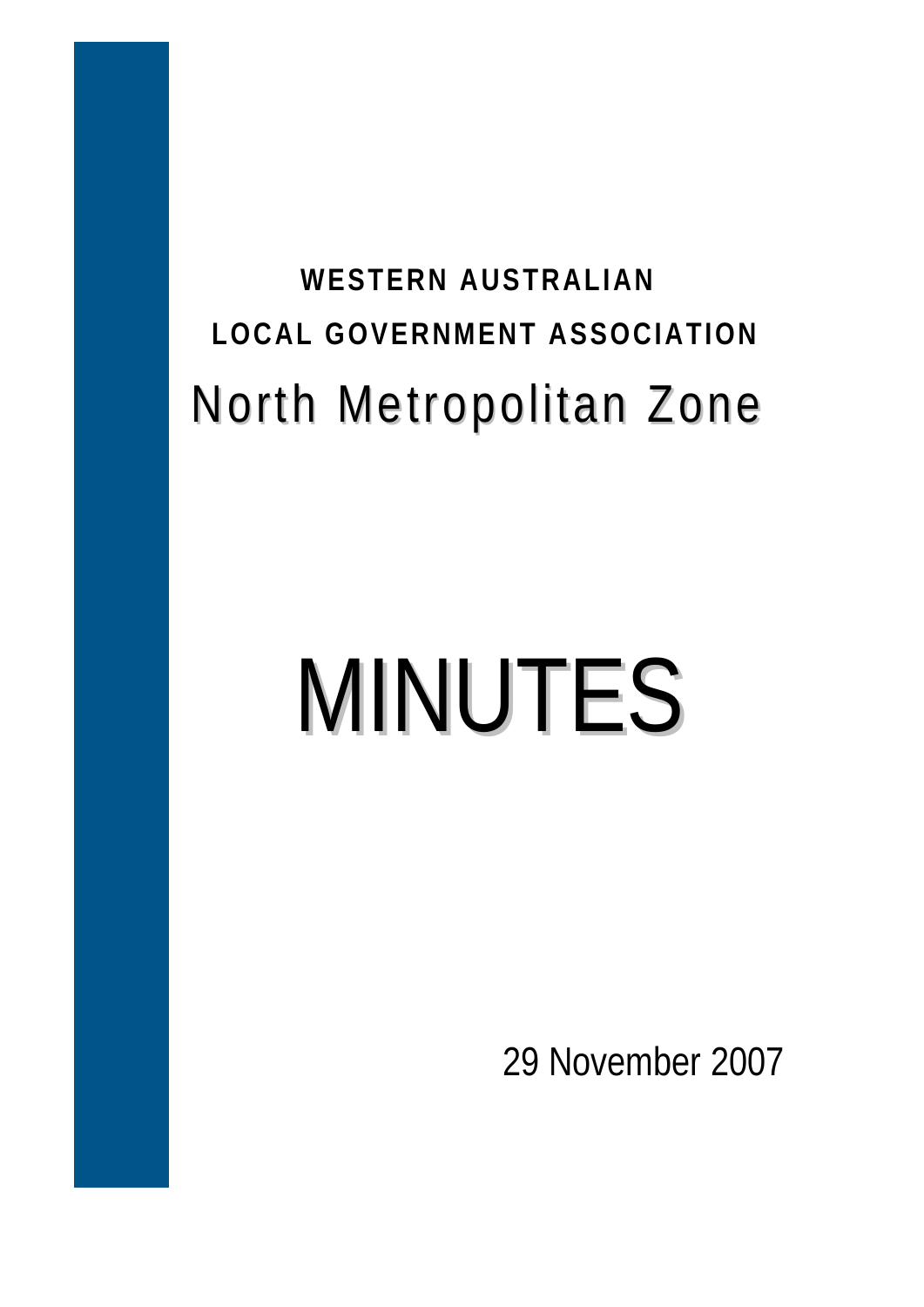# **TABLE OF CONTENTS**

| 2.          |     | <b>ANNOUNCEMENTS.</b>                                                                                          |      |
|-------------|-----|----------------------------------------------------------------------------------------------------------------|------|
| 3.          |     |                                                                                                                |      |
| 4.          |     |                                                                                                                |      |
| 5.          |     | DEPUTATIONS.                                                                                                   |      |
| 6.          |     |                                                                                                                |      |
|             |     |                                                                                                                |      |
| $7_{\cdot}$ |     |                                                                                                                |      |
|             | 7.1 | Proposed North Metropolitan Zone Meeting Dates 2008 and Nominations for State Council Delegates and Deputy     |      |
|             |     |                                                                                                                |      |
|             | 7.2 |                                                                                                                |      |
|             | 7.3 |                                                                                                                |      |
|             | 7.4 | Reimbursement of Local Government Costs Incurred in the Administration and Operation of Citizenship Ceremonies |      |
|             | 7.5 | Requirements by the Department of Conservation and Environment for Environmental Offsets When Clearing Permits | - 14 |
|             |     |                                                                                                                |      |
| 8.          |     |                                                                                                                |      |
|             | 8.1 |                                                                                                                |      |
|             | 8.2 |                                                                                                                |      |
|             | 8.3 | Item 6.4 Report on Key Activities, Governance Policy Team (Local Government 2007 Elections)  16                |      |
| 9.          |     |                                                                                                                |      |
|             | 9.1 |                                                                                                                |      |
| 10.         |     |                                                                                                                |      |
|             |     |                                                                                                                |      |
|             |     |                                                                                                                |      |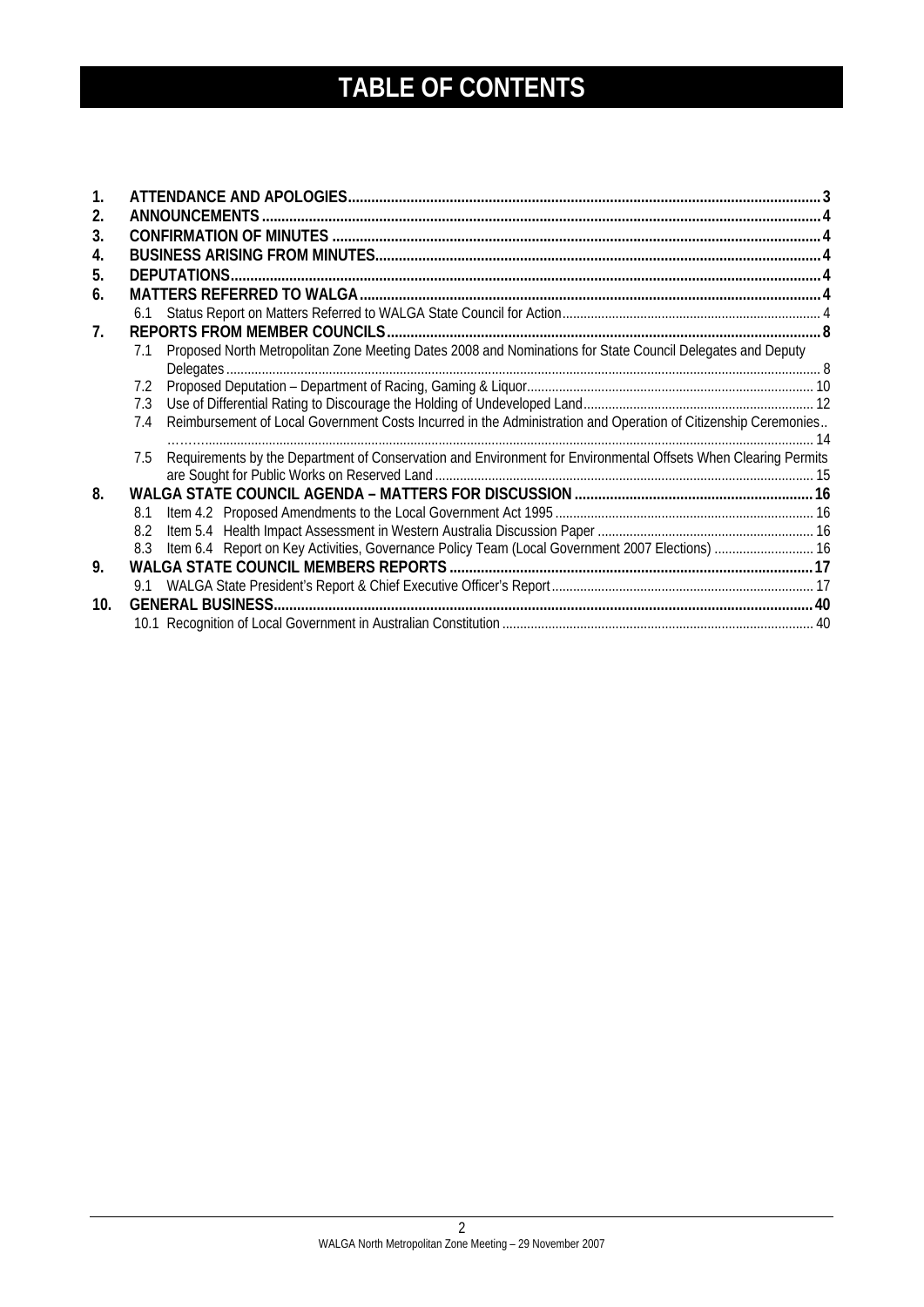# <span id="page-2-0"></span>**NORTH METROPOLITAN ZONE OF THE WESTERN AUSTRALIAN LOCAL GOVERNMENT ASSOCIATION**

**Held at the City of Wanneroo 23 Dundebar Road, Wanneroo (Leschenaultia Room)** 

**Thursday, 29 November 2007 Commencing at 6:05pm** 

# **MINUTES**

# **1. ATTENDANCE AND APOLOGIES**

# **(1) ATTENDANCE:**

| City of Stirling         | Cr T (Terry) Tyzak<br>Cr W (Bill) Stewart<br>Cr E (Elizabeth) Re<br>Mr A (Aaron) Bowman, Manager Governance & Council Support                                                             |
|--------------------------|-------------------------------------------------------------------------------------------------------------------------------------------------------------------------------------------|
| City of Wanneroo         | Cr F (Frank) Cvitan (Chairperson & State Council Member)<br>Cr M (Maureen) Grierson<br>Cr T (Tracey) Roberts<br>Mr C (Charles) Johnson, Chief Executive Officer                           |
| City of Joondalup        | Mayor T (Troy) Pickard (Deputy Chairperson & State Council Member)<br>Cr T (Trona) Young<br>Cr T (Tom) McLean<br>Cr R (Russ) Fishwick<br>Mr I (Ian) Cowie, Director Governance & Strategy |
| Secretariat              | Mrs N (Nicky) Barker, Coordinator Governance (City of Wanneroo)<br>Mrs L (Lee-Anne) Burt, Council Support Officer (City of Wanneroo)                                                      |
| WAI GA                   | Mr P (Phillip) McGuigan, ICT Policy and Programme Manager<br>Mr J (John) Phillips, Executive Manager Workplace Solutions                                                                  |
| (2)<br><b>APOLOGIES:</b> |                                                                                                                                                                                           |
| <b>City of Stirling</b>  | Mayor D (David) Boothman<br>Mr S (Stuart) Jardine, Chief Executive Officer                                                                                                                |
| City of Wanneroo         | Cr L (Laura) Gray                                                                                                                                                                         |

City of Joondalup Nil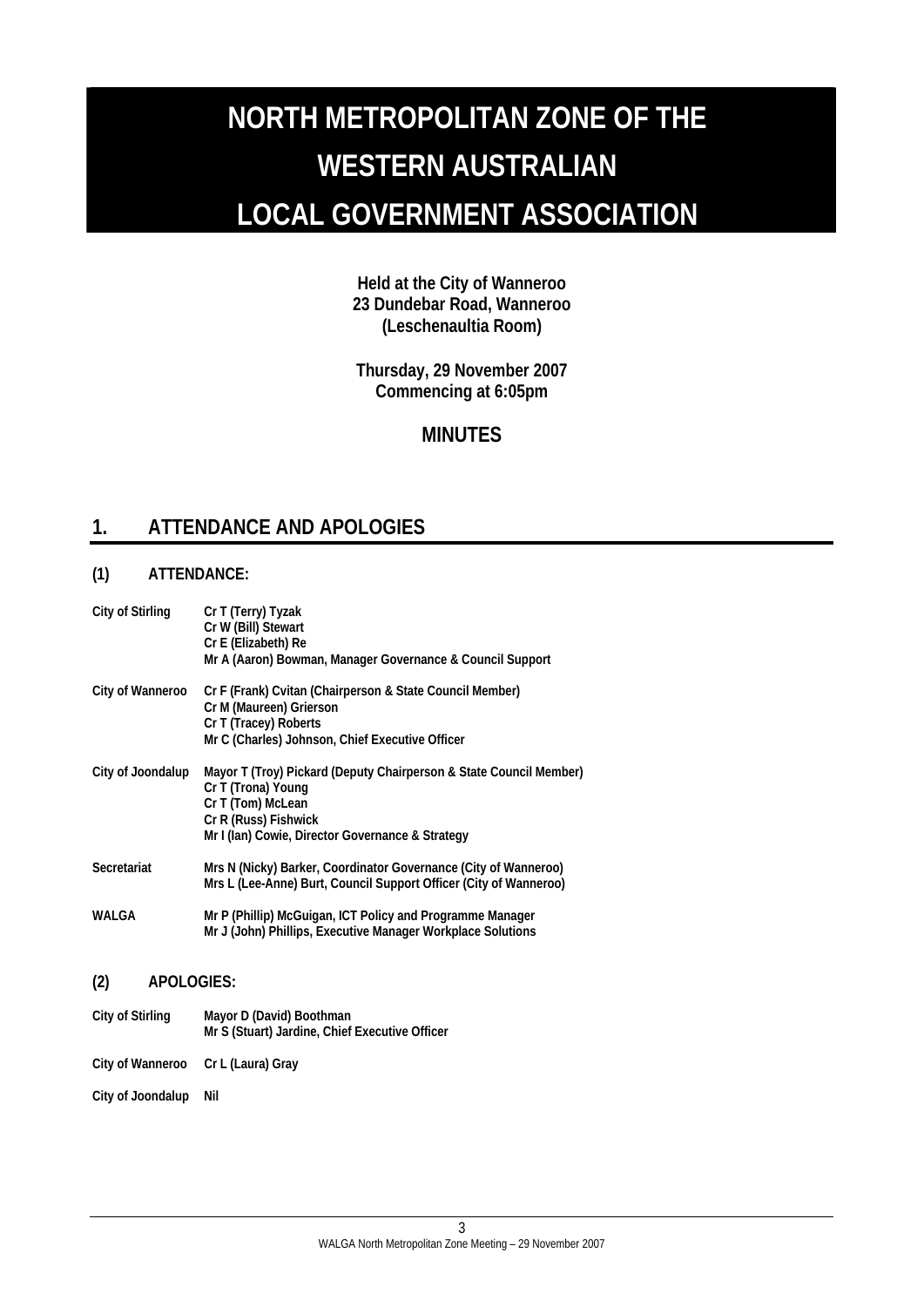# <span id="page-3-0"></span>**2. ANNOUNCEMENTS**

Nil

# **3. CONFIRMATION OF MINUTES**

**MOTION Mayor Pickard/Cr Roberts** 

**That the Minutes of the meeting of the North Metropolitan Zone held on Thursday, 27 September 2007 be confirmed as a true and accurate record of the proceedings.** 

**CARRIED** 

# **4. BUSINESS ARISING FROM MINUTES**

NIL

# **5. DEPUTATIONS**

NIL

# **6. MATTERS REFERRED TO WALGA**

# **6.1 Status Report on Matters Referred to WALGA State Council for Action**

As a means of increasing communication and providing feedback to the North Metropolitan Zone Committee a schedule has been prepared on matters referred to WALGA State Council for action.

Cr Cvitan commented that the resolution of the North Metropolitan Zone at its last meeting with respect to storm water discharge on to beaches had been passed unanimously by WALGA at the October State Conference

Mayor Pickard commented that an item with respect to the Whitfords Volunteer Sea Rescue Group – Proposal for Funding and Support appeared to have been deleted from the Status Report, but that this matter had not been fully resolved. WALGA representative Mr John Phillips advised that he would investigate with a view to having the issue placed back on the Status Report.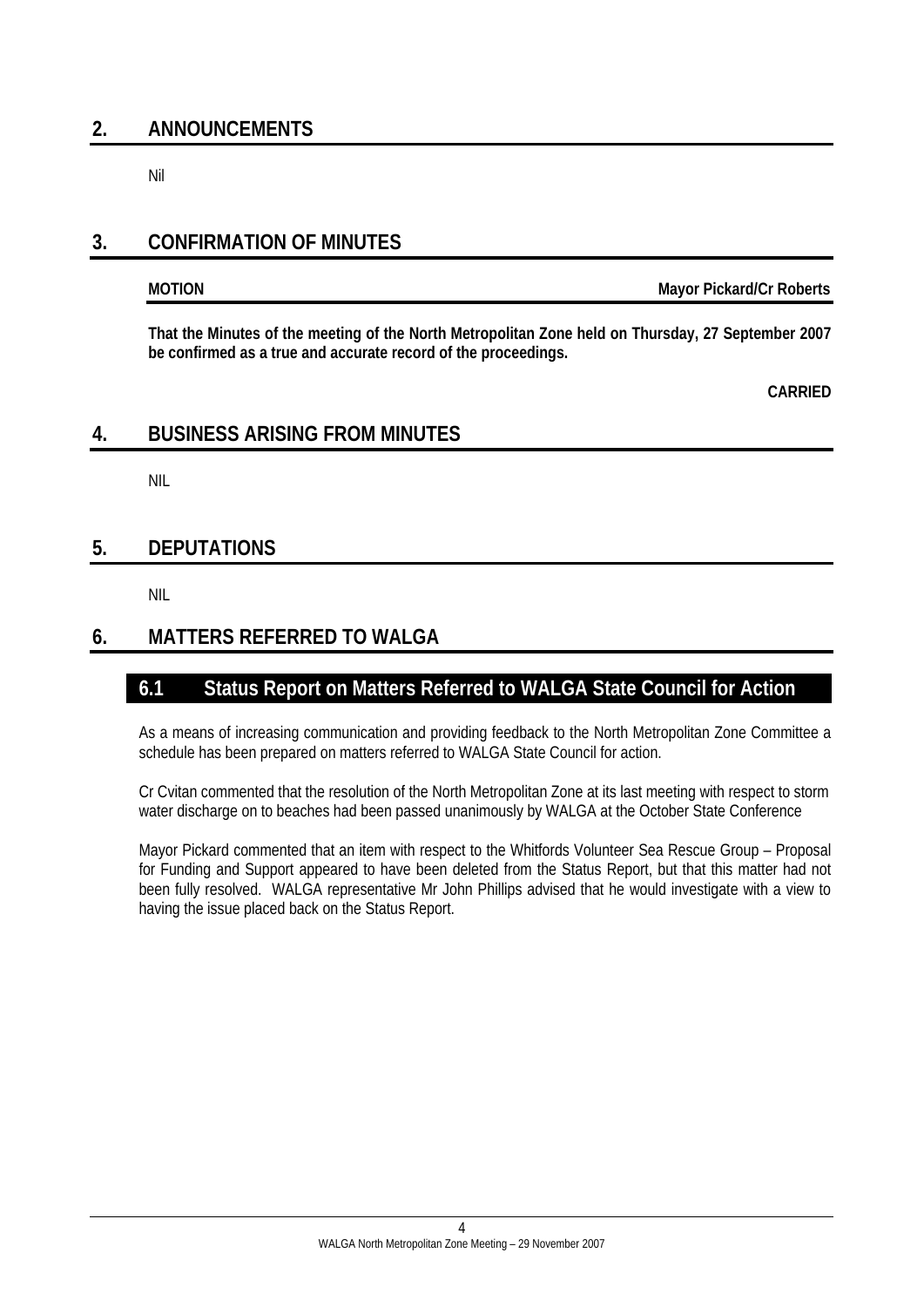

| Zone    | Agenda Item                                                                                                                                               | <b>Zone Resolution</b>                                                                                                                                                                                                                                                                                                                                                                                                                                                                                                                                                                                                                                                                                 | <b>WALGA Response</b>                                                                                                                                                                                                                                                                                                                                                                                                                                                                                                                                                                                               | $Up-$<br>date | <b>WALGA Contact</b>                                                                                                  |
|---------|-----------------------------------------------------------------------------------------------------------------------------------------------------------|--------------------------------------------------------------------------------------------------------------------------------------------------------------------------------------------------------------------------------------------------------------------------------------------------------------------------------------------------------------------------------------------------------------------------------------------------------------------------------------------------------------------------------------------------------------------------------------------------------------------------------------------------------------------------------------------------------|---------------------------------------------------------------------------------------------------------------------------------------------------------------------------------------------------------------------------------------------------------------------------------------------------------------------------------------------------------------------------------------------------------------------------------------------------------------------------------------------------------------------------------------------------------------------------------------------------------------------|---------------|-----------------------------------------------------------------------------------------------------------------------|
| North M | 2007 September 27<br>Zone Agenda item 7.4<br>Beach Health Study Highlights<br>Dangers of Storm Water                                                      | That the North Metropolitan Zone recommend that:<br>WALGA requests that the State Government give<br>1.<br>consideration to the formation of a task force composed of<br>State and Local Officers on options to address the problem.<br>WALGA give consideration to seeking an urgent<br>2.<br>meeting with the appropriate Minister/s to discuss concerns<br>regarding the State addressing its responsibilities regarding<br>stormwater discharge under its control that does not comply<br>with relevant health standards.<br>Officers representing the various local authorities of<br>3.<br>the North Metro Zone form an informal working group to<br>address the issue and exchange information. | 1. A concurrent report is being undertaken by<br>the Swan River Trust on water quality of drains to the Swan-Canning<br>Estuary. The Association is therefore negotiating with the relevant<br>agencies to deal with the issue of urban drainage quality to all<br>receiving environments. It is envisaged that relevant state and local<br>government officers will attend the required meetings, including<br>representatives from the zone.<br>2. This issue will be attended to through the<br>aforementioned process.<br>3. Noted.                                                                             | Nov<br>07     | Mark Batty<br><b>Executive Manager</b><br><b>Environment and Waste</b><br>Ph: 9213 2078<br>mbatty@walga.asn.au        |
| North M | 2007 September 27<br>Zone Agenda Item 7.2<br>New Five Star Codes                                                                                          | That the North Metropolitan Zone recommend that WALGA<br>considers lobbying the State Government to offer incentives for<br>the retro fitting of existing buildings to match the Five Star Plus<br>Codes.                                                                                                                                                                                                                                                                                                                                                                                                                                                                                              | The Premiers statement of May 7,2007 outlined the investment of \$1.5<br>million to assist existing households that want to become more<br>environmentally friendly, to establish a household audit and education<br>program which will provide practical information on how greenhouse<br>gas emissions can be reduced at the household level. The Association<br>will follow up with the Office of Climate Change on this issue.                                                                                                                                                                                  | Nov<br>07     | Mark Batty<br><b>Executive Manager</b><br><b>Environment and Waste</b><br>Ph: 9213 2078<br>mbatty@walqa.asn.au        |
| North M | 2007 September 27<br>Zone Agenda Item 7.3<br>WALGA Climate Change and<br>Local Government Being<br>Aware and Being Prepared: a<br>draft discussion paper. | That the North Metropolitan Zone indicates its support, both for<br>WALGA's initiative to develop the draft discussion paper and for<br>the development of a climate change toolkit relating to<br>adaptation.                                                                                                                                                                                                                                                                                                                                                                                                                                                                                         | Noted. The Association has issued the draft Discussion Paper on<br>Climate Change needs for Local Government for comment. All<br>comments have now been received and are being input into the<br>discussion paper. The final Discussion Paper, with recommendations<br>and Association Actions is due to be circulated by December 2007. It<br>can be indicated that many Councils were in support of the<br>development of a Toolkit and as a result the Association has<br>undertaken to design and develop this suite of tools. See below.<br>The Climate Change website/toolkit is currently at pre-development | Nov<br>07     | <b>Mark Batty</b><br><b>Executive Manager</b><br><b>Environment and Waste</b><br>Ph: 9213 2078<br>mbatty@walqa.asn.au |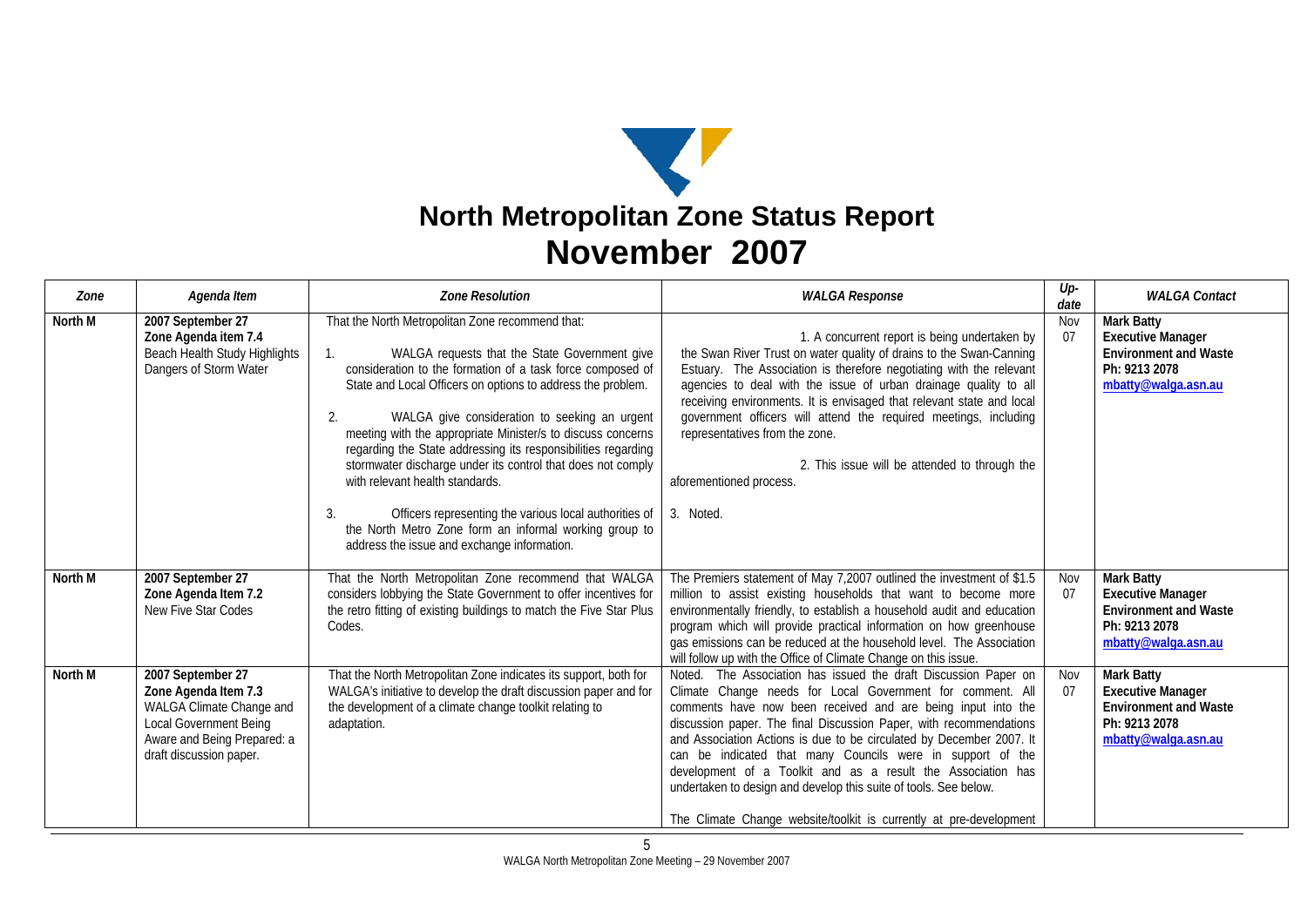| Agenda Item<br>Zone                                                                                                                                      | <b>Zone Resolution</b>                                                                                                                                                                                                                                                                                                           | <b>WALGA Response</b>                                                                                                                                                                                                                                                                                                                                                                                                                                                                                                                                                                                                                                                                                                                                                                                                                                                                                                                                                                                                                                                                                                                                                                                                                                                                                                                                                                                                                                                                                         |           | <b>WALGA Contact</b>                                                                                     |
|----------------------------------------------------------------------------------------------------------------------------------------------------------|----------------------------------------------------------------------------------------------------------------------------------------------------------------------------------------------------------------------------------------------------------------------------------------------------------------------------------|---------------------------------------------------------------------------------------------------------------------------------------------------------------------------------------------------------------------------------------------------------------------------------------------------------------------------------------------------------------------------------------------------------------------------------------------------------------------------------------------------------------------------------------------------------------------------------------------------------------------------------------------------------------------------------------------------------------------------------------------------------------------------------------------------------------------------------------------------------------------------------------------------------------------------------------------------------------------------------------------------------------------------------------------------------------------------------------------------------------------------------------------------------------------------------------------------------------------------------------------------------------------------------------------------------------------------------------------------------------------------------------------------------------------------------------------------------------------------------------------------------------|-----------|----------------------------------------------------------------------------------------------------------|
|                                                                                                                                                          |                                                                                                                                                                                                                                                                                                                                  | stage. Negotiations are progressing with Murdoch University, who are<br>interested in co-developing the toolkit and developing training materials<br>to complement the tools provided. Funding is currently available<br>through the Australian Government for climate change adaptation work<br>developed through tertiary institutions. WALGA and Murdoch University<br>are currently developing the application for funding.                                                                                                                                                                                                                                                                                                                                                                                                                                                                                                                                                                                                                                                                                                                                                                                                                                                                                                                                                                                                                                                                               |           |                                                                                                          |
| North M<br>2007 September 27<br>State Council Agenda Item<br>5.3<br>Review of the Disability<br><b>Standards for Accessible</b><br>Public Transport 2002 | It was agreed that it would be appropriate for WALGA to lobby the<br>State Government with respect to the provision of adequate public<br>transport infrastructure within the City of Wanneroo, as current<br>infrastructure does not meet the criteria set down by the Disability<br>Standards for Accessible Public Transport. | The Association will lobby the State Government for appropriate public<br>transport infrastructure across all Local Governments.<br>The STATE COUNCIL RESOLUTION October 2007<br>That:<br>1. a partnership is developed between State and Local Government<br>to clarify respective roles and responsibilities in the provision of<br>bus stop infrastructure and to co-ordinate infrastructure and<br>service provision in order to provide a seamless, accessible public<br>transport service;<br>an amendment is made to the Standards to remove the<br>2.<br>requirement for compliance with the relevant Standards by 25% of<br>bus stops by 31 December 2007;<br>3. a national review is undertaken by the Commonwealth, in<br>consultation with State and Local Government, of the time frames<br>for compliance with the relevant Standards for bus stops of 55%<br>by 31 December 2012, 90% by 2017 and 100% by 2032.<br>Commonwealth partner with State Government, in consultation<br>4.<br>with Local Government, to:<br>provide new funds to develop on-line, accessible local<br>a<br>transport information for Local Government including bus<br>stop locations and service patronage;<br>b<br>develop an audit and evaluation framework that includes a<br>consistent reporting format;<br>develop a Model Accessible Bus Stop Audit Checklist;<br>$\mathsf{C}$<br>provide new funding support to develop a register of bus<br>d<br>stops, to audit stops for accessibility and develop a Bus | Nov<br>07 | Michelle Mackenzie<br><b>Executive Manager</b><br>Infrastructure<br>9213 2065<br>mmackenzie@walqa.asn.au |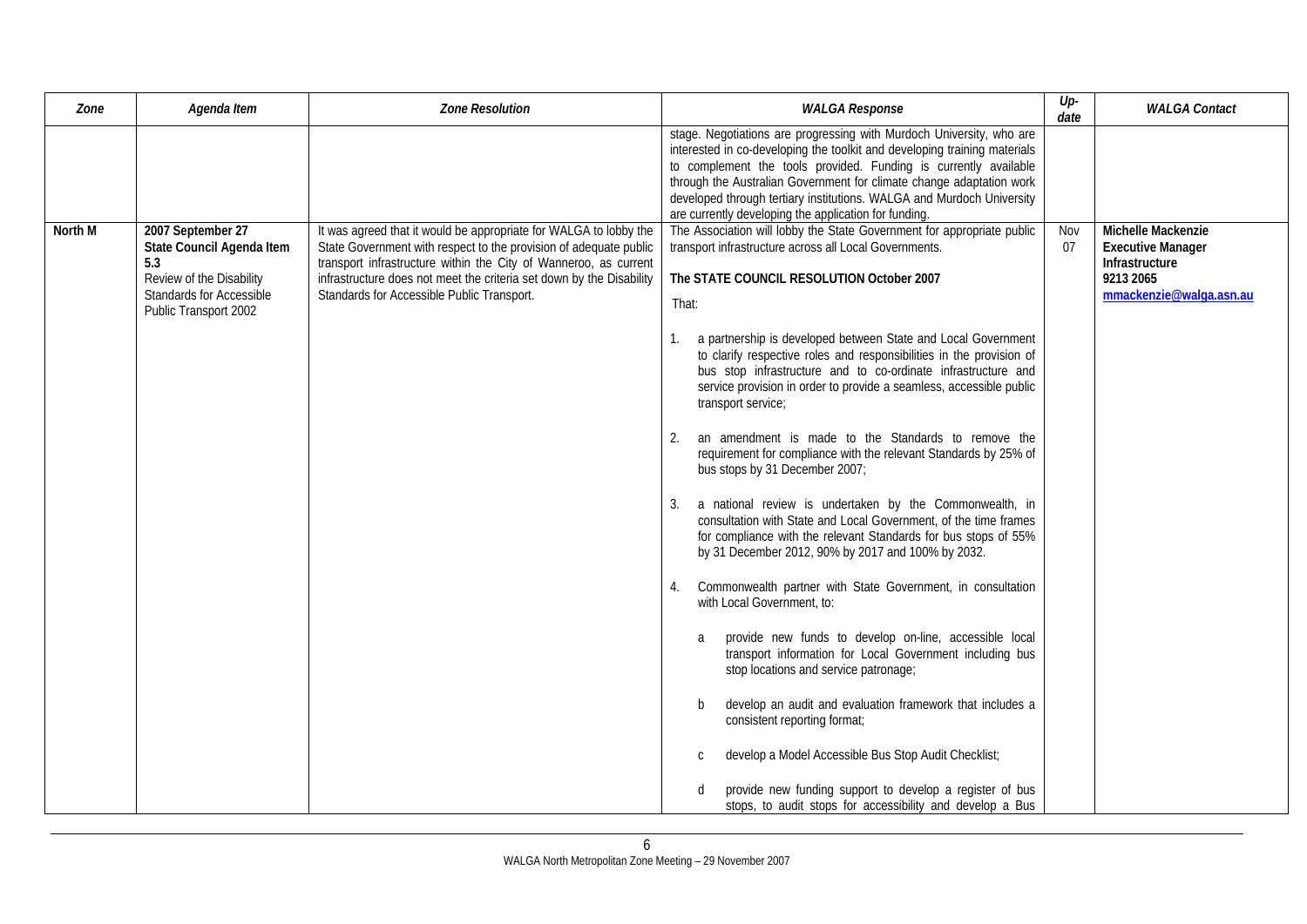| Zone    | Agenda Item                                                                    | <b>Zone Resolution</b>                                                                                                                                                                                                                                                                                                                                                                                               | <b>WALGA Response</b>                                                                                                                                                                                                                                                                                                                                                                                                                                                                                                         | $Up-$<br>date | <b>WALGA Contact</b>                                                                                             |
|---------|--------------------------------------------------------------------------------|----------------------------------------------------------------------------------------------------------------------------------------------------------------------------------------------------------------------------------------------------------------------------------------------------------------------------------------------------------------------------------------------------------------------|-------------------------------------------------------------------------------------------------------------------------------------------------------------------------------------------------------------------------------------------------------------------------------------------------------------------------------------------------------------------------------------------------------------------------------------------------------------------------------------------------------------------------------|---------------|------------------------------------------------------------------------------------------------------------------|
| North M | 2007 May 31                                                                    | That the North Metropolitan Zone recommend that WALGA                                                                                                                                                                                                                                                                                                                                                                | Stop/Shelter Replacement and Installation Plan;<br>provide new funds for a bus stop/shelter capital improvement<br>e<br>program;<br>ensure an appropriate level of developer contribution<br>towards bus stop infrastructure; and<br>develop a roll-out programme for bus stop accessibility<br>q<br>improvements that is integrated with the deployment of<br>accessible buses, as required by the 1996 Accessible Public<br>Transport Plan for Perth.<br>The Communications Strategy is in development and has not yet been | Nov           | Mark Batty                                                                                                       |
|         | Zone Agenda Item 7.1<br>Local Government<br>Achievements in Cleaner<br>Energy. | considers the potential of preparing and implementing a broad<br>promotional strategy to demonstrate local governments'<br>successes and achievements in the area of cleaner energy and<br>greenhouse gas abatement.                                                                                                                                                                                                 | submitted to the Environment Policy Team for approval. This will occur<br>at the next EPT Meeting. The draft strategy at present includes use of<br>each of the Association media conduits, these being; The Western<br>Councillor, The LG News, The Presidents West Australian column and<br>media releases. In addition the Association will continue to<br>communicate achievements to Officers through the WALGA Eco-News.<br>The draft Strategy will be tabled in the near future.                                       |               | <b>Executive Manager</b><br><b>Environment and Waste</b><br>Ph: 9213 2078<br>mbatty@walqa.asn.au                 |
| North M | 2007 May 31<br>Zone Agenda Item 7.4<br>Dog Registration Fee -<br>Review        | That the North Metropolitan Zone recommend that WALGA make<br>representation to the Department of Local Government and<br>Regional Development to review the dog registration fees that are<br>set by Regulations under the Dog Act.<br>It is recommended that this review increase registration fees by<br>minimum 35% as soon as possible and include provision for<br>regular increases through an annual review. | A survey was conducted by WALGA requesting feedback from Member<br>Councils. A summary of the feedback received from Member Councils<br>was provided in the Governance Key Activity Report to State Council<br>October 2007 meeting.<br>Updates on future progress on this item will be provided in the<br>Governance Key Activity Report within the State Council Agenda.                                                                                                                                                    | Nov<br>07     | <b>Tony Brown</b><br><b>Executive Manager Governance</b><br>and Strategy<br>Ph: 9213 2051<br>tbrown@walga.asn.au |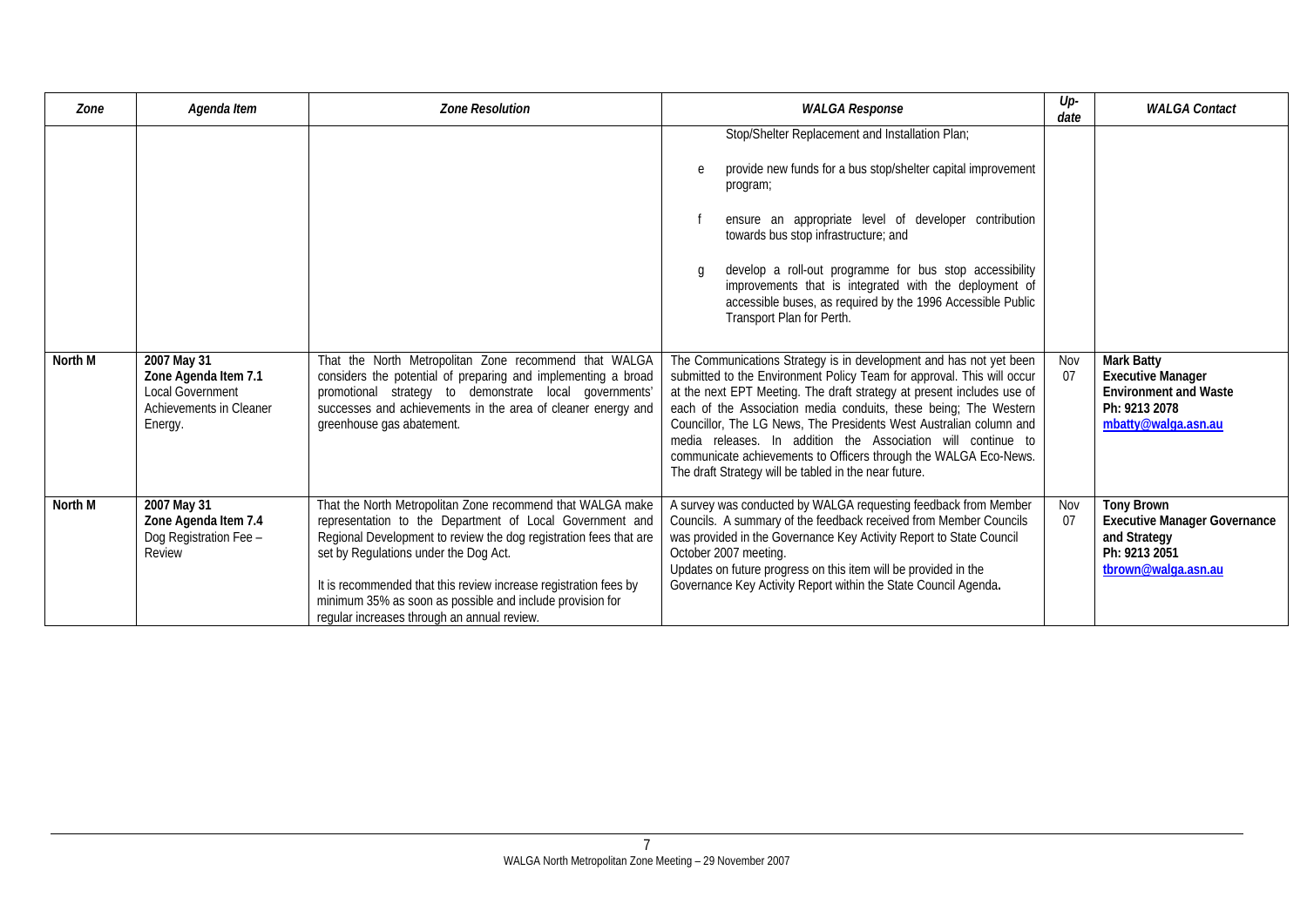# <span id="page-7-0"></span>**7.1 Proposed North Metropolitan Zone Meeting Dates 2008 and Nominations for State Council Delegates and Deputy Delegates**

*By City of Wanneroo* 

# **IN BRIEF**

 **Presenting a proposed schedule of meeting dates for the North Metropolitan Zone Committee for 2008 and outlining procedures for submitting nominations for the positions of State Council delegates and deputy delegates.**

| Deadline for Report<br><b>Items</b> | North Metropolitan<br><b>Zone Meeting Dates</b><br>2008 | <b>State Council Meeting</b><br>Dates (Unconfirmed) | <b>Host Council</b> |
|-------------------------------------|---------------------------------------------------------|-----------------------------------------------------|---------------------|
|                                     |                                                         |                                                     |                     |
| 21 January                          | 31 January                                              | 6 February                                          | City of Stirling    |
| 10 March                            | 20 March                                                | 2 April                                             | City of Joondalup   |
| 12 May                              | 22 May                                                  | 4 June                                              | City of Wanneroo    |
| 7 July                              | 17 July                                                 | 30 July                                             | City of Stirling    |
| 8 September                         | 18 September                                            | 1 October                                           | City of Joondalup   |
| 10 November                         | 20 November                                             | 3 December                                          | City of Wanneroo    |

# **COMMENT**

In previous years, it has been the practice of the North Metropolitan Zone Committee to hold its meetings on the Thursday of the week preceding the scheduled WALGA State Council meeting. In order for any relevant items arising from the Zone meeting to be considered by State Council, Zone Minutes must be received by WALGA no later than the Monday before the State Council meeting, which means a very tight time frame for finalisation and signoff of Minutes.

With this in mind, the current Secretariat proposes that North Metropolitan Zone Committee meetings be held on Thursday two weeks prior to the State Council meeting, thus providing additional time not only for the production and checking of the Minutes, but also allowing extra time for WALGA staff to prepare outcomes for consideration by State Council.

The above dates take this proposed rescheduling into account, with the exception of the January meeting. Given that many Councils, including Wanneroo, are in recess for a significant part of January, it was felt that it would be impractical to bring forward the meeting date for that month.

Attention is also drawn to the fact that, at the first meeting for 2008, it will be necessary to conduct an election for the appointment of State Council delegates and deputy delegates. The procedure set down by WALGA for submission of nominations is as follows:

- 1. Nominations must be in writing, addressed to the WALGA Chief Executive Officer and received by WALGA no later than two weeks prior to the North Metropolitan Zone Committee meeting at which the election will be held.
- 2. Elections are to be held at the first North Metropolitan Zone Committee meeting for 2008 as the first item of business.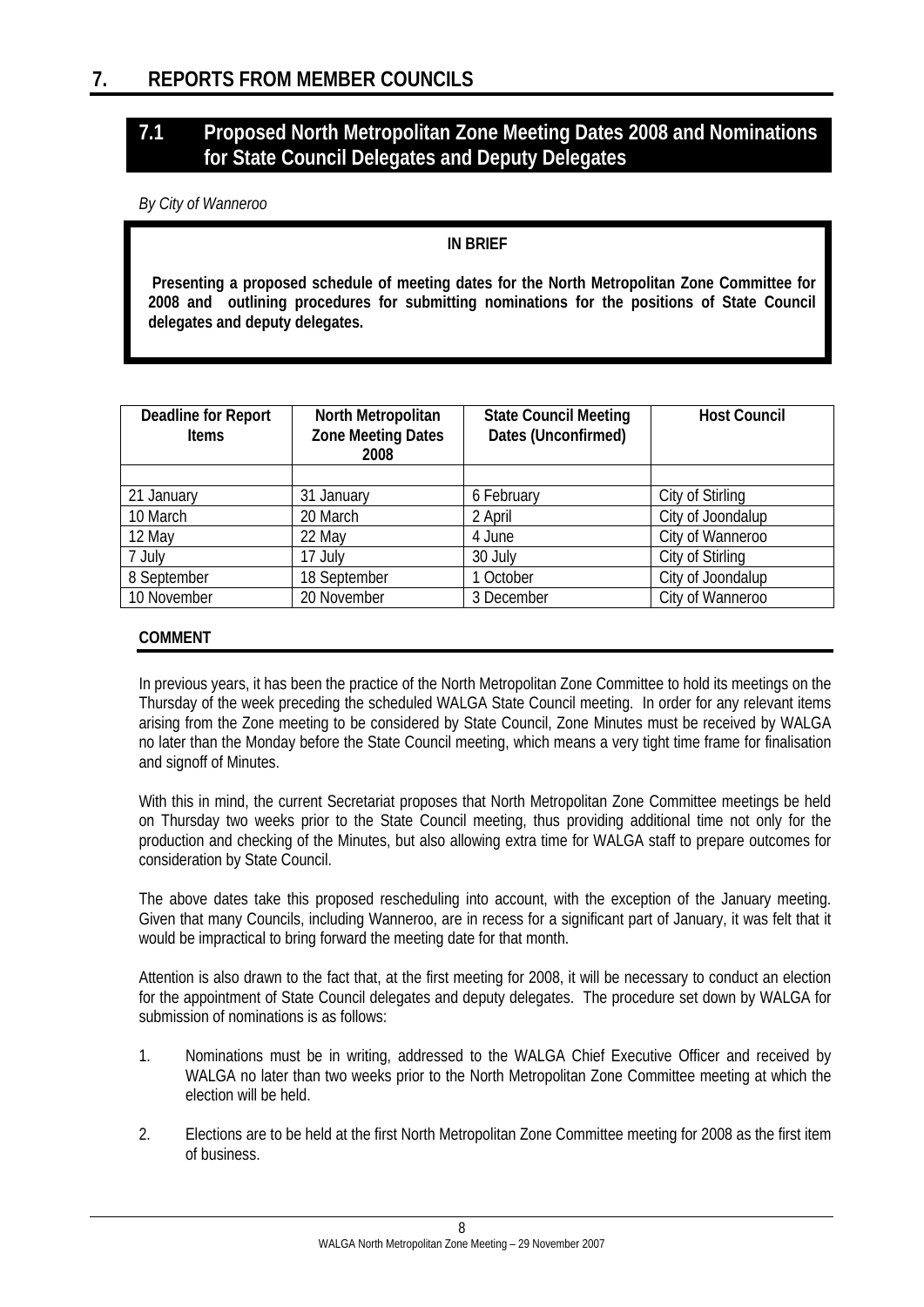Where there is more than one nomination for each vacant position, an election will be conducted using a secret ballot, with a representative of the WALGA CEO to act as the returning officer for the election. Prior to the ballot, nominees for each position are to be provided with an opportunity to present a short (2-3 minutes) election bid to delegates.

3. All voting delegates to the North Metropolitan Zone Committee are entitled to cast one vote in the ballot process.

In order to assist those North Metropolitan Zone Committee delegates who may wish to nominate for the position of delegate or deputy delegate to the WALGA State Council, the Secretariat has prepared a nomination form which can be completed and forwarded to the WALGA Chief Executive Officer. This form has been provided to all delegates under separate cover.

Should the North Metropolitan Zone Committee adopt the proposed schedule of meeting dates presented above, nominations will need to be received by WALGA by no later than **Wednesday, 16 January 2008**.

With respect to the election of the North Metropolitan Zone Committee Chairperson and Deputy Chairperson, at its meeting held on 27 September 2007 members confirmed that the current arrangement of the Chair and Secretariat being rotated between member Councils on a biennial basis be continued.

The City of Wanneroo finishes its term in June 2008, and it is therefore suggested that the incoming secretariat assume the role as of 01 June 2008. Elections for a new Chairperson and Deputy Chairperson will need to be held at the meeting on 22 May 2008.

**MOTION Cr Stuart/Cr McLean** 

**That the North Metropolitan Zone Committee:-** 

- **1. ENDORSE the proposed meeting dates for 2008.**
- **2. NOTE that nominations for the positions of State Council delegate and deputy delegate must be received, in writing, by the Chief Executive Officer of WALGA by no later than Wednesday, 16 January 2008.**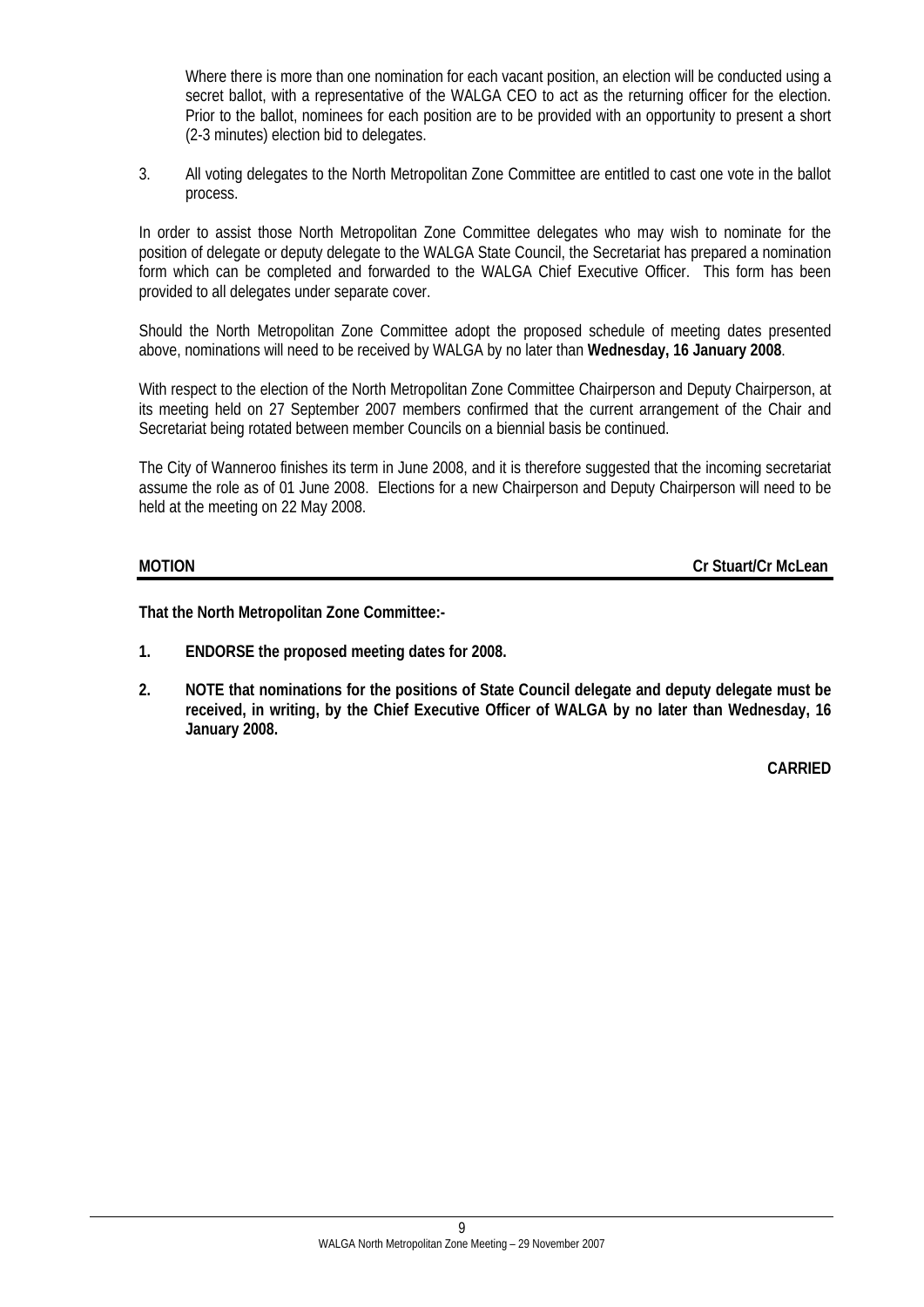# <span id="page-9-0"></span>**7.2 Proposed Deputation – Department of Racing, Gaming & Liquor**

*By City of Wanneroo* 

# **IN BRIEF**

 **A request from the Department of Racing, Gaming and Liquor for Departmental Officers to attend the next meeting of the North Metropolitan Zone to present information relating to small bar licences.**

# **BACKGROUND**

Correspondence has been received by WALGA from the Department of Racing, Gaming and Liquor, seeking support for Departmental Officers to attend the next meeting of the five WALGA Zones within the Perth Metropolitan area to present information relating to small bar licences.

WALGA has requested that the North Metropolitan Zone Committee give consideration to this request and advise the Department as to whether it is prepared to receive a deputation in relation to this matter.

# **COMMENT**

A copy of the correspondence from the Department of Racing, Gaming and Liquor is attached for delegates' information.

**MOTION Cr Grierson/Cr Re** 

**That the North Metropolitan Zone Committee APPROVE the request for a deputation from the Department of Racing, Gaming and Liquor on the matter of small bar licences.**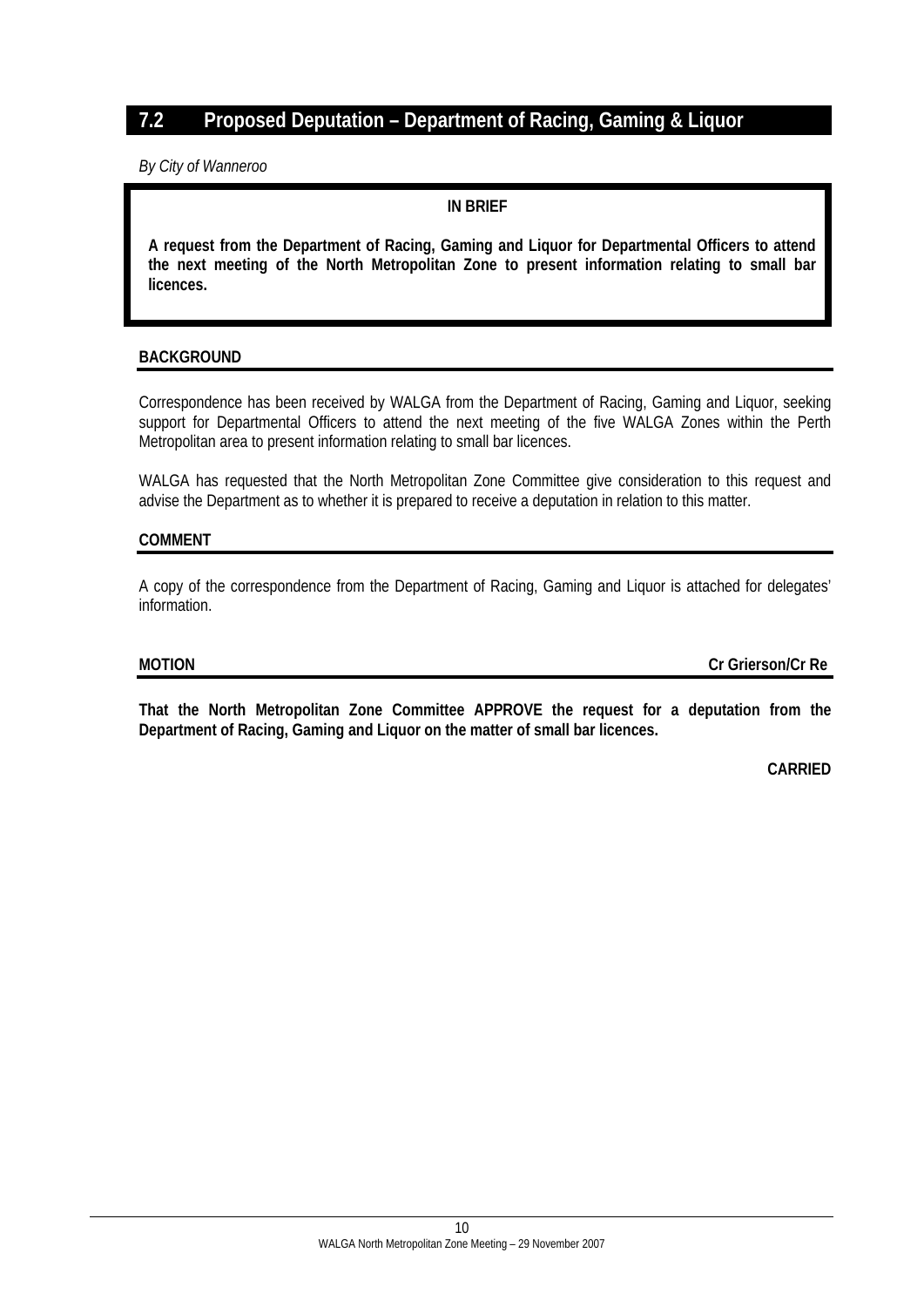

Department of Racing, Gaming & Liquor Government of Western Australia

Your Ref: Our Ref : C02/06/08 Enquiries: 9425 1812

Ms Ricky Burges Chief Executive Officer Western Australian Local Government Association PO Box 1544 West Perth, WA, 6872



Dear Ricky,

I am writing to you to seek your support for officers from this agency to attend the next meetings of the five (5) local government zones located within the metropolitan region to present information relating to small bar licences to members.

The small bar licence category is one of the key reforms to the Liquor Control Act 1988 that the State Government introduced in May 2007.

It appears that despite some local government associations embracing the concept of the small bar licence, others seem hesitant to explore the possibility of supporting, or have been misinformed about a classification of liquor licence that impacts on the community significantly less than larger types of venues.

In being able to address each of the local government zones, I would hope this agency might be able to alleviate any concerns, or provide a higher level of information to representatives of organisations that share common issues.

I look forward to your response on this matter.

Yours sincerely

Barry A Sargeant DIRECTOR GENERAL DEPARTMENT OF RACING, GAMING AND LIQUOR

11 October 2007

Level 1, 87 Adelaide Terrace, East Perth, Western Australia, 6004 Postal Address: PO Box 6119, East Perth, Western Australia, 6892<br>Tel: (08) 9425 1888 Facsimile: (08) 9325 1636 Country Callers: 1800 634 541 Email: rgl@rgl.wa.gov.au Web Site: www.rgl.wa.gov.au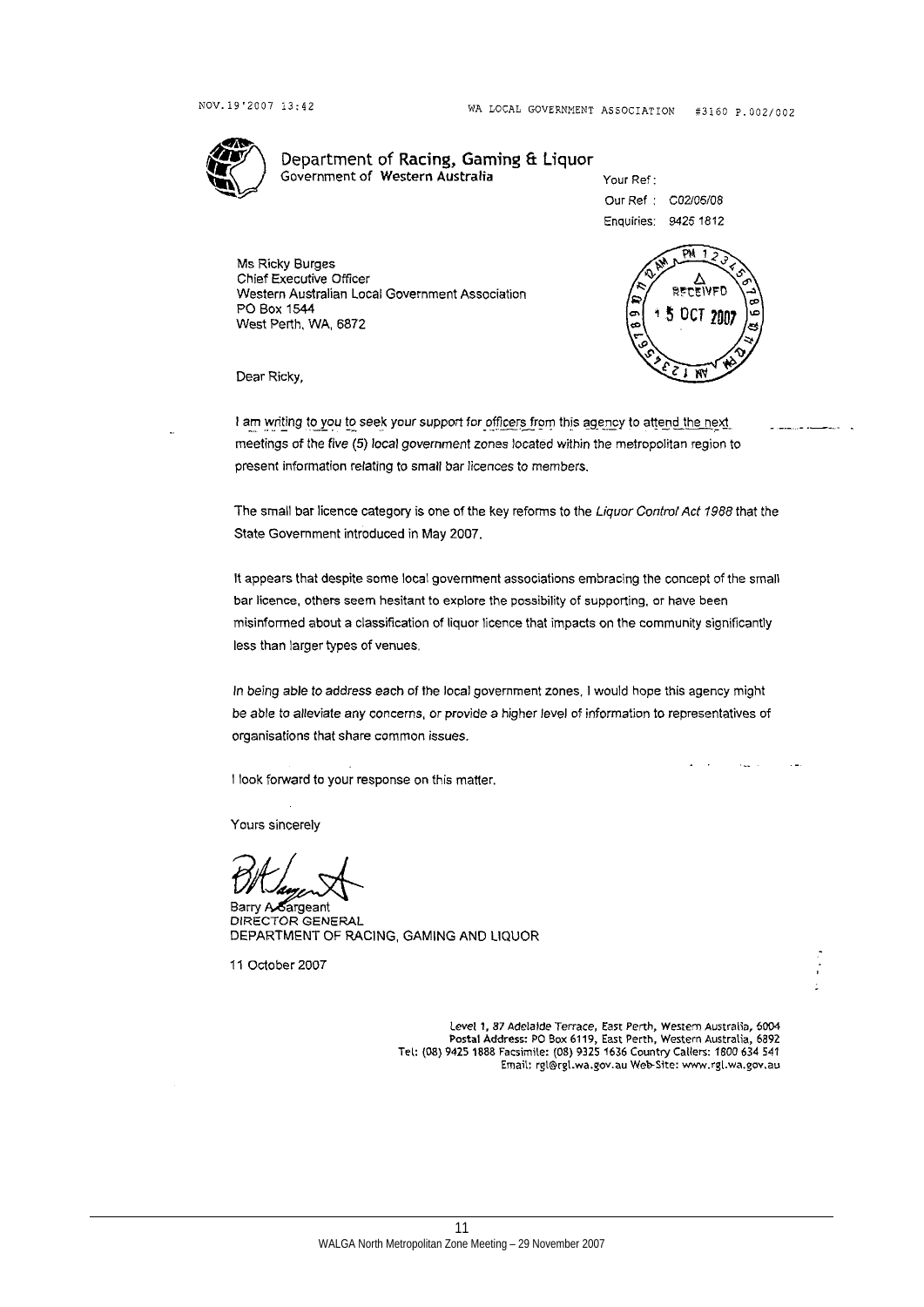# <span id="page-11-0"></span>**7.3 Use of Differential Rating to Discourage the Holding of Undeveloped Land**

*By City of Joondalup* 

# **IN BRIEF**

 **A request for the North Metropolitan Zone of WALGA to seek WALGA support to lobby the State government to amend the current legislative provisions in relation to differential rating to enable differential rates to be applied on the basis of length of time a property has remained in an undeveloped state.**

# **BACKGROUND**

The City of Joondalup is concerned at the amount of vacant land in the City that has remained in an undeveloped state for an extensive period of time. This applies to the residential area, and in particular applies to the Joondalup CBD. The current differential rating provisions of Section 6.33 of the Local Government Act 1995 provide a number of different foundations for levying a differential rate, one of which enables a differential rate to be levied on land that is vacant. A number of Councils throughout the State already do this. The problem in applying this differential is that there is no distinction able to be used in applying a differential based on how long the land has remained in an undeveloped state.

# **COMMENT**

The City is keen to see that vacant undeveloped land is developed as expeditiously as is possible. The City recognises that this requires an approach that encourages development but also believes that there needs to be a level of discouragement from owners holding land in an undeveloped state for extensive periods of time. In this regard applying a differential rate would act as a penalty. A number of Councils apply a differential in relation to vacant land that is higher than the normal rate and acts as a tool to discourage the holding of land in a vacant state for extensive periods.

The difficulty with the current provisions on the point of vacant land is that they only make the distinction that it is either vacant or it isn't. Even a genuine developer with every intention of developing land, who acquires it and then proceeds as quickly as they can to get to the development stage, can still find that this can take a substantial period of time, particularly if it is a complex development. This can be just for the normal processes of developing up a proposal and working through the Council development approval process without taking account of construction times. It can quite easily take a couple of years. Applying the differential rating provisions, to vacant land, in their current format penalises the genuine developer, even while they are working to complete a development, in the same manner as for a property owner who is simply sitting on vacant land with no current intention of developing it at all.

The City believes that the differential rating provisions should be amended to allow for a differential rate to be applied on the basis of the length of time that a current owner has owned the property while it has remained in an undeveloped state. There should be the flexibility to enable a differential rate to apply on a tenure basis to be defined by the local government, which could be a sliding scale with a differential that escalates over a number of years.

An arrangement like this would enable a local government to give latitude in the first couple of years to provide genuine developers, who have every intention of developing the property, with the opportunity to do so without undue penalty. A differential rate could then be increased over a number of years effectively penalising those who have not made progress towards undertaking a development in a reasonable timeframe.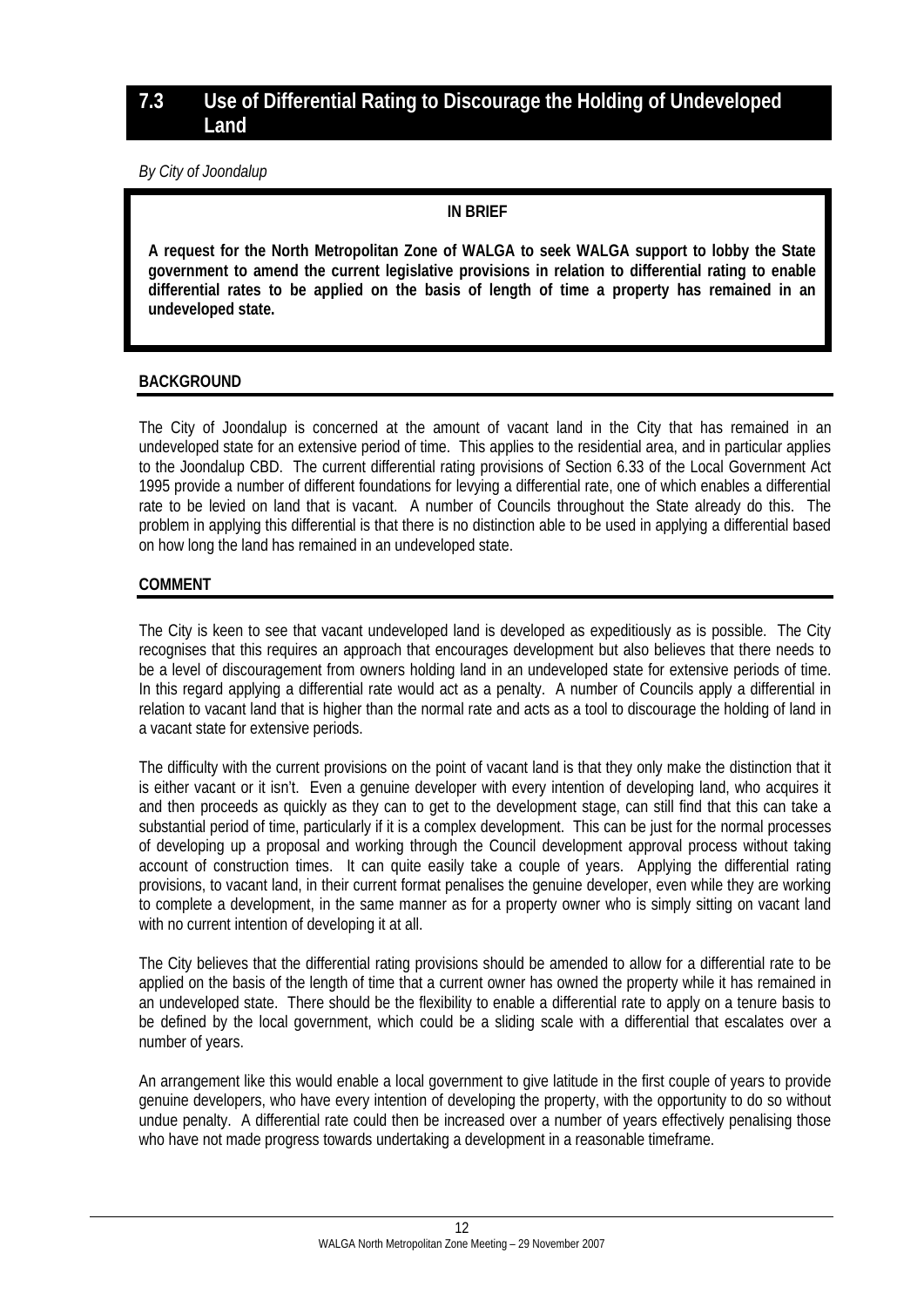The one difficulty that would need to be controlled is where ownership is deliberately manipulated to avoid a differential rate. There may need to be some safeguards provided that mean that for the purposes of the differential a change of ownership has not taken place unless there has been a substantial change in ownership which would exclude situations where ownership was changed from one corporate entity to another but the shareholding has remained unchanged or where it has moved from personal ownership to corporate ownership or vice versa but the persons involved are the same.

# **MOTION Mayor Pickard/Cr McLean**

**That the North Metropolitan Zone Committee seeks the Western Australian Local Government Association's support to lobby the State Government to amend the current legislative provisions in relation to differential rating to enable a differential rate to be applied on the basis of the length of time a property has remained in an undeveloped state.**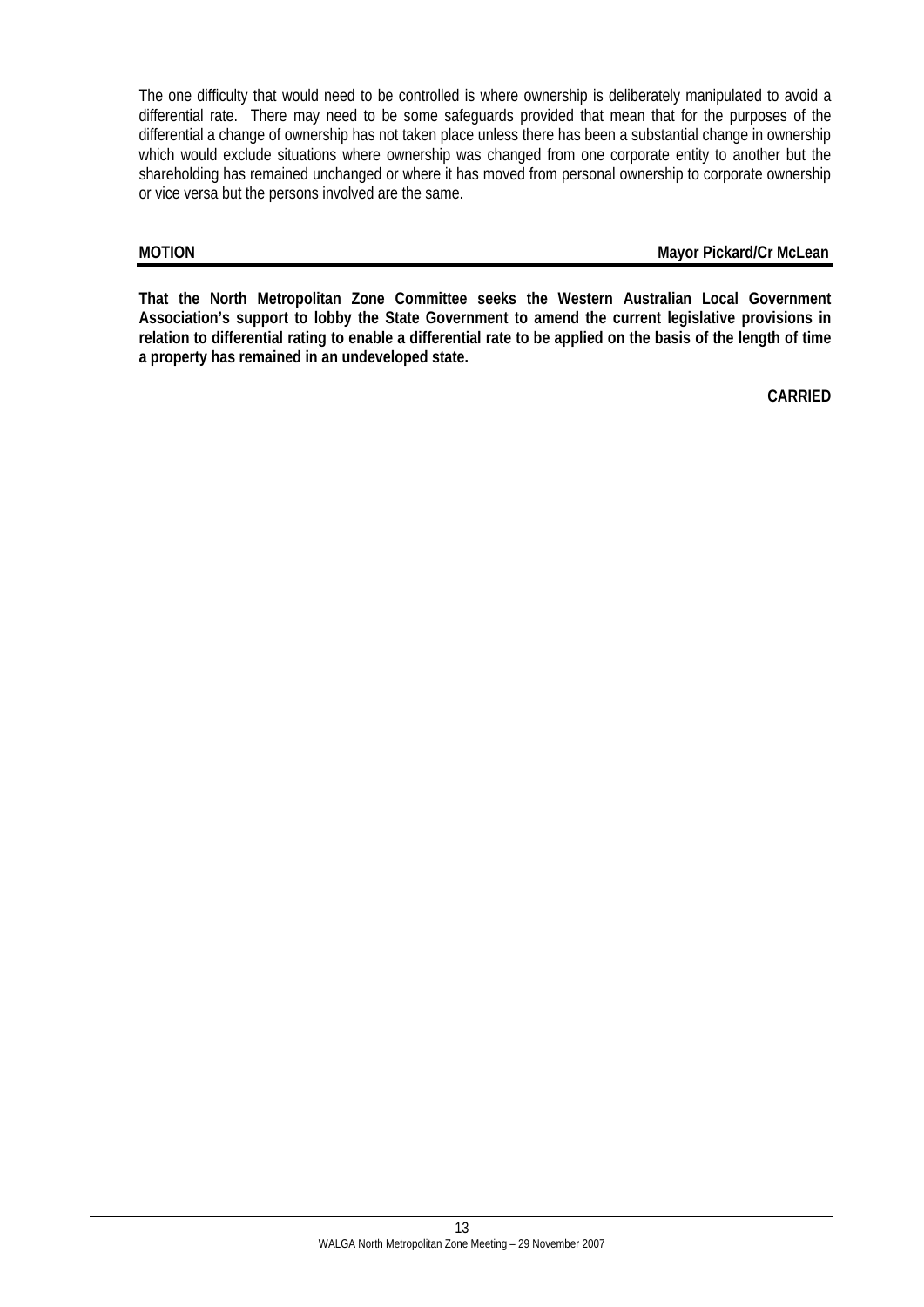# <span id="page-13-0"></span>**7.4 Reimbursement of Local Government Costs Incurred in the Administration and Operation of Citizenship Ceremonies**

*By City of Wanneroo* 

# **IN BRIEF**

 **Local government, through delegated authority from Australian government, conducts most citizenship ceremonies. The Commonwealth Government does not provide any contribution to Councils for conducting these ceremonies, which are a significant cost particularly for large and rapidly growing Councils.**

# **BACKGROUND**

For 2006/07 the Cities of Wanneroo, Joondalup and Stirling conducted a total of 87 citizenship ceremonies for 5310 new citizens at a total cost of \$217 000.00.

The Australian Government generally charges an application fee of \$120.00 for those persons wishing to become Australian Citizens. In the case of Wanneroo, Joondalup and Stirling a total of \$637 200.00 was collected. The Federal Government accepts full payment of the application fee and at the same time passes on the costs of conducting ceremonies to Local Government.

In the past the Australian Local Government Association (ALGA) has unsuccessfully lobbied the Commonwealth Government for a funding contribution for citizenship ceremonies. Most recently a resolution was passed at the 2005 National General Assembly calling on the Federal Government to reimburse local governments.

# **COMMENT**

With the Federal election occurring on Saturday 24 November 2007 it may be possible to have the matter reconsidered by either a new government or a change in policy if the existing government is re-elected.

This process of reconsideration could begin with the Western Australian Local Government Association (WALGA) raising it again as a priority for ALGA to negotiate with the Federal Government. It is acknowledged that ALGA already has a resolution on its books regarding the reimbursement of the costs associated with citizenships.

**MOTION Cr Roberts/Cr Grierson** 

**That the North Metropolitan Zone Committee REQUEST WALGA to again raise the issue of funding citizenship ceremonies with ALGA, with the objective of further lobbying the Commonwealth Government to change its position on this matter.**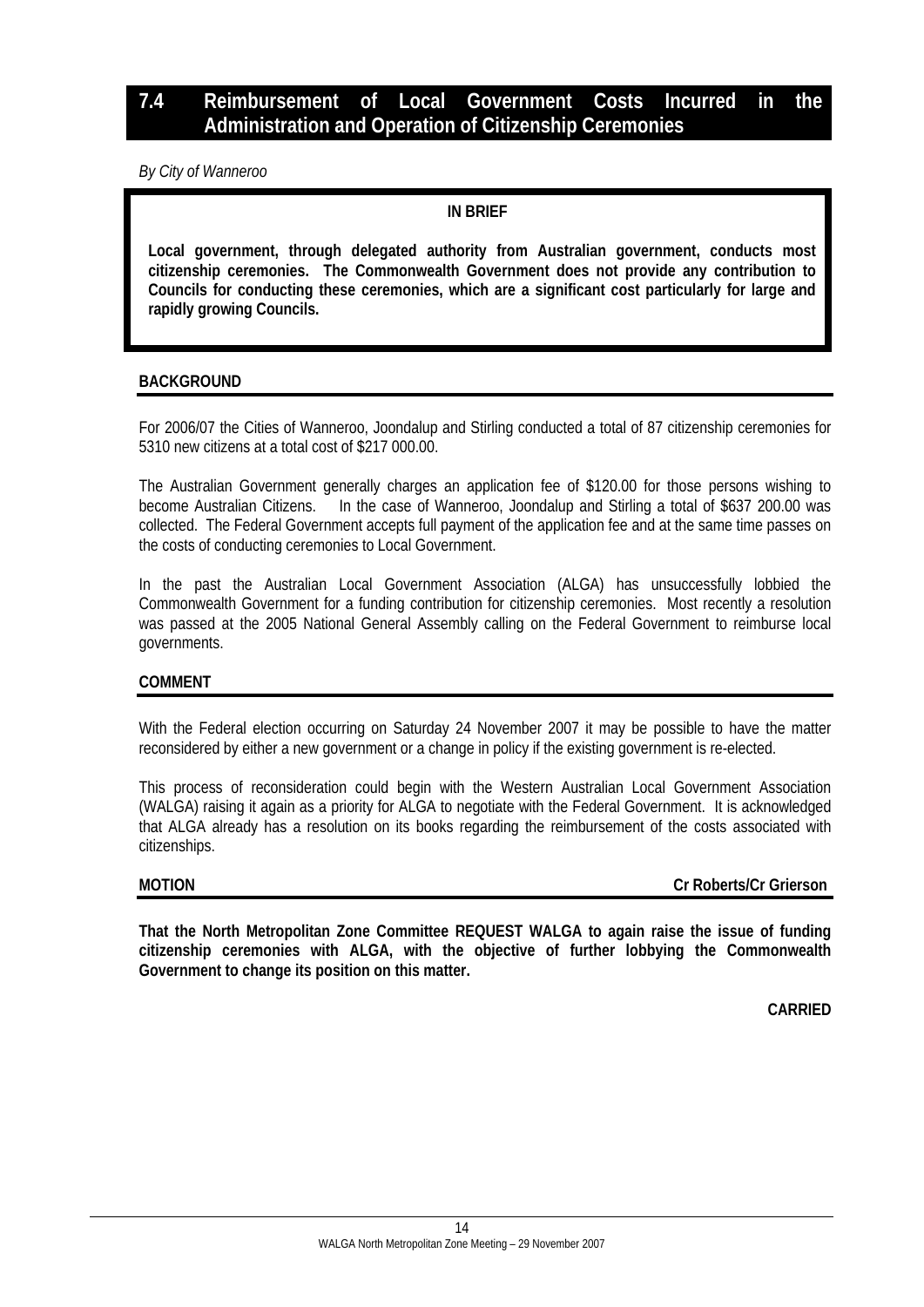# <span id="page-14-0"></span>**7.5 Requirements by the Department of Conservation and Environment for Environmental Offsets When Clearing Permits are Sought for Public Works on Reserved Land**

*By City of Wanneroo* 

# **IN BRIEF**

**Many local governments, including councils with the need to develop roads in Town Planning Scheme land reservations, are being required to provide environmental offsets to replace bush land which needs to be removed. This is creating significant costs as well as delays in the development of much needed public infrastructure works.** 

# **BACKGROUND**

In June 2006 the Western Australian Local Government Association (WALGA) resolved to hold discussions with the then Department of Environment expressing strong concerns raised by Councils in relation to the processing, timeliness and complexity of current clearing legislation and additional exceptions for issues such as clearing in 20 metre road reserves, gravel pits etc. It also resolved to raise the matter at the next Ministerial Liaison meeting with the Minister for the Environment.

# **COMMENT**

The City of Wanneroo is still experiencing major difficulties in obtaining clearing permits for major road works including the development of Ocean Reef Road, Mirrabooka Avenue extension and Pinjar realignment. In each of these cases the Department of Environment and Conservation (DEC) has sought environmental offsets. These offsets are the provision of an equivalent amount of bush land to be acquired and/or managed by the City. This is resulting in major additional costs being incurred by the City and also significant delays in the processing of applications. These delays have also resulted in the escalation of construction costs.

The City of Wanneroo is very concerned by the position taken by the DEC which amounts to blackmail in circumstances where land has been reserved for long periods of time for public purposes such as road works. These works are essential infrastructure which are needed by the community and it is argued that they should not be subject to this type of environmental trade off where they have been reserved under a lawfully prepared and advertised Town Planning Scheme.

In a recent meeting of the Outer Growth Councils Policy Forum, similar concerns were expressed by all member councils. It is therefore appropriate that the matter be formally raised with WALGA and assistance sought to raise the matter with the State Government at a Departmental and Ministerial level.

**MOTION Cr Tyzak/Cr Grierson** 

**That the North Metropolitan Zone Committee RECOMMENDS that WALGA, as a matter of urgency:-** 

- **1. REQUESTS that the State Government provide an exemption for clearing permits on land which is being used for a public purpose as provided in a Town Planning Scheme.**
- **2. REQUESTS that the State Government cease the practise of requiring environmental offsets where land is being used for a public purpose as provided in a Town Planning Scheme.**
- **3. TAKES the matters listed in 1. or 2. above up directly with the Department of Conservation and Environment and the Minister for the Environment.**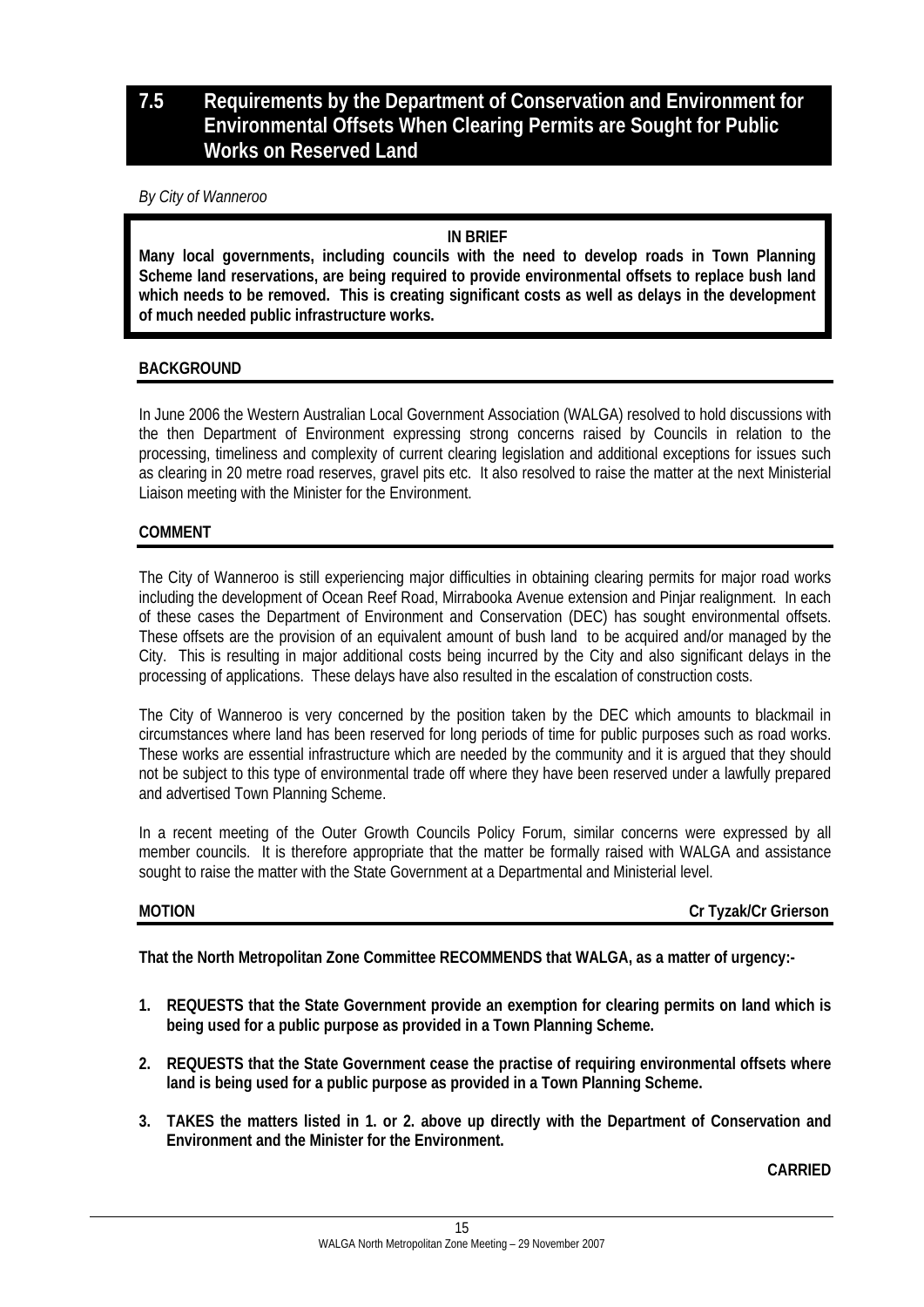<span id="page-15-0"></span>**(***Zone delegates to consider the Matters for Decision contained in the WALGA State Council Agenda and put forward resolutions to Zone Representatives on State Council)*

**Matters of Particular Interest on State Council Agenda** 

# **8.1 Item 4.2 Proposed Amendments to the Local Government Act 1995**

Mayor Pickard drew the meeting's attention to this item, particularly to the proposals to address imbalances in Elected Members' allowances and entitlements, and to have the WA Salaries and Allowances Tribunal assume responsibility for establishing an appropriate range of fees and allowances.

# **8.2 Item 5.4 Health Impact Assessment in Western Australia Discussion Paper**

Cr Re stated that she supported the proposal in principle. However, it appeared to be something of a "cost shifting exercise" that could have significant impact on Councils in terms of resources, and it was to be hoped that the State/Local Government partnership referenced in Part 2 a) of the recommendation would be able to address these concerns.

# **8.3 Item 6.4 Report on Key Activities, Governance Policy Team (Local Government 2007 Elections)**

Cr Tyzak queried the issue of electoral expenses for Local Government candidates. He felt that the current allowance of \$1000.00 was inadequate, given the additional expenses incurred by candidates as a result of the preferential voting system.

Cr Re advised that the Electoral Commission had advertised for public feedback with respect to the 2007 Local Government Elections, and queried whether Councils in the North Metropolitan Zone were intending to make submissions in this regard.

Discussion ensued in relation to this matter, with WALGA representatives drawing attention to the fact that WALGA was also seeking feedback from Council officers and elected members in relation to the 2007 electoral process, with a view to raising issues directly with relevant Minister/s.

**MOTION** Cr Roberts/Cr Re

**That the North Metropolitan Zone Secretariat:** 

- **1. Seek an extension of time from WALGA with respect to submissions on the 2007 electoral process.**
- **2. Call for input from its constituent Councils to enable the formulation of a coordinated response to both the Electoral Commission and WALGA.**
- **3. Encourage constituent Councils to also make individual submissions in this regard.**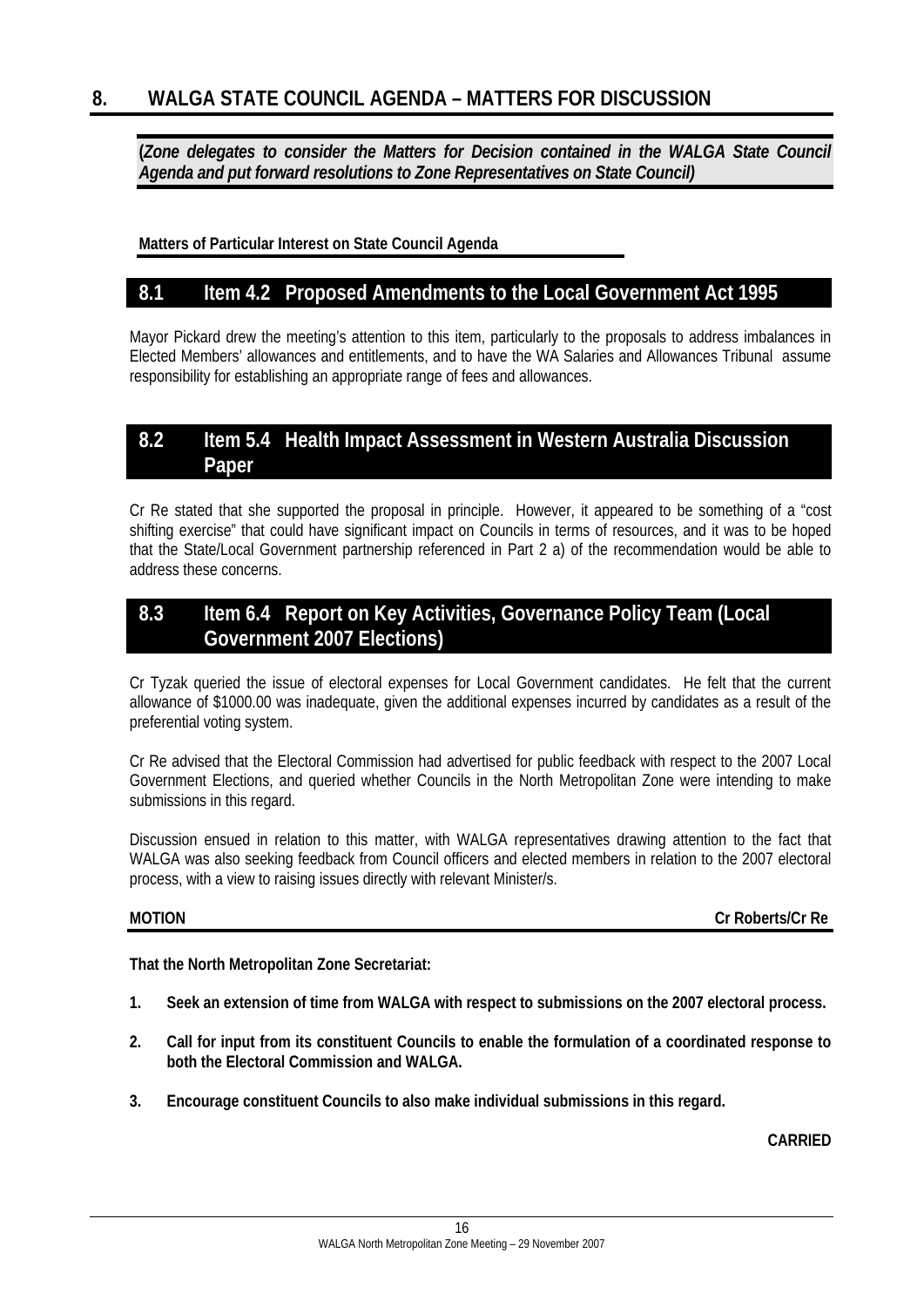# <span id="page-16-0"></span>**9. WALGA STATE COUNCIL MEMBERS REPORTS**

Cr Cvitan commented on the October State Council meeting, and particularly with respect to the Review of the Disability Standards for Accessible Public Transport 2002. Cr Cvitan advised that the issues raised by the North Metropolitan Zone at its last meeting were included in a composite recommendation, which was carried by the State Council.

**Motion Cr Tyzak/Cr Young** 

- **1. That the WALGA State Council Agenda be received.**
- **2. That the North Metropolitan Zone draw WALGA's attention to the need to ensure that, with respect to the Model Accessible Bus Stop Audit Checklist, that TransPerth assumes responsibility for the development and funding of this initiative.**

**CARRIED** 

# **9.1 WALGA State President's Report & Chief Executive Officer's Report**

The WALGA State President's Report and the Chief Executive Officer's Report, as attached, were tabled at the meeting.

Mr John Phillips highlighted the outcome of the Supreme Court Appeal with respect to the charitable rates status of private businesses whose directors are local Aboriginal people.

**Motion Cr Roberts/Cr Re** 

**That the WALGA State President's Report and Chief Executive Officer's Report be received.**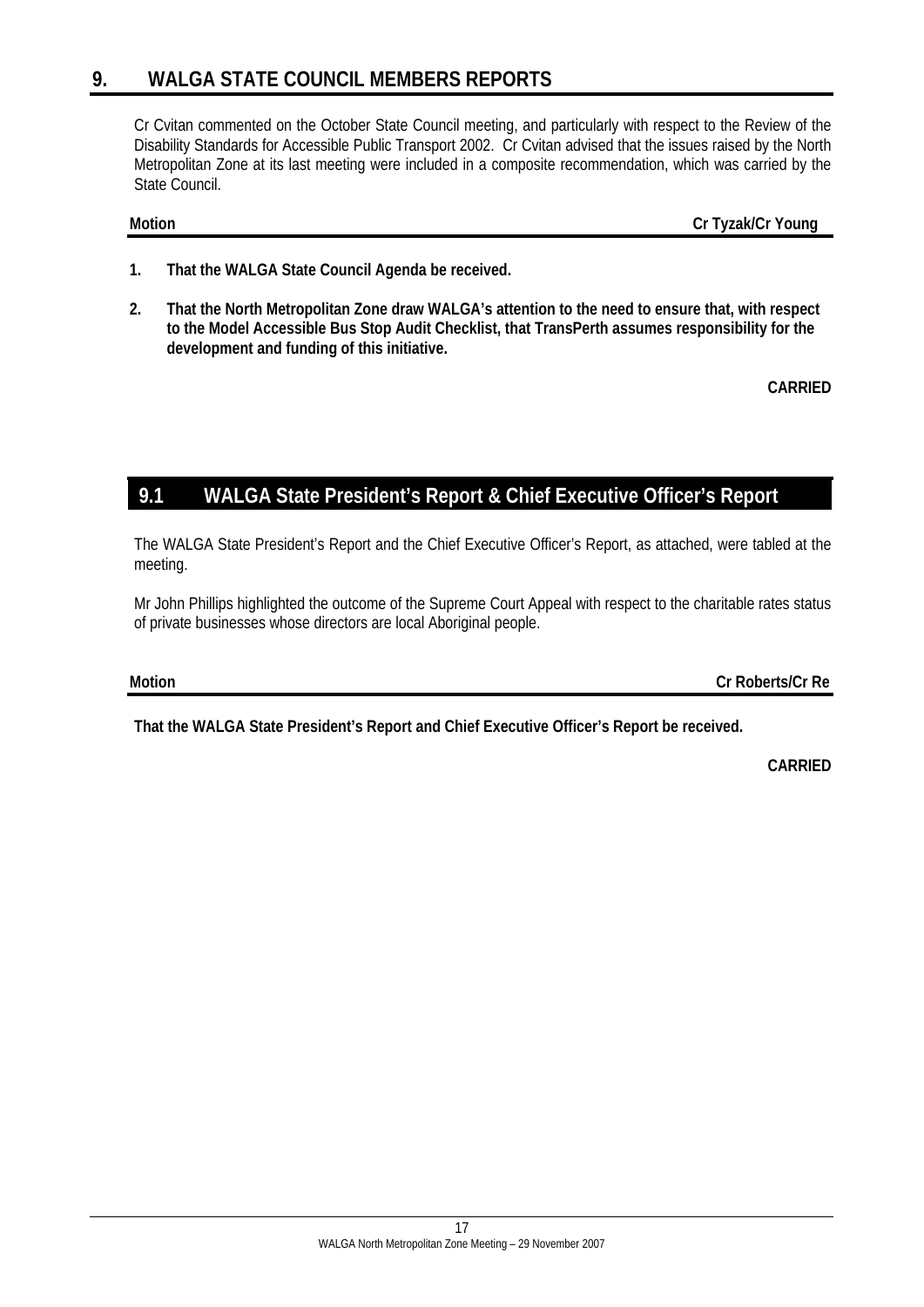

# WALGA

# **PRESIDENT'S REPORT**

November - December, 2007

# **Community Infrastructure Fund**

ALGA and the State Associations are receiving strong support from community and business groups in their quest for the Federal Government to provided \$250 million per annum for four years for the renewal and replacement of ageing community infrastructure.

The Rural Doctors Association of Australia, the Country Women's Association of Australia (CWAA), the National Farmers' Federation (NFF), Australian and Health Consumers of Rural and Remote Australia (HCRRA) have also thrown their weight behind the Fund.

"Funding for local government to upgrade community infrastructure such as swimming pools, walking tracks and sporting facilities is an important adjunct...in terms of increasing community participation in healthy activities which fit in with the focus by the major parties on preventative medicine and programs to fight heart disease and obesity."

The National CEO of the Heart Foundation, Dr Lyn Roberts, has also endorsed the fund, saying that active communities were healthy communities.

"Access to sporting facilities such as swimming pools, ovals and sporting tracks is critical if we are to build more active communities. Many communities have been putting up with sub-standard facilities for years and these urgently need to be renewed. We are pleased to join with ALGA to promote the community infrastructure fund as a great deal of community infrastructure directly relates to physical activity."

The Australian Library and Information Association and the Institute of Public Works Engineering Australia have also supported the funding request.

# **Police Resources**

Association representatives recently met with Minister Kobelke and expressed concern with the close of police stations in rural areas and the impact on Local Government resources.

The Minister indicated that while the closures had achieved an overall improvement in operational policing; he recognised that some towns would feel there had been a diminution in services.

The Minister also advised that no further closures would take place until a review of Police stations was carried out by the Commissioner, which is not expected for at least two years.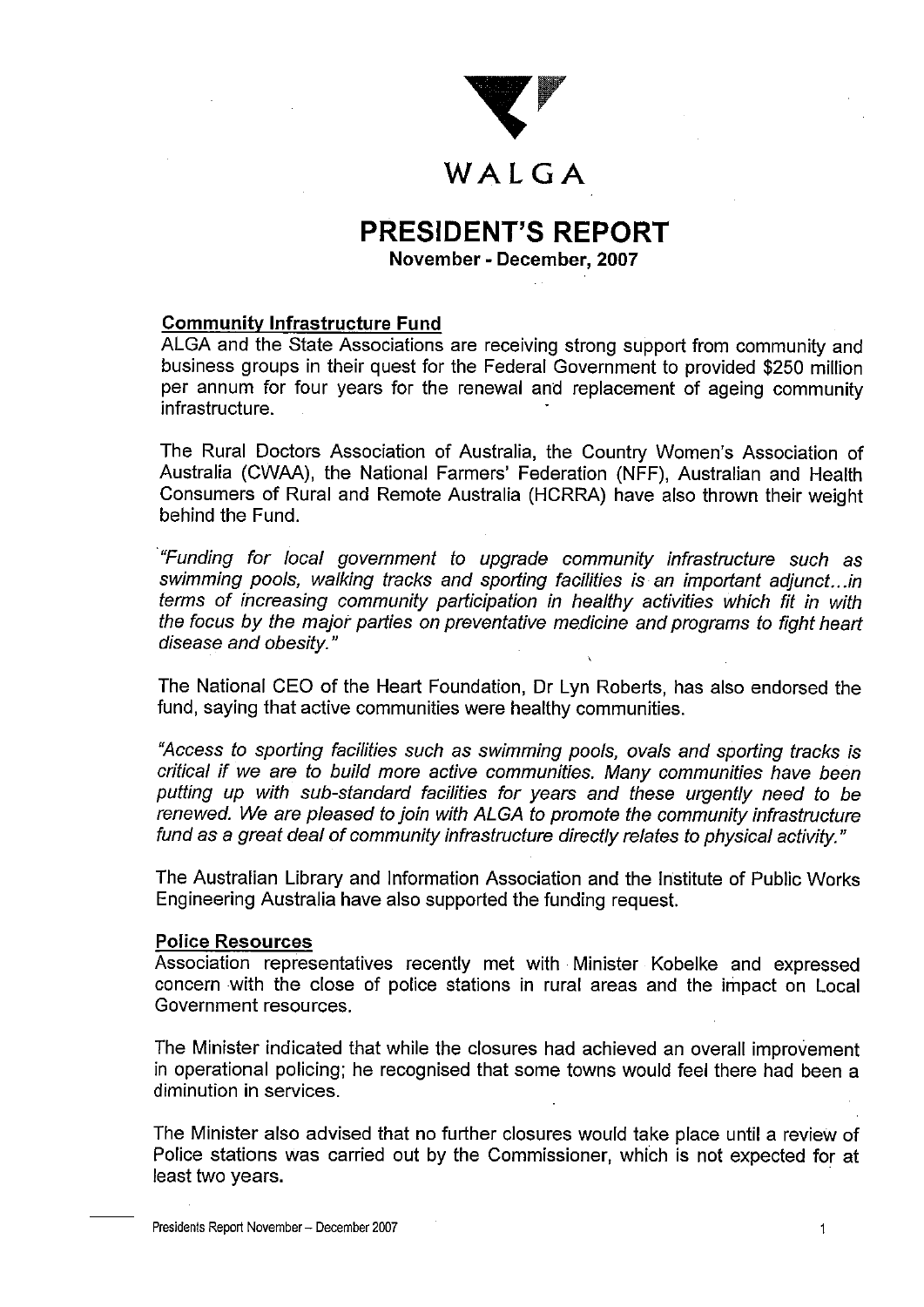# **National General Assembly**

This year's NGA will be held in Darwin, NT, from the  $26<sup>th</sup> - 29<sup>th</sup>$  November, under the theme "A Climate for Change". Tthis vear's Assembly will further build on ALGA's 3F campaign - Fair Funding: Fair Treatment and Formal Recognition. This enables delegates to explore a broad range of issues impacting on local government:

- 1. Political climate Constitutional recognition of local government
- 2. Financial climate infrastructure affordability and financial sustainability for local government
- 3. Natural climate climate change and its implications for local government

Speakers include prominent futurist Richard Neville, Professor Tim Flannery and Constitutional Lawyer Professor Cheryl Sauders, AO.

WA Local Governments are encouraged to attend the NGA to ensure fair consideration is given in the business sessions to the interests of WA in setting ALGA's national agenda.

# **Local Governments 2007 Elections**

Following the 20 October 2007 Local Government Elections, WALGA has requested submissions from Local Governments on the administrative and political processes of the Local Government Elections.

The review of the Local Government Elections has been sparked by the significant changes made to the process this time around and anecdotal evidence of problems associated with the distribution of postal voting packages.

WALGA is seeking general feedback on the election process as well as case studies and examples from Local Governments. These submissions will be communicated to the Department of Local Government and Regional Development to assist with there review and will quide advocacy before the 2009 Local Government Elections.

# **Systemic Sustainability Study**

Expert Teams in the areas of Finance, Revenue, Expertise and Services have presented their preliminary findings to the SSS Taskforce for comment and review. Consultants from each Team attended the latest Taskforce meeting and presented their models, frameworks and recommendations for change to Local Government over the next 10-20 years.

Consultants together with Association staff are now compiling each of the Expert Team's draft chapters, combining common elements, highlighting critical actions and promoting ways in which to achieve the agreed vision for Local Government over the next 10-20 years: 'to implement and maintain a governance model that integrates effective service delivery (on a regional basis) with appropriate political representation (on a local basis). The Leadership team will be involved in the implementation process of the SSS report.

Given the volume of work presented by the Expert Teams and the role to be played by the Leadership Team, the Taskforce has resolved to extend the timeframe for completion of the report. A draft report will be submitted to the Taskforce in early December, and the completed document is to be published in February 2008.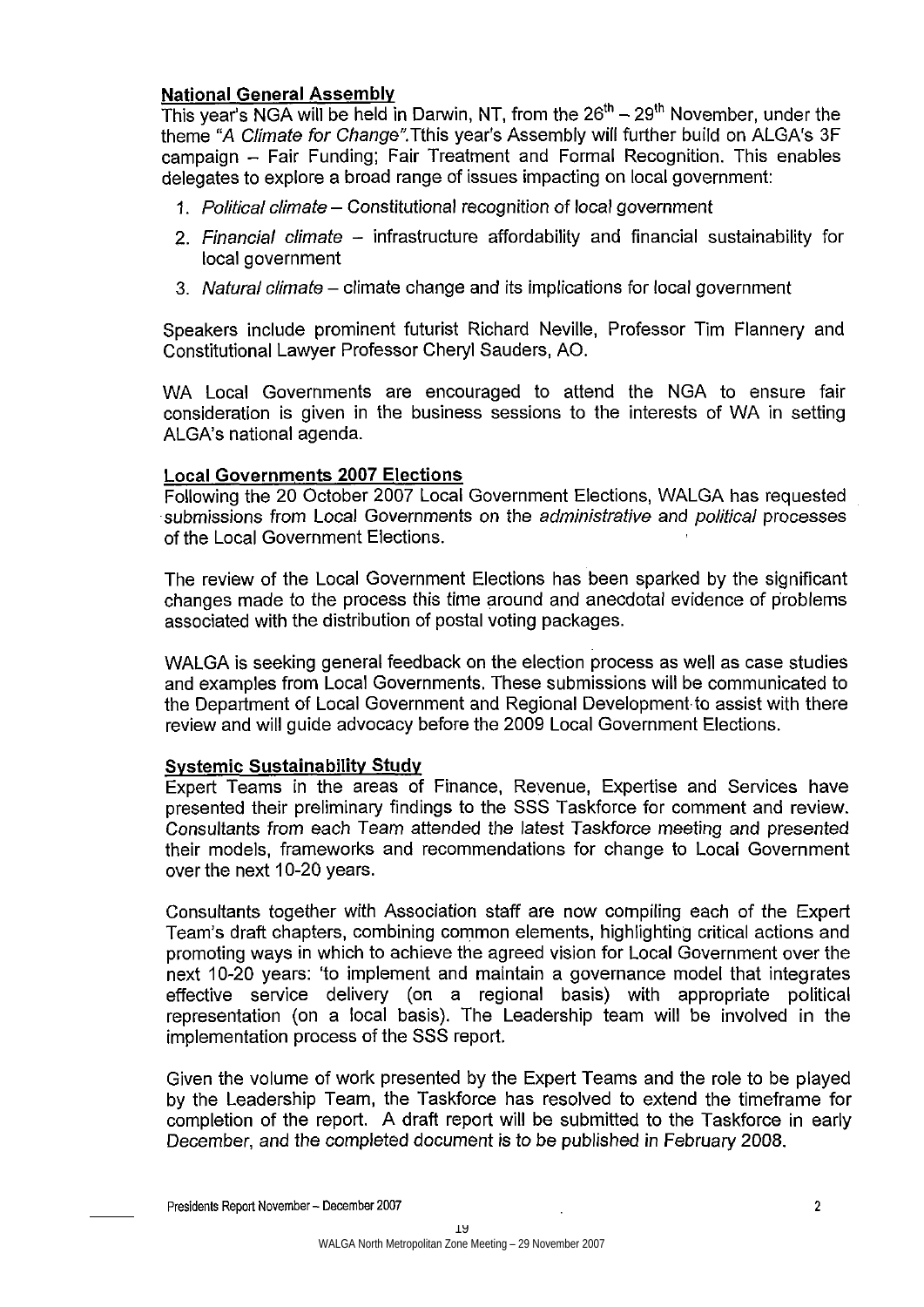There has been a large commitment to creating a meaningful report that offers real actions and outcomes to Local Government in this State."

One recommendation has already progressed towards reality, with the Finance Expert Team proposing an industry-wide accounting manual be created that will provide guidance to Local Government on accounting treatments, classification of transactions and disclosure requirements.

The Minister for Local Government has responded positively to this recommendation and the manual is currently being compiled by the Department for Local Government and Regional Development in conjunction with the Association.

# **Supreme Court Appeal - Charitable Rates Status**

On 6 November 2007 The Supreme Court of Western Australia handed down its decision on the charitable rates case between the Shire of Derby/West Kimberley and Yungngora Association Inc. It is pleasing to announce that the appeal was upheld in the favour of the Shire of Derby/West Kimberley.

Previously the State Administrative Tribunal had determined that a private business. whose directors are local Aboriginal people, are deemed a charitable organisation. hence not liable for Local Government rates on a pastoral station lease.

The Supreme Court found that although there may be elements of charitable use of the pastoral station there was not sufficient charitable use for a finding that the land is used exclusively for a charitable purpose.

This is a particularly pleasing decision as the issue has industry wide ramifications. and had the potential to seriously erode rate bases of Local Governments.

The Shire of Derby/West Kimberley has received support from Local Governments around the State. The Association at its June 2007 meeting resolved to support the Shire of Derby/West Kimberley and contribute 1/3 funding up to \$20,000 towards the legal appeal costs.

# **Bill Payment Services**

The WALGA Preferred Supplier contract for bill payment services through Bill EXPRESS has reached the end of its initial three year term. As a new competitor introduced into the Local Government market by WALGA, Bill Express has provided a much needed competitive force which has led to massive reductions in prices for Local Government bill payment services.

Under the WALGA arrangement with Bill EXPRESS, 90 Members established phone. internet and over-the-counter bill payment services to facilitate efficient payment of rates and fees by Local Government customers. The transaction volume through this contract has provided participating Local Governments with significantly reduced market rates and substantial cost savings over previous bill payment arrangements.

As provided for in the contract, WALGA has elected to extend the Bill EXPRESS arrangement for a further term. The outcome of negotiations has yielded even greater discounts for Members on bill payment services well below current market prices. The additional available savings will equate to more than \$4 million - a great outcome for Local Governments that use Bill EXPRESS.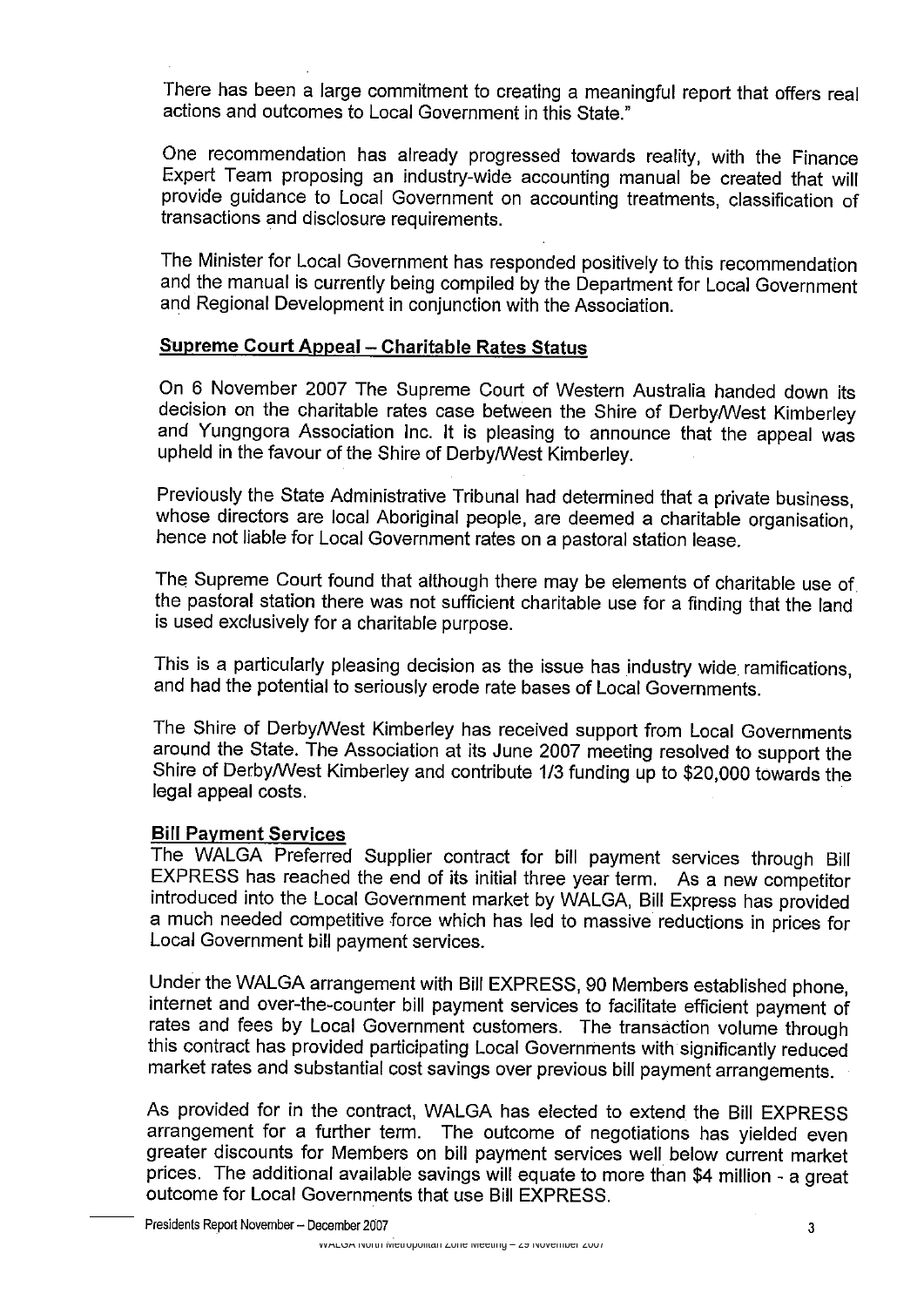WALGA has distributed customised information packages to all Local Governments using the Bill EXPRESS contract. This information includes a detail report on potential cost savings for each Member under the new contract. Information to Councils that are not using this bill payment facility will be distributed shortly.

For more information on the new bill payment services available from Bill EXPRESS. please contact Danny Moore at Bill EXPRESS on DannyM@billexpress.com.au or 0400 622 396.

# **President's Contacts**

During the October - December period, contacts that have occurred or are scheduled to take place prior to the December State Council meeting are as follows:

# **State Government Relations - Meetings with:**

- Hon John Kobelke MLA, Minister for Police & Emergency Services; Community Safety; Water Resources; Sport and Recreation
- Public Accounts Committee Hearing
- Hon Kim Hames, Shadow Minister for Indigenous Affairs; Health  $\bullet$
- Hon David Templeman MLA, Minister for the Environment; Climate Change; Peel  $\bullet$
- State / Local Government Council
- Mr Rob Johnson MLA, Shadow Minister for Police; Justice  $\bullet$
- Western Australian Radio Astronomy Committee
- WAPC/WALGA

# **Local Government Relations - Meetings with:**

- Swan Local Government Reference Group (LGRG) Meeting
- LGSIS Board Meeting
- Great Southern Regional Road Group
- Visit to City of Stirling, Mayor David Boothman, CEO Stuart Jardine
- ALGA Board Meeting
- National General Assembly
- ALGA Delegation to China as guests of The Chinese Peoples' Association for Friendship with Foreign Countries to commemorate the 35<sup>th</sup> Anniversary of China-Australia diplomatic relations.

# Conferences / Workshops / Public Relations - Meetings with:

- Hon John Kobelke MLA Cheque presentation for new round Local Activity Grants
- **UDAC Breakfast**  $\bullet$
- **CCI Business Sundowner**  $\bullet$
- 2007 Water Awards Dinner & Presentation  $\bullet$
- **ISIS Capital launch**  $\bullet$
- Shire of Cuballing Dinner for Retiring Councillors (Cr Ian Watts)  $\bullet$
- IWA-ASPIRE Conference : Opening Session  $\bullet$
- City of Joondalup Mayoral Prayer Breakfast  $\bullet$
- Mental Health Good Outcomes Awards Ceremony & Breakfast  $\bullet$
- **Country Medical Foundation Workshop**  $\bullet$
- New Councillor Workshop
- President's Cocktail Party

Presidents Report November - December 2007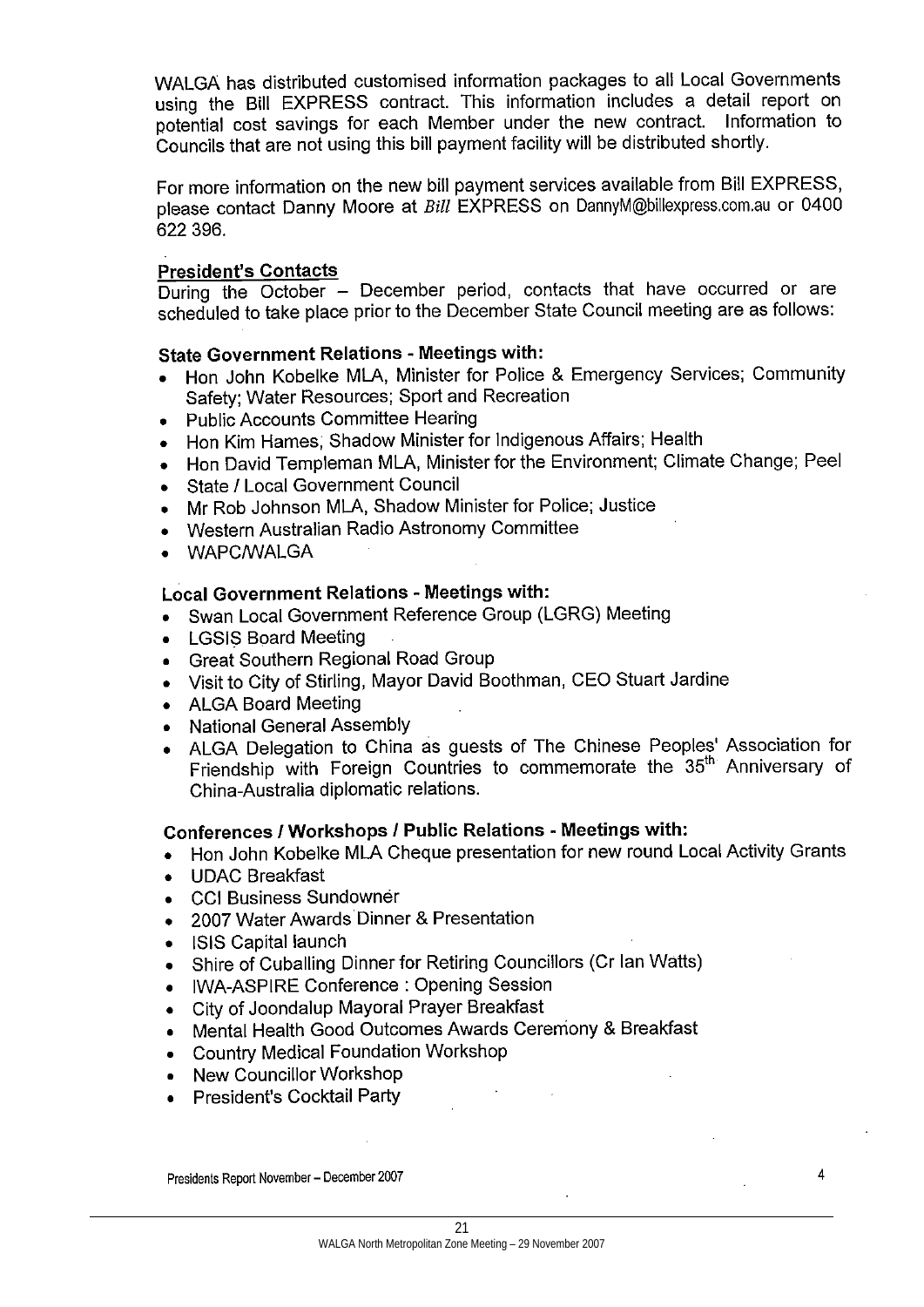

# WALGA

# **Chief Executive Officer's Report to State Council** December 2007

### Introduction А.

It was very exciting to receive the draft of the first chapter of the Systemic Sustainability Study (SSS) 10 Year Plan for Sustainability of Local Government in Western Australia.

We're on target to launch the Plan in February 2008, and have appreciated the work of the Expert Teams and the contribution of the many Local Government elected members and officers that have participated in the discussion and debate which has allowed for the development of this Plan.

As you know, one area of great significance is the issue of human resource management in Local Government and I am always conscious that we will only ever be able to rise above the mood of discontent that floats over our sector when we have vacant positions filled with strong, capable contributors to the sector. We need to keep the expertise and experience in Local Government and vet still seek out those who are without Local Government experience but will inject new ideas. enthusiasm and vibrancy into our industry with all of its challenges.

Along with this, I am also very keen to hear the announcement of the new Director General of Local Government. I am sure many of you are also keen to meet the new Director General so that we can work together to pursue improvement in many of the issues that concern us.

There does seem to be some concern about the fact that WALGA continues to pursue reforms that will deliver a sustainable future for Local Government, with one Member Council severely castigating the Association for continuing to work for change, seeking structural reform and using the language that we do. This Council has even suggested that WALGA is encouraging the decline of Local Governments. I can say that the Plan for the Sustainability of Local Government in Western Australia will support the retention of Councils who are viable and sustainable. Sustainable is being defined as environmentally, socially, intellectually, administratively, structurally, financially, and in fact holistically, sound. The Association has moved to put in place expertise within our own organisation so that we can support Councils who are looking to either transition to a new paradigm or alternatively address issues to ensure a sustainable future.

### **Key Activities** В.

# **KRA: Strong Representation**

Meeting with Minister for the Environment - 20 November 2007

The WALGA President and I recently met with the Hon David Templeman MLA, Minister for the Environment, to discuss the following issues:

Chief Executive Officer's Report to State Council December 2007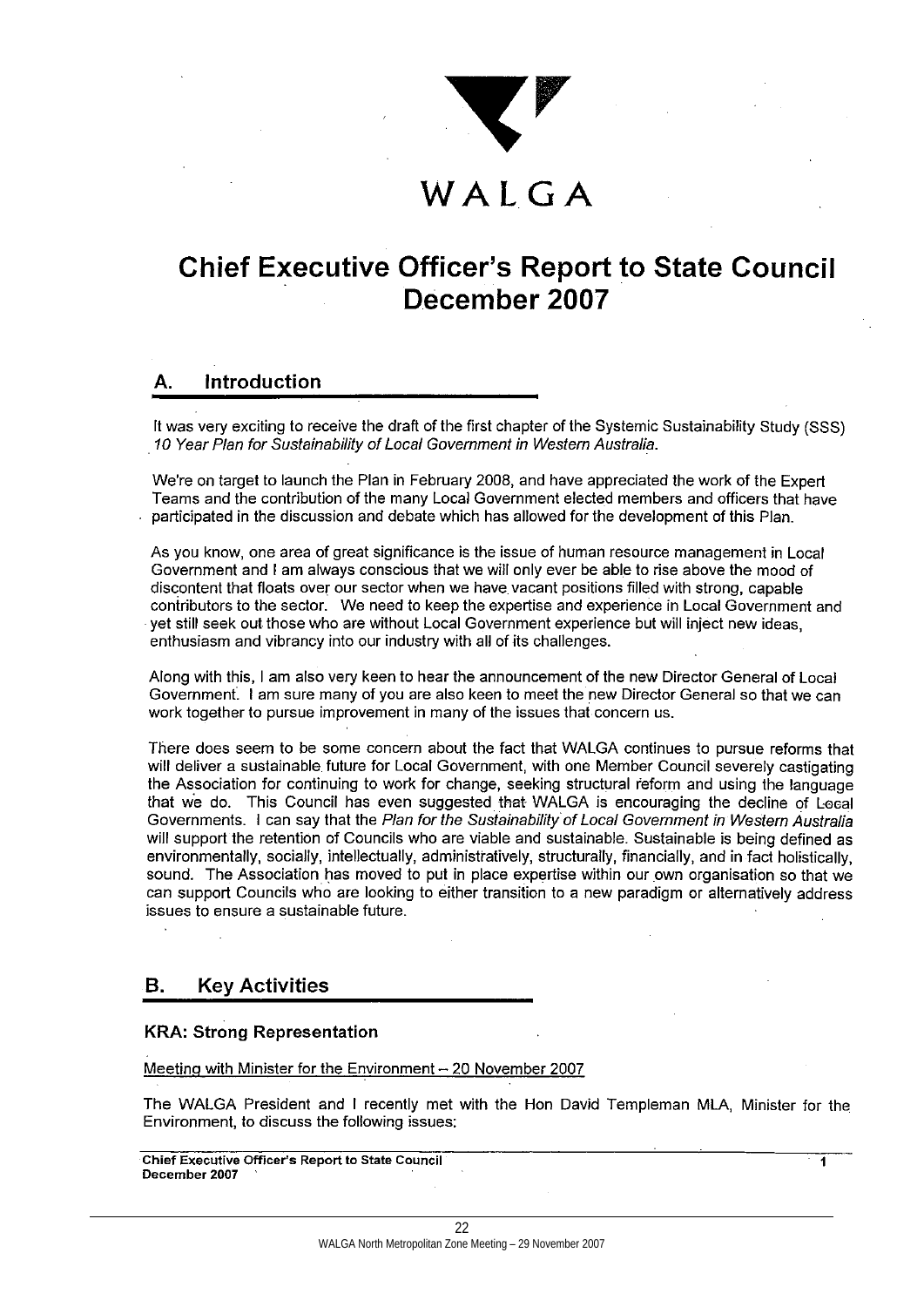- Clearing of Native Vegetation Regulations and its implications for Local Government The Minister committed to establishing a working group with key Local Government and State agencies to address Local Government's concerns with the current Clearing of Native Vegetation Requiations. The Terms of Reference for the working group will be developed in partnership with the Minister's office. It is envisaged these will include recommendations for legislative change and a reinvestigation of the process to manage roadside conservation assets through piloting new approaches.
- Determination, Auditing and Enforcement of Environmental Objectives by the Environmental Protection Authority - The President raised concerns in relation to the lack of clarity and consistency in the determination, auditing and enforcement of environmental objectives for high value environmental areas. He also raised concerns about the fact that there are a range of State agencies developing their own water quality objectives and monitoring regimes for receiving environments. The Minister gave a commitment that he will discuss this issue with the newly appointed Chair of the Environmental Protection Authority.

Meeting with State/Local Government Council - 14 November 2007

The WALGA President and I recently met with the Local Government Minister, Treasurer and Deputy Premier, and Planning and Infrastructure Minister as part of the State/Local Government Council. Issues addressed at the bi-annual meeting included:

- 2007 Local Government Elections general acceptance that voter turnout was slightly down on 2005 and against recent trends of increasing participation. Agreement that a review be undertaken of associated issues surrounding the election.
- 2008 State Budget Submission WALGA presented its submission for funding to be considered as part of the 2008/2009 State Budget, which was met with positive response from the three (3) Ministers.
- Portability of Employee Entitlements (State and Local Government) Local Government Minister is to quantify the implications associated with the transfer of employee entitlements between State and Local Government.
- Bilateral Agreement on Indigenous Affairs Local Government Minister committed to seeking to have WALGA representation included on the senior decision making Directors Generals' Group.
- Systemic Sustainability Study Deputy Premier indicated support for the SSS process and confirmed the importance of Local Government working through structural reform issues.

Local Government Appointments to Boards and Committees

WALGA has representatives on more than 200 State, National and Association boards and committees. These representatives have the significant responsibility of advocating the interests of Western Australian Local Government on these governing and advisory bodies. Recent appointments include:

WA Land Information Systems (WALIS) Council

• Mr David Ballard - City of Rockingham

Restricted Access Vehicle (RAV) Class 2/3 Permit User Group

• Cr Douglas Forrest - Shire of Cranbrook

Control of Vehicles (Off-Road Areas) Act Advisory Committee

- Cr Terence Kenyon City of Bayswater
- Cr Michael Aspinall Shire of Gingin

**Chief Executive Officer's Report to State Council** December 2007

 $\overline{2}$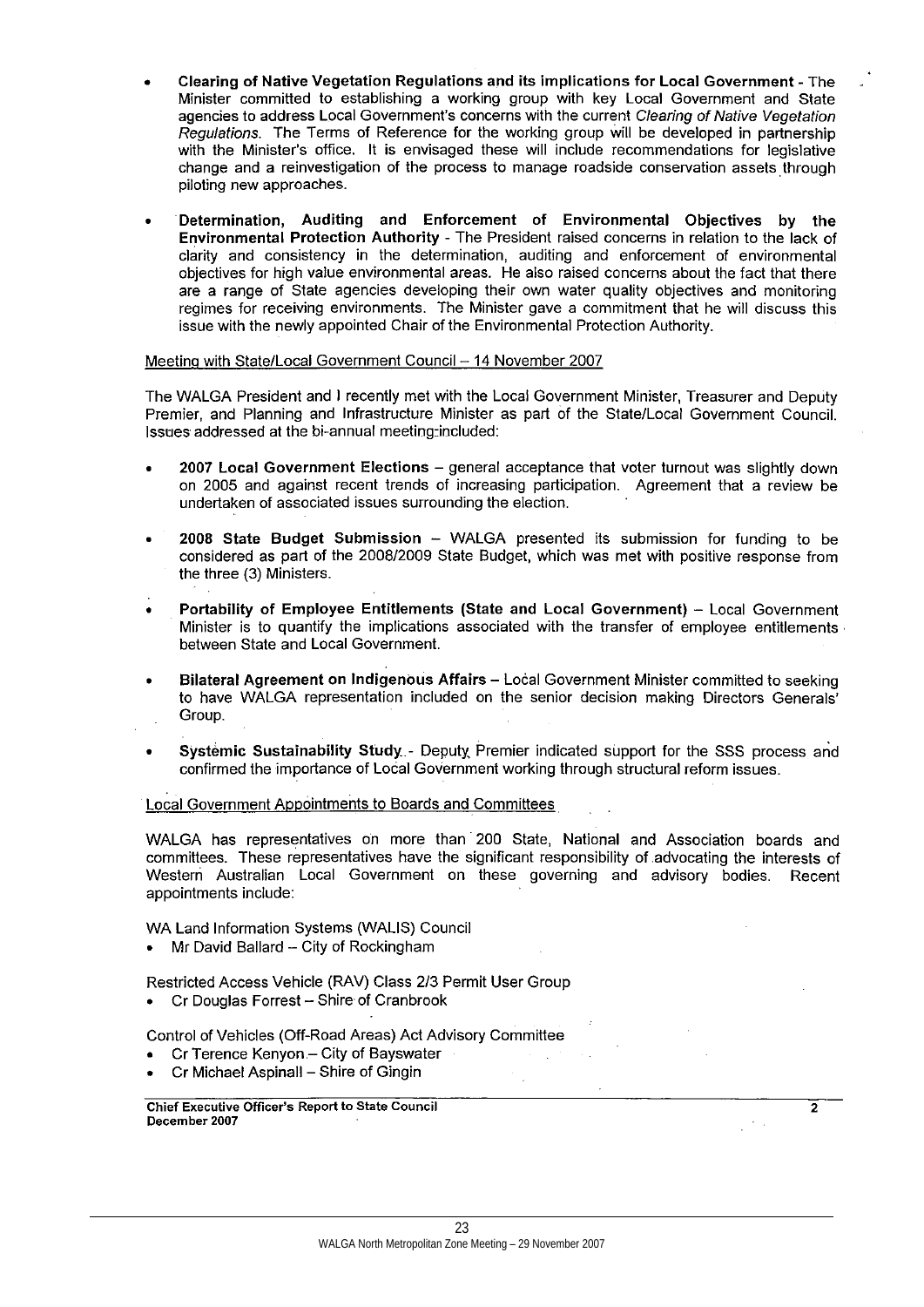# **KRA: Effective Leadership**

# Local Government Wins National Award

WALGA's television advertising campaign to promote Local Government in Western Australia has won a national award for marketing excellence.

The Association won the consumer insight category of the Australian Marketing Institute's annual awards for developing its campaign around the critical finding of the importance of trust to community satisfaction in Council performance.

The significance of the award is best demonstrated by the quality of the other finalists in the category which included Ericsson, Telstra, St George Bank, Sunbeam, ANZ, Stockland and Tourism Australia. WALGA has recently created additional television advertising to target skill shortages in specific vocations and recently ran television advertising to encourage voter participation at the Council elections.

It is intended that the four (4) television advertisements developed by WALGA will be shown to delegates at the National General Assembly in Darwin.

### New Councillors Seminar

WALGA held a one-day seminar for all newly elected Counciliors on November 19 at the Fremantle Football Club. The seminar, which was attended by 40 newly Elected Members, included a combination of practical insights into the role of Elected Members and their relationship with executive staff, as well as an introduction to the key areas of competency such as planning procedures. financial reporting and governance. Along with technical experts in finance and planning, the seminar included guest speakers such as City of Joondalup Mayor Troy Pickard and CEO Gary Hunt on the balance between governance and operational management of Councils; the CEO of the Fremantle Dockers (Cameron Schwab) to talk about managing teams within a team; innovative thinking expert John Harman; and WA inventor and entrepreneur Kevin Inkster.

# **KRA: Enhancing Capacity**

# **New Preferred Supply Agreements**

Chem Alert has been appointed to WALGA's panel of preferred suppliers. Chem Alert provides the manufacturer's original MSDS and a corresponding Chem Alert Report using a simple colour coding system to rate the potential hazards, enabling easy identification of chemicals stored on-site. This new contract provides significant discounts for Local Government.

In addition, the Association is in the process of finalising a preferred supply agreement for the provision and maintenance of playground equipment and street signage. These new arrangements, which were pursued at the request of Members, should deliver improved products/services in these areas and cost savings to Local Governments.

WALGA is also in the process of commencing a sector level energy procurement project. United Group Services has been appointed to consult to this project, and the intention remains to have a Preferred Supplier Agreement in place by Tuesday 1 July 2008. The inclusion of accredited renewable energy will be a core deliverable of the new contract. It is hoped that significant cost savings can be delivered to Members in relation to their expenditure on energy.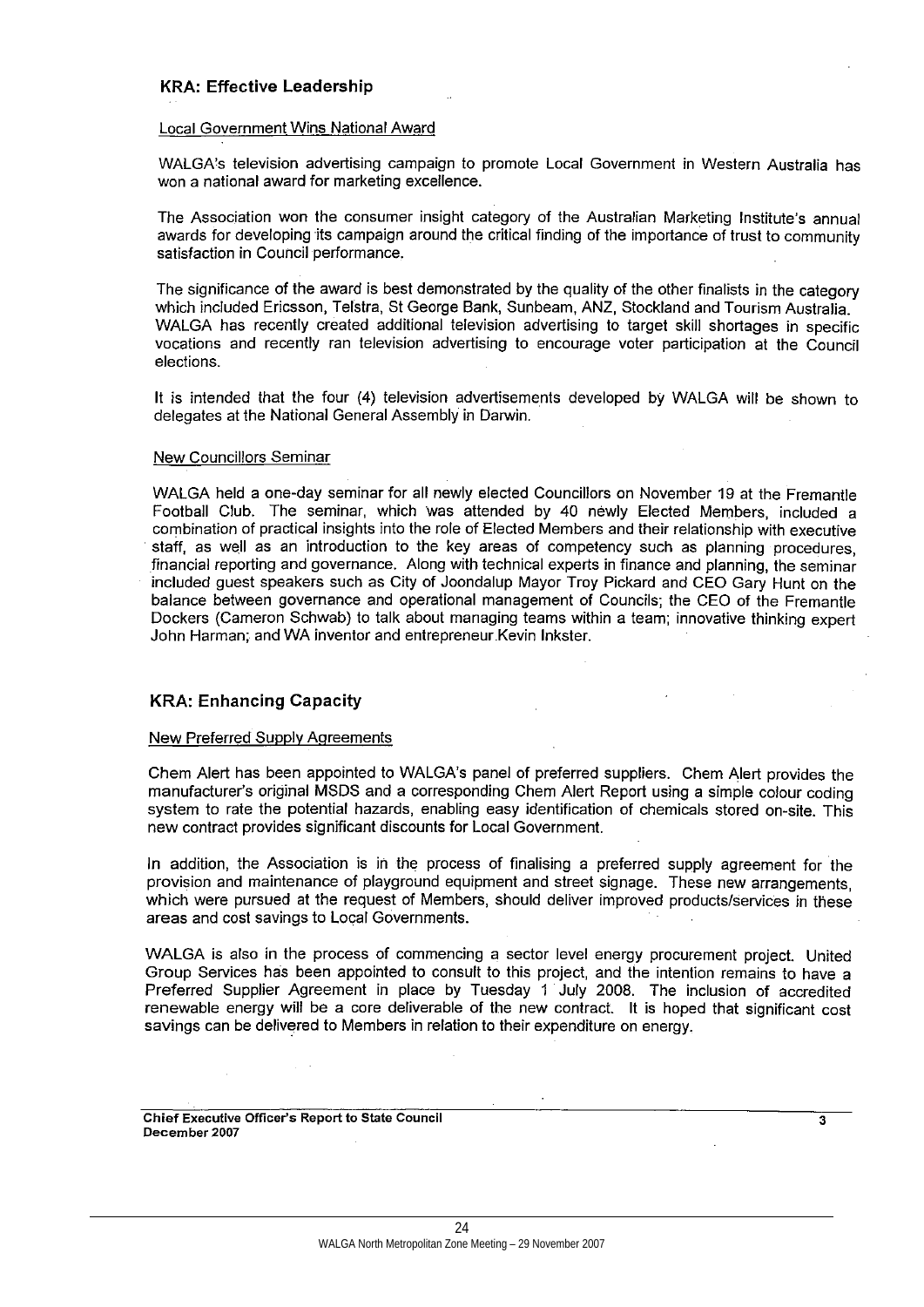### **Environmental Health Qualifications**

WALGA is continuing to work with authorities to address the shortage of qualified Environmental Health Officers (EHOs). One of the issues facing Local Governments is the strict qualification requirements for entry into this profession. Qualification requirements are in place in Western Australia and these affect the authority levels of interstate and international candidates seeking to be appointed as EHOs.

WALGA representatives have been working with the Department of Public Health and the Environmental Health Officers Professional Review Board to develop ways to work more closely to address Environmental Health staffing shortages. The Association has established a service on behalf of Local Governments which is able to provide efficient responses to qualification queries. prior to the recruitment process and submissions to the Review Board.

### 2008 Local Government Convention

The Local Government Convention for 2008 will be held at the Perth Convention and Exhibition Centre. A three-year contract to use the PCEC venue was recently signed.

The move from the Burswood Convention Centre results from significantly increased costs; uncertainty as to provision of core-convention facilities; and feedback from Members regarding accommodation concerns. Briefly, initial discussions with Burswood regarding the 2008 Convention resulted in venue costs offered at three (3) times the 2007 rates; the essential theatre facility was unable to be booked in advance; increases in accommodation costs for delegates at Burswood; and delegate complaints that in spite of being guests of the hotel they were unable to dine at the complex restaurants during their stay and had to travel off site for meals.

By contrast the PCEC venue charges were comparable with the 2007 charges. As a consequence of the move to the PCEC, delegate fees will again not have to be increased for the 2008 event effectively keeping fees at 2006 prices. In addition the Association is sourcing accommodation packages from numerous hotels within the Perth CBD to accommodate delegates and charter bus services to transport delegates to the venue.

# New Subscribers to Employer Relations Service

WALGA's Employee Relations Service now has 105 Local Governments as subscribers, with the addition of the City of Nedlands, the Town of Cambridge and the Shires of Busselton, Kent, and Victoria Plains. This continues a long standing trend of Local Governments electing to leave both large and small service providers to avail of the bigh quality, reliable and professional 'HR/industrial' services offered by WALGA.

# Training & Development

'Getting Started', WALGA's introductory training module for new and re-elected Councillors will again be conducted in various areas around the State. Currently four (4) are scheduled for the metropolitan area and eight for locations as diverse as Albany and Kununurra. It is anticipated that further courses will be conducted before the end of the year.

During the months of September and October, five (5) 'Officer' courses have been conducted (three (3) country and two (2) metro) with 93 people attending. The financial year to date figures show that 358 people have attended WALGA courses, with 60% being conducted 'offsite'.

### Local Government Industry Working Group.

WALGA has successfully lobbied the Department of Education & Training to establish a 'Local Government Industry Working Group'. This is an important initiative as there has not been a forum to replace the long defunct ITAB ('Industry Training Advisory Board') for over seven (7) years.

 $\overline{A}$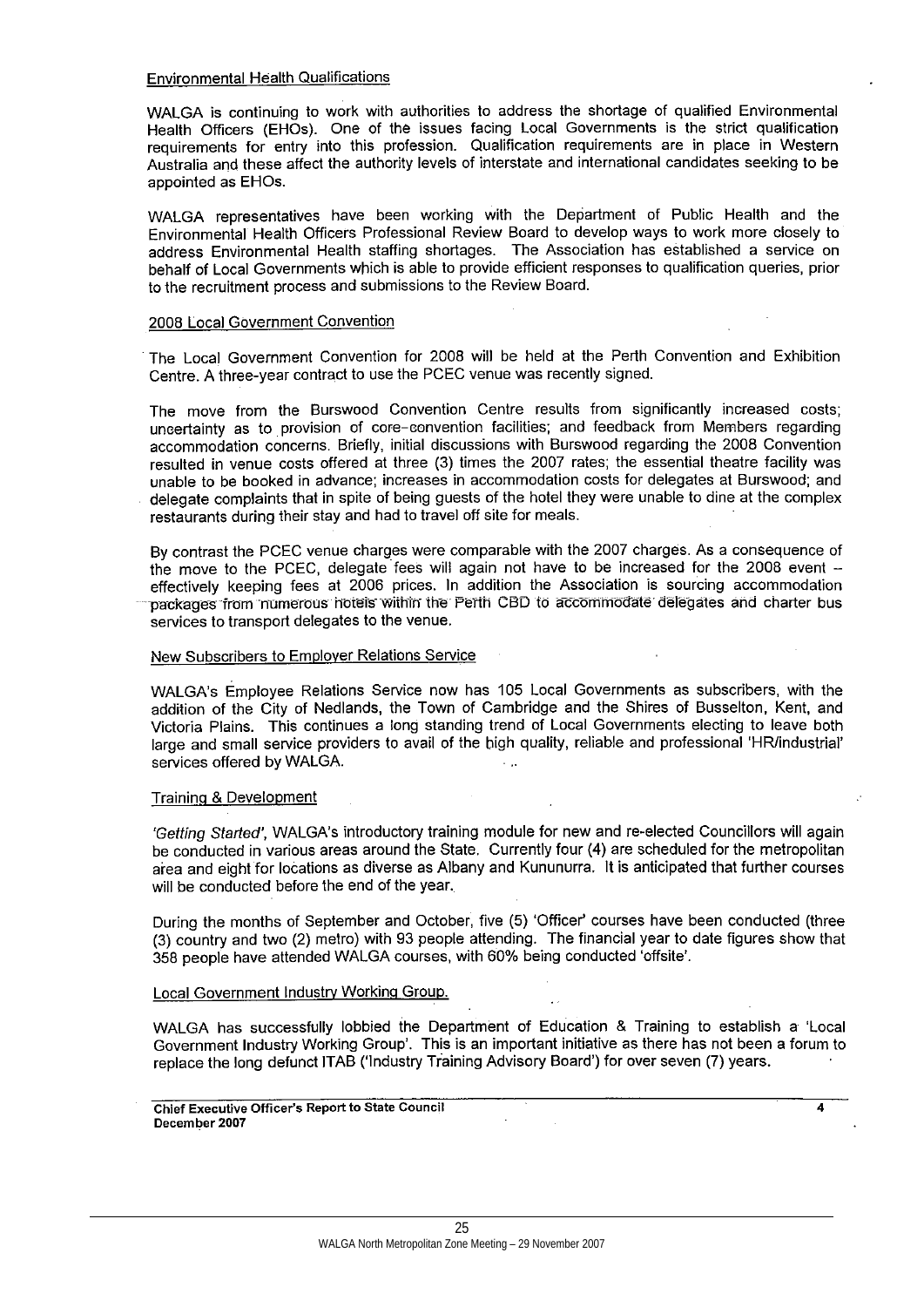It is an opportunity for the State vocational education training agencies to meet with, hear and act on the sector's needs in relation to a broad range of training and education needs and has been driven by activities by some Members and WALGA in areas such as traineeships and formal qualifications (e.g. Planning para professional qualifications at Central TAFE). It is also an opportunity to lobby to have the TAFE campuses work more collaboratively as a group in offering training and qualifications to Local Government in WA).

# **Careers Expos**

Lydia Highfield (Recruitment Manager) and Richard Struik (Recruitment Consultant) recently attended the 'Opportunities Australia' Expo in Midrand (South Africa). Over 8,000 people attended the Expo. and the team obtained a list of over 150 people who registered their interest in working for Local Government in Western Australia.

As with the attendance at the London, Manchester and Dublin Expos in 2006, the fields of expertise sought by WALGA included Planning, Environmental Health, Engineering and Accounting, and on this occasion two (2) Local Governments requested assistance to recruit General Practitioners. A number of job offers have been made to several candidates, and they will be coming to work in WA on a 457 visa.

# **CEO Annual Appraisals-**

Workplace Solutions, through its two senior staff (John Phillips and Simon White) continues to support a number of Councils with the annual appraisals of their CEO's. Clients include the Cities of Joondalup and Subiaco, Towns of Kwinana and Alice Springs (NT) and the Shires of Mundaring, Derby West Kimberley, Cue and Yalgoo.

# **KRA: Positive Profile**

# **Marketing Activities**

### **Lifeguard Challenge**

WALGA partnered with the Royal Lifesaving Society for the second annual Local Government Lifeguard Challenge held in November at Challenge Stadium. Participation by WALGA aligns with the promotion of employments and facilities provided by the sector. Teams from the Cities of Bayswater. Cockburn, Fremantle, Gosnells, Joondalup, Mandurah and Swan and the Towns of Kwinana and Vincent competed in the event, which was won by the City of Fremantle team. At the presentation ceremony. Local Government Minister Lillianna Ravlich praised the Association's support and involvement in the event and in promoting employment opportunities in Local Government.

### **Annual Perceptions Research**

Analysis of results of the Association's annual independent survey of the perceptions of Member Councils and the wider community has been completed and a comprehensive report is currently being compiled. Key results show a small increase in community satisfaction with Local Government in general and higher recognition of WALGA's role within the community. Results of the Member's survey demonstrate a shift in priority between services offered, with overall high demand and a continuing high importance placed on representation and lobbying functions.

### **Election Advertisements**

Initial tracking of WALGA's television advertising campaign in support of the 2007 Local Government elections found that 38% of those surveyed had an increased interest in participating in the Council election process as a result of seeing the ads. Additionally, 30% of respondents stated that the ads increased their understanding of the role of Elected Members. Due to the smaller sample size applied in ad tracking, there is a 6% error rate. That is if 95% of the population were surveyed, it would be expected the results would be within 6% of the ad tracking findings.

Chief Executive Officer's Report to State Council December 2007

5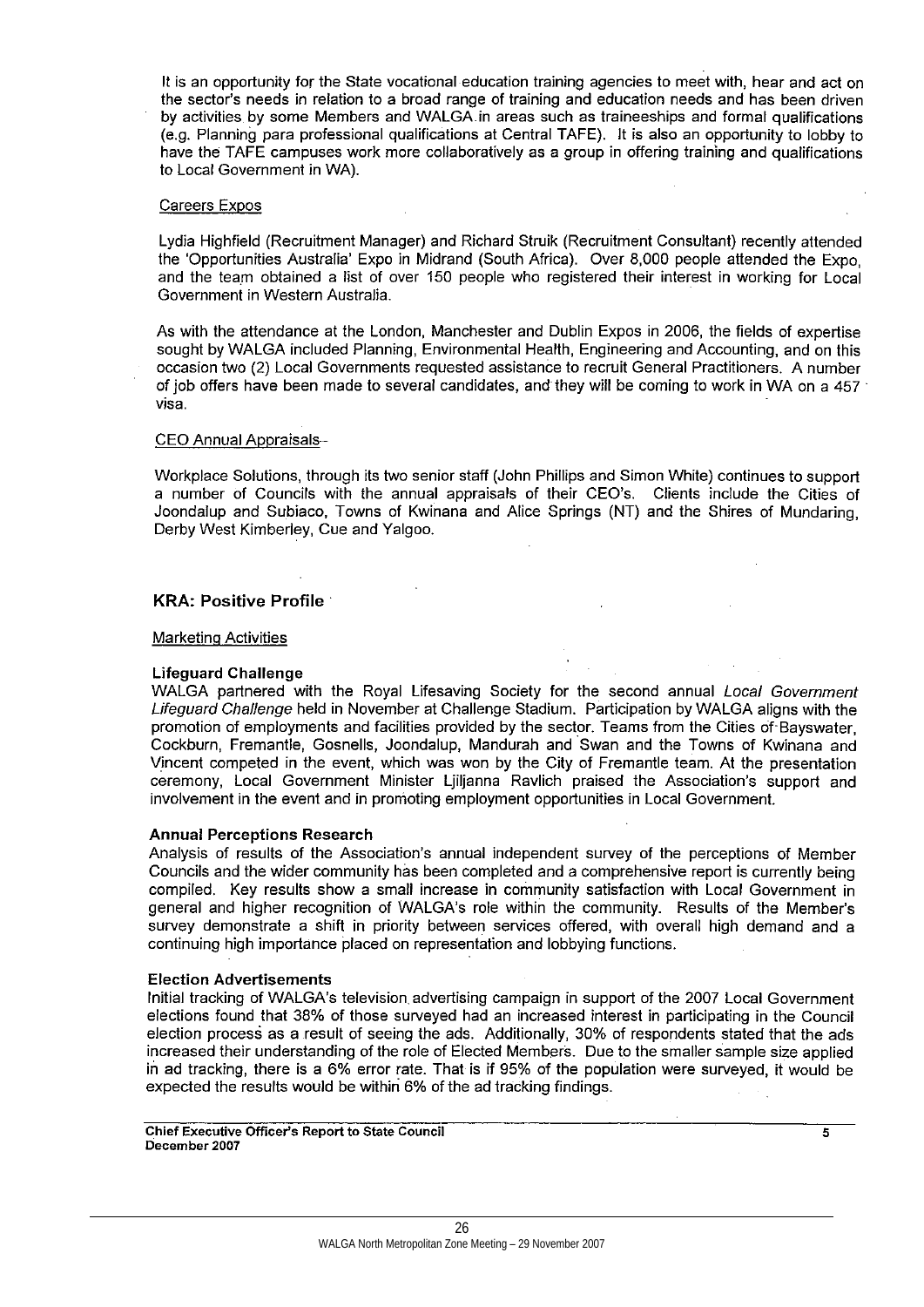Likeability and awareness of the campaign components was high with wearout remaining low. meaning that viewers did not mind if they saw the ads again.

# President's Column - The West Australian Newspaper

Columns by President Bill Mitchell were compiled and published in The West Australian newspaper (page four) on October 19 and November 16 on the respective topics "issues with the new voting system" and "the heightened need for Councillor training as a consequence of official conduct requirements". Both drew community and media response, including a publisher's editorial in October.

# **Media Activities**

Articles on specific topics relating to Local Government over the past few months are considered to be more positive than negative.

Issues that have received considerable attention over the past few months have included:

- Balanced coverage of Council elections and nominations to stand for election. Positive reports include candidate and Elected Member profiles. The majority of coverage was neutral, outlining election processes, nominees' policy platforms, with negative coverage of low voter turnout and problems-with postal voting.
- Balanced coverage of road safety issues, with positive reports on road safety forums, the Road Safety Council report and requests for public comment. Balanced between positive and negative were proposed reductions in speed limits, and negative coverage included Council road closures and increasing road toll statistics.
- Negative coverage of CCC reports and recommendations including findings of inappropriate action, calls for Councillors to resign and reports against the CCC process itself.
- Slightly more negative than positive coverage of planning and development initiatives, with negative coverage printed on development delays, height restrictions, pressures resulting from high population growth and secretive Council processes regarding development decisions. A number of neutral or positive articles were printed on SAT rulings, online application processes, specific developments and rezoning processes allowing increased residential development.
- Positive coverage for WALGA resulting from the presentation of the report Stronger, More Effective Local Government presented at the LGMA conference. This coverage was positive in that it refuted the report's amalgamation recommendations and provided positive mentions of the **WALGA SSS Project.**
- Negative coverage of prostitution legislation, with negative reports against the legalisation of prostitution, a number of Councils indicating that they will not support the legislation and reports against WALGA's contribution to the legislation.
- Negative coverage of Council involvement in high risk investments and exposure to the US subprime market.
- Balanced coverage of Council rates and budgets, with reports including explanation of budget content and possible differential rates to be imposed according to levels of service. Negative reports included rates increases that were considered too high, and specifically rates increases for the farming community.
- Overwhelmingly positive coverage of RoadWise campaigns with regard to 'Drop 5 to Save Lives' and anti-speeding programs, child car restraints and White Ribbons campaign.
- Positive coverage of road funding issues, with positive reporting on Federal funding and road upgrade projects.
- Positive coverage supporting WALGA's stated concerns about factionalism resulting from voting changes to the Local Government voting system through the introduction of proportional preferential voting, and the problems resulting from short time frames for its implementation. Also media on calls for compulsory voting.

 $\overline{\mathbf{6}}$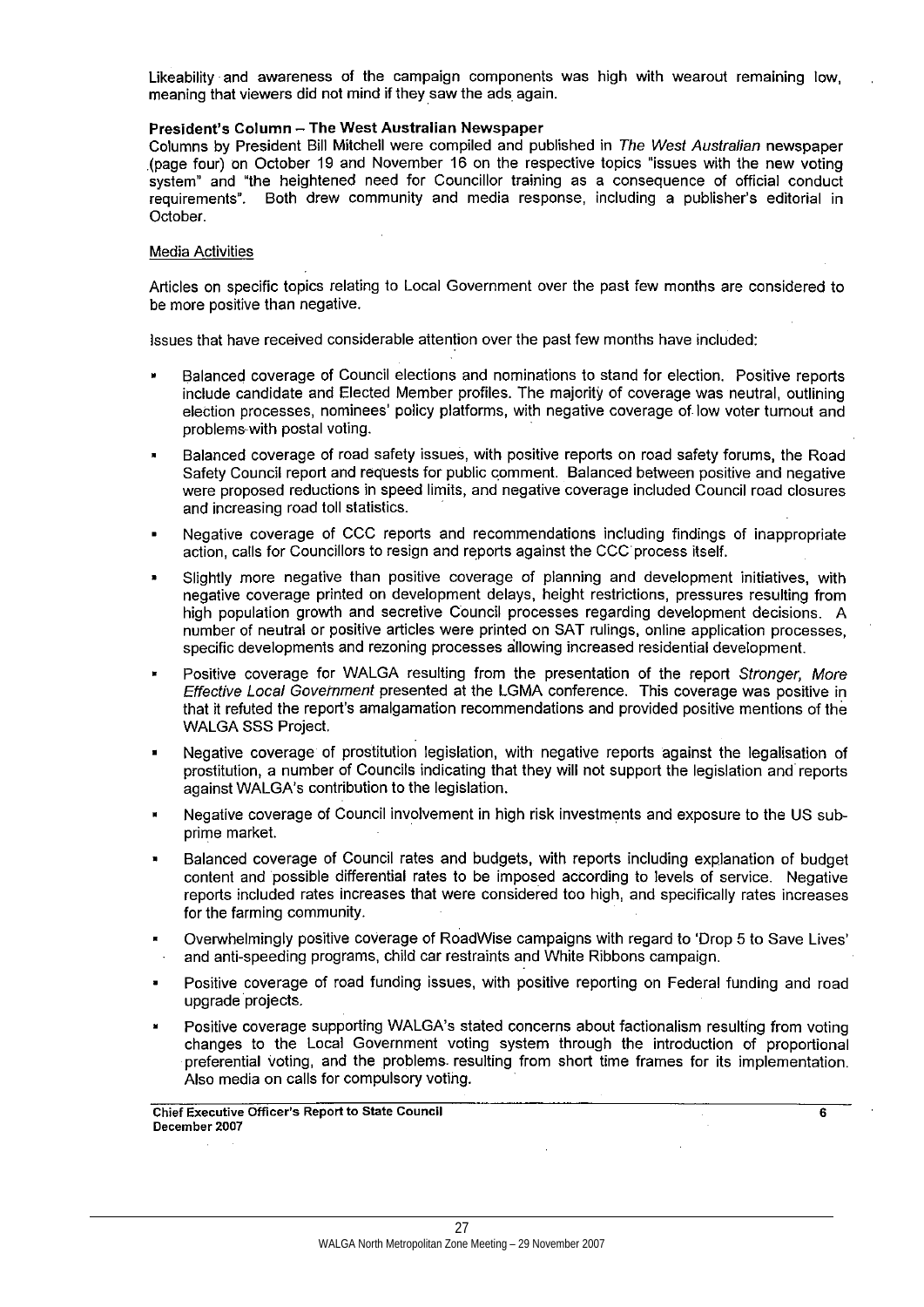WALGA responded to specific queries from journalists providing quotes, telephone or television interviews on the abovementioned topics, as well as:-

- Skills shortages and overseas recruitment
- Regional airport security screening requirements
- Local Government sustainability and the SSS process
- Cat Act and compulsory cat sterilisation
- Council liabilities for sand dune accidents
- Elected Member Official Conduct Bill
- **Elected Member training**
- Charitable organisations' exemption from Council rates
- Ministerial Waste Summit
- Caravan and Camping Act
- Country of Origin Food Labelling
- Community Infrastructure Renewals Fund and ALGA 10 Point Plan
- Recycling processes in Western Australia

Media statements released since the last report included:

| 21/09/07 | Air Travel Threat to Mining, Tourism                |
|----------|-----------------------------------------------------|
| 02/10/07 | Regional-Airports Crisis Averted                    |
| 09/10/07 | CCC Recommendations Out of Date                     |
| 14/11/07 | <b>Supreme Court Rejects Rates Exemption</b>        |
| 22/11/07 | Road Funding Deficit Increases Pressure on Councils |

### **Financial Performance** C.

The Association's Balance Sheet, Governance Financial Statement and Grant Programs Summary as at 31 October 2007 are enclosed for information.

A detailed overview on the Association's financial position and performance is included in the Minutes of the Finance and Services Committee meeting of 21 November 2007, which have been distributed under separate cover.

With 42% of the financial year now completed, non-grant income has achieved 43% of budget while total recurring expenditure year to date is 40% of the budget. Non recurring expenditure, made up of the Systemic Sustainability Study and Special Projects, are currently 35% and 9% of the amount budgeted respectively. The year to date non-grant surplus is currently \$285,329 against a budgeted deficit of (\$395,428).

### **Balance Sheet**

The first line of the enclosed Balance sheet could indicate the operational bank cheque account is \$234,494 overdrawn. This was not the case as cheques drawn were not released until funds were available to present them against.

Cash and investments are at the level of \$2.16M plus reserves totalling \$1.4M. Debtors are higher than last year's figure at \$3.605M compared to \$2.886M; however the vast majority of significant debtors have subsequently been paid in full. The difference from last year included significant debtor groups made up of three (3) grant programs invoicing funding bodies for a total of \$359,000; the raising of the first six (6) months administration fees on the LGIS self insurance schemes for \$353,600; Member Council subscriptions remaining outstanding totalling \$446,000; and another record advertising turnover going through the Group Advertising Scheme.

**Chief Executive Officer's Report to State Council** December 2007

 $\overline{\mathbf{z}}$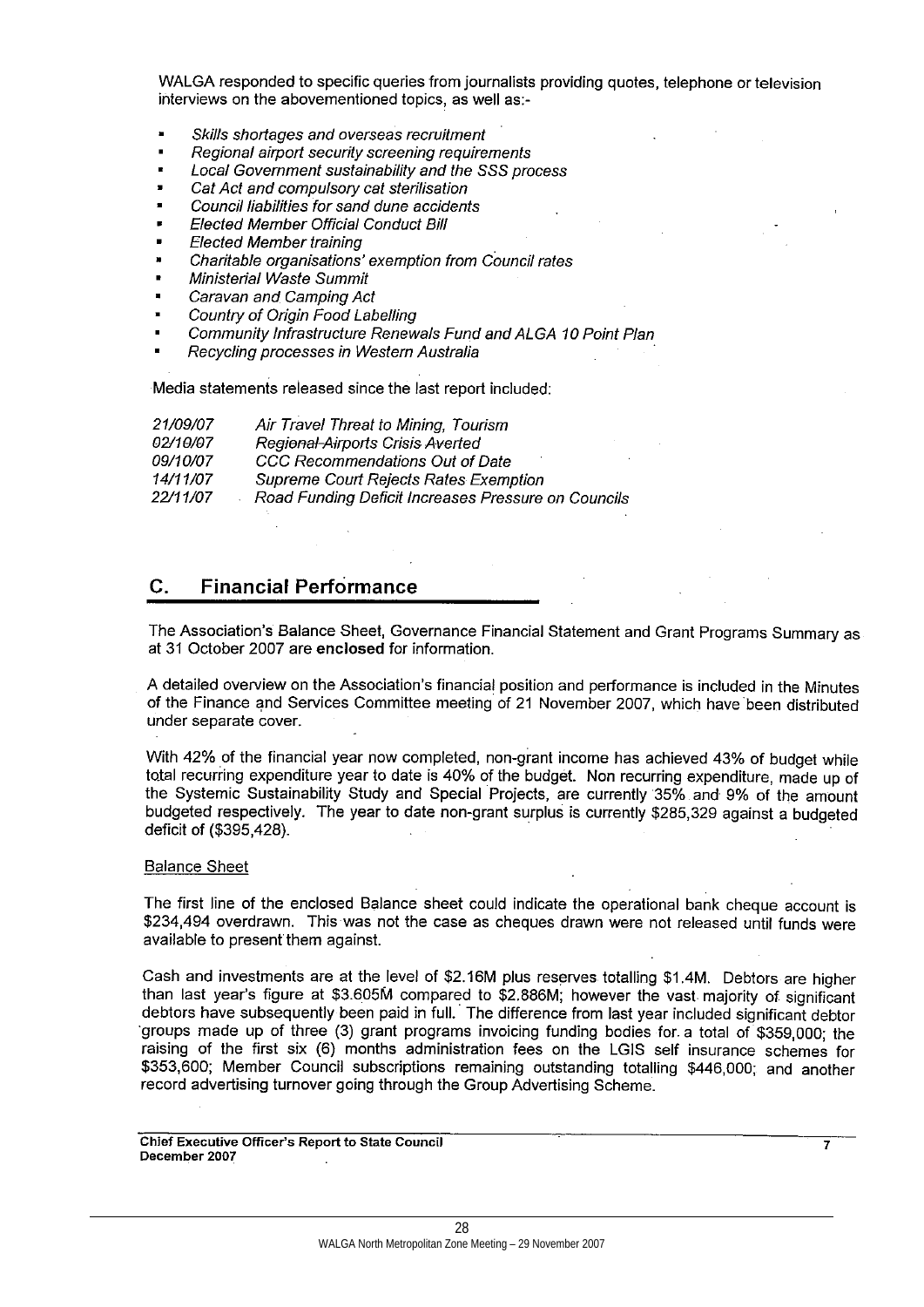Current Liabilities such as creditors, accrued expenses and income in advance totalling \$3.76M is \$250,000 higher than at the same time last year primarily due to the increase in income in advance associated with projects under management by the Information, Communications and Technology (ICT) team.

# Capital

Capital purchases were considerably under budget (16% with actual of \$75,000 against a budget of \$473,000). This outcome has been brought about by the fact that IT equipment replacement and the acquisition of new software has not yet been undertaken.

# Investments

The current funds on investment are \$5,279,600 compared to \$5,807,341 at the same time last year.

The mid term draft Budget Revision for 2007/2008 has been circulated to State Councillors under separate cover. With just over one third of the financial year now complete, several significant new financial developments have occurred that were not anticipated at the time of preparing the original **Operating Budget.** 

The original WALGA Budget adopted in June-2007 proposed a year-end deficit of (\$395,427). The primary driver behind this deficit was a strategic decision taken by the WALGA State Council to invest significant funds held within the organisation's reserves into financing the implementation of initiatives stemming from the 2006/2007 Systemic Sustainability Study. It was recognised at the time of preparing the 2007/2008 Budget that this would require a substantial investment of funds which could not realistically be accommodated within the normal annual operating budget. Accordingly, State Council determined to utilise retained earnings for this purpose. Restrictions within the Australian Accounting Standards required that any expenditure on SSS initiatives be reported against revenue for 2007/2008, and therefore a deficit was endorsed to enable the use of accumulated reserves.

Following a review of progress against budget line items, coupled with consideration of emerging priorities that require funding during this financial year, it is proposed that the projected year-end deficit for 2007/2008 be reduced from (\$395,427) to (\$292,961).

The draft Budget Revision has been endorsed by the Finance and Services Committee at its meeting on 21 November 2007 and referred to State Council for consideration.

### **Chief Executive Officer's Contacts** D.

During the October - December period, contacts that have occurred or are scheduled to take place prior to the December State Council meeting are as follows:

### **State Government Relations**

# Meetings with:

- Mr Iain Cameron, Executive Director, WA Office of Road Safety
- Liberal Party Briefing on Container Deposit Systems  $\bullet$
- Labor Party Briefing on Container Deposit Systems
- **Public Accounts Committee Hearing**
- Mr Mike Lu, Manager Customer Relations and Mr Des Leeman, Western Power
- Mr Chris Field, State Ombudsman and Ms Heather Brown, Deputy State Ombudsman
- Partnership Steering Group
- Hon Dr Kim Hames MLA, Shadow Minister for Indigenous Affairs; Health  $\bullet$
- Hon David Templeman MLA, Minister for the Environment; Climate Change; Peel
- Inaugural Road Safety Council Steering Committee for Enhanced Speed Enforcement

 $\mathbf{R}$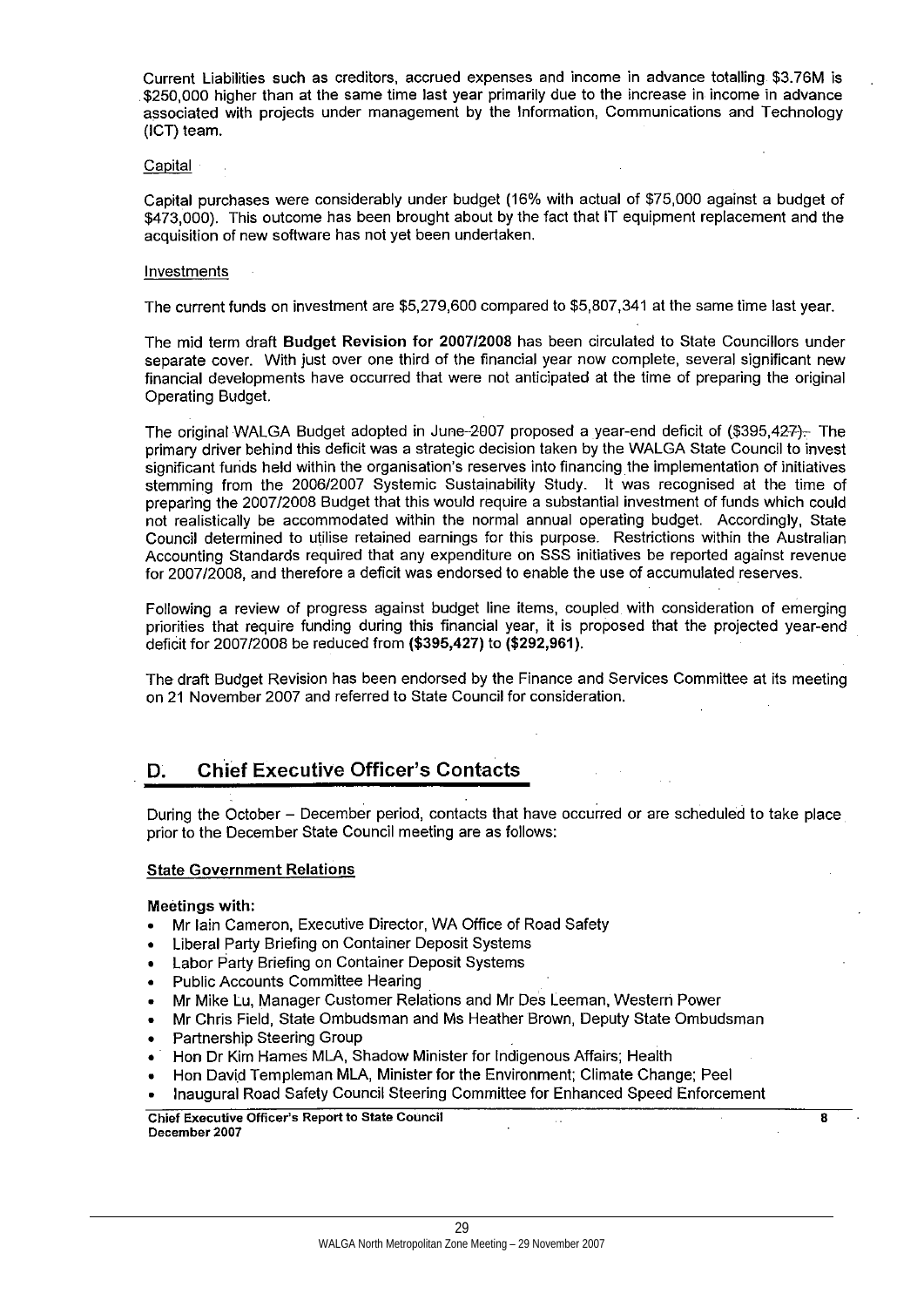- State / Local Government Council
- Mr Rob Johnson MLA, Shadow Minister for Police; Justice
- Ms Suzanne Ardagh, State Manager, Australian Institute of Company Directors
- **State Emergency Management Committee**

# **Local Government Relations**

# Meetings with:

- Tony Ahern, CEO and Mr Anthony Smith, Director, St John's Ambulance  $\bullet$
- Mr Quentin Harrington, A/CEO, Department for Local Government & Regional Development
- Local Government Self Insurance Schemes Board Meeting
- Mayoral Prayer Breakfast Joondalup
- **CAN Funding Grants Meeting**
- Mayor Fran Kilgariff, City of Alice Springs
- Ms Marion Fulker, CEO and Mr Tony Howarth, Committee for Perth
- Visit to City of Stirling, Mayor David Boothman and CEO Stuart Jardine
- Visit to Town of Vincent, Mayor Nick Catania and CEO John Giorgi
- **ALGA Board Meeting**
- National General Assembly

# **Conferences / Workshops / Public Relations**

- Hon John Kobelke MLA, cheque presentation for new round Local Activity Grants
- **LGMA Board Meeting**
- **ISIS Capital Lunch Function**
- McCusker Foundation Board
- Leadership WA Interviews
- Sunflower Sunday Launch (Therapy Focus)
- AIM 50<sup>th</sup> Anniversary Lunch
- Labor Breakfast Forum: Hon Sheila McHale MLA ·
- Country Medical Foundation Workshop
- Prof. Lyn Beazley, University of WA
- Labor Breakfast: Hon Alannah MacTiernan MLA
- Breakfast: Jana Wendt
- New Councillor Workshop
- President's Cocktail Party
- City of Stirling Annual Christmas Dinner
- Marketforce End of Year Celebration
- Speaker; Local Government & Discrete Indigenous Communities Conference 2007

### Е. **Staffing Activities**

Bernadette Howes has commenced employment with WALGA as the Learning & Development Consultant for Workplace Solutions. Bernadette will have responsibility for a broad range of outcomes, including development of a business case for the 'on line' application of Elected Member Modules, liaison with the Department of Education on the start up of the Local Government Industry Training Group, finalisation of the Building and Surveying VET qualifications (with Central TAFE), completion of the 'JobScore' job classification course as well as the development of environment and media training for Elected Members.

9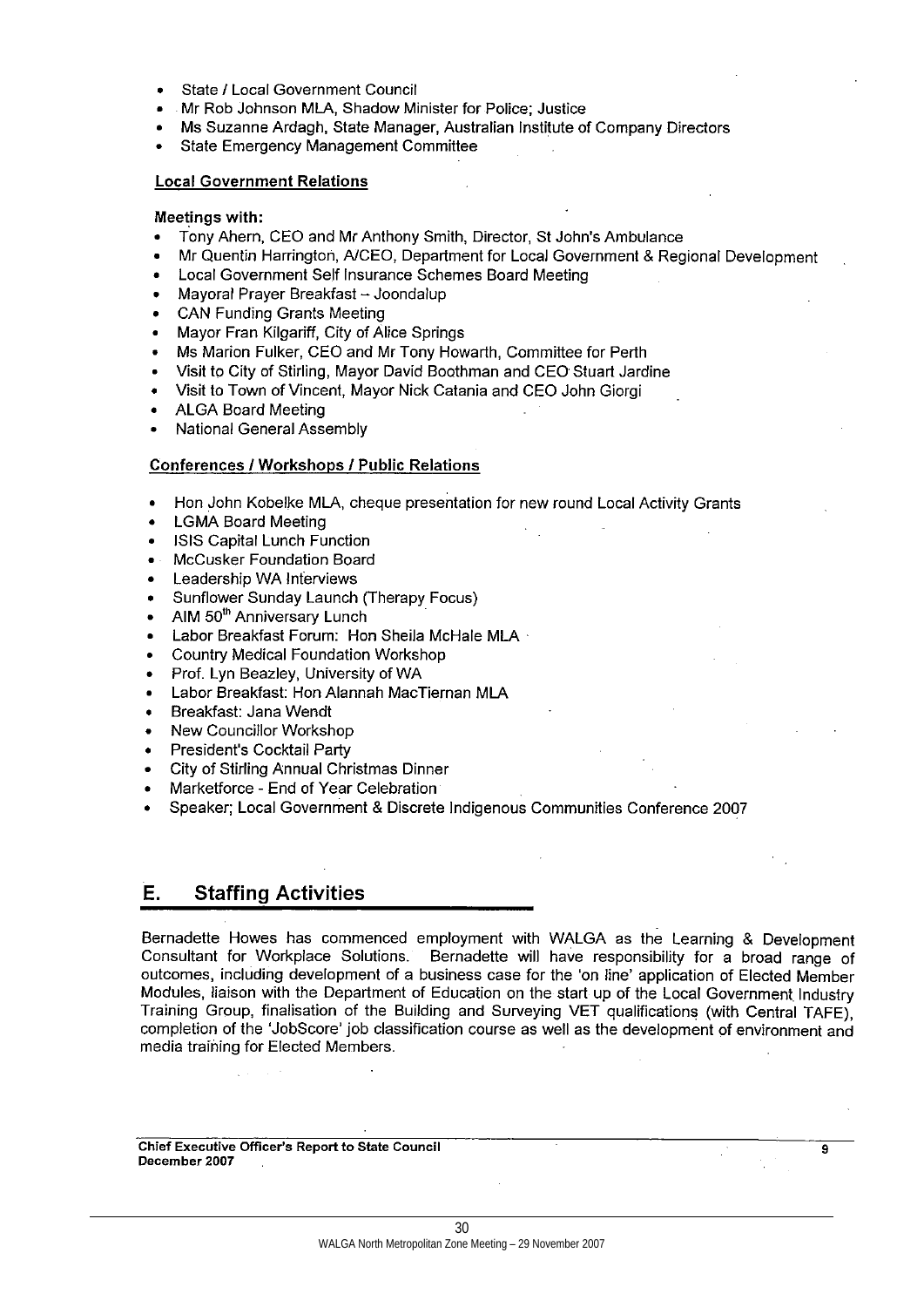Within the Corporate Business Solutions team, Mark McCrossan has joined the Tender Bureau Service as a Business Management Coordinator. Mark has substantial experience in strategic procurement both within and external to the Local Government sector, having worked in a number of procurement roles for some time in the United Kingdom. One of Mark's primary areas of focus will initially be on the development of a new Purchasing and Tender Guide for Local Government. Ulrike Wolter has been employed on a short term contract to work within the Finance team to provide clerical and administrative support to the Finance Manager, Senior Accounts Officer and Finance officers.

Renata Zelinova has been appointed as the Management of the Perth Biodiversity Project (PBP) following the departure of Polly Thompson back to the United States. Renata was previously employed as a Project Officer within the PBP team, and was the successful candidate following an external and internal recruitment process. Replacing Renata in the PBP Project Officer role is Sonia Lamond, who joins WALGA from the Botanic Gardens and Parks Authority. Sonia will be commencing her employment with WALGA in the first week of December. Waste Policy Coordinator, Megan Graham has left the Association to take up a Waste Management role within the Department of Environment and Conservation. Judy Scott has been recruited to replace Megan in this role, having previously worked at T/C City and Regional Waste Management Services in York. Judy will also be starting her employment with WALGA in the first week of December.

Jed Handmer has taken on a dedicated Policy Officer role within the Community Poliey-portfolio. following an initial period as a Generalist Policy Officer. Greg Hayes has joined the RoadWise team as the Regional Road Safety Officer for the Kimberley region, having previously worked at the ABC.

### **Compliance Report** F.

I confirm that as at the time of preparing this report, the Association is complying with all requirements under relevant legislation. There are no outstanding issues affecting the Association in relation to occupational safety and health, equal opportunity or anti-discrimination, injury management, legal liability and risk management.

In accordance with the State Council's Corporate Governance Charter, the Association's fourth comprehensive annual Internal Process and Compliance Audit has just been completed. A copy of the final report is included with your papers.

The objective of this audit is to gauge the internal processes, systems and risks in the organisation, involving the assessment of, and improvements to, every area of management - from corporate governance, service delivery and communications to State Council. The audit identifies what systems are in place, missing or in need of fine-tuning, so that the Association can continually improve its operations, safequard information and mitigate its liability and risks.

It is pleasing to report that all issues identified within last year's internal audit process as needing attention have since been fully addressed or are well into the process of being addressed. These outcomes support the evolution of the organization to being a more focused and effective organisation. Issues addressed from the last audit include:

- Review of our Investment Policy and Strategy.
- Resourcing in Finance team has been increased to support expanded workload.
- Upgrade of the Association's Website has been completed.
- Electronic copies of staff employment contracts and superannuation fund details are held off-site on data back-ups.
- Full cross-referencing of vital records information has not yet been completed, but will be undertaken shortly with the implementation of new records management software.

10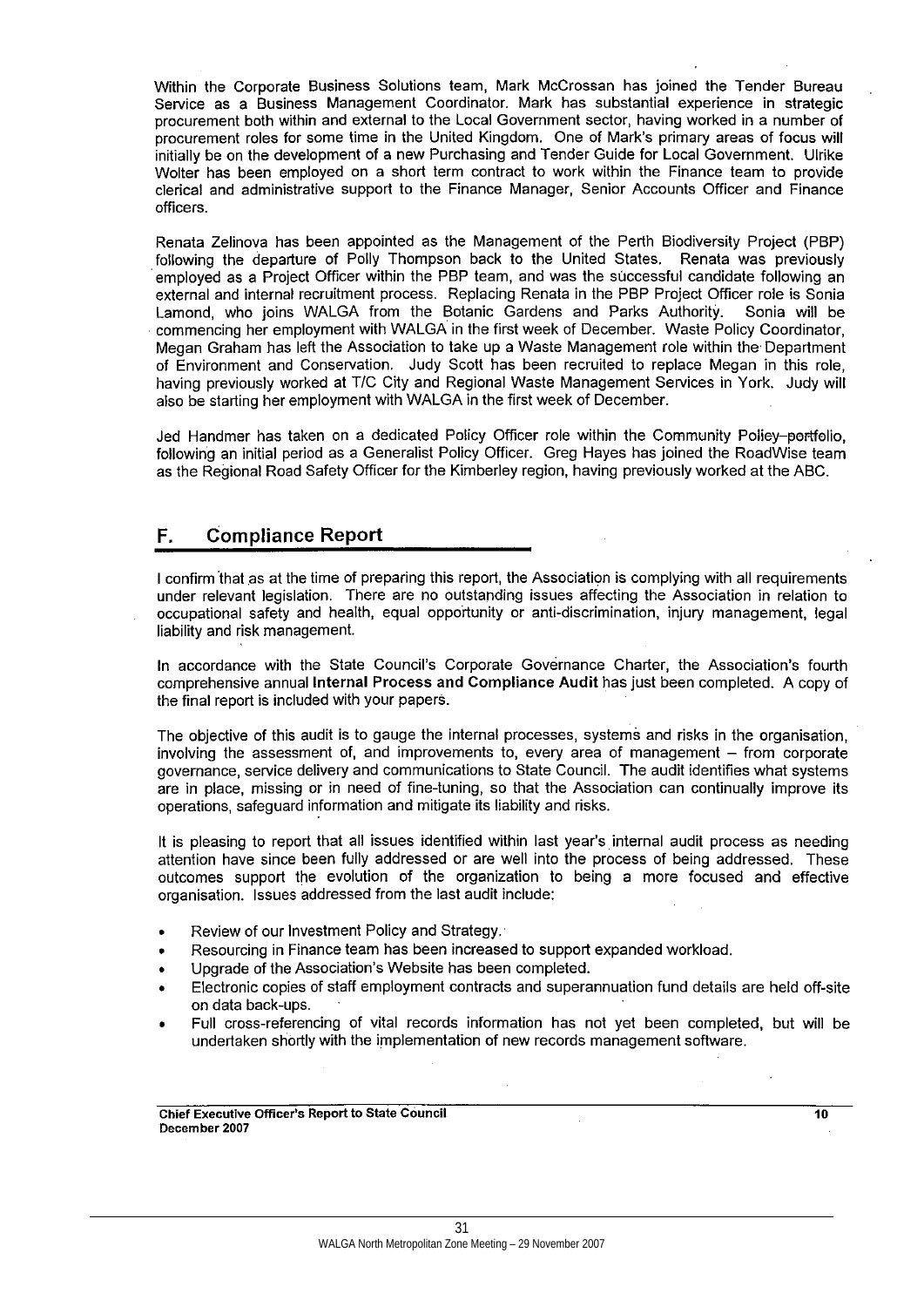Within the Corporate Business Solutions team, Mark McCrossan has joined the Tender Bureau Service as a Business Management Coordinator. Mark has substantial experience in strategic procurement both within and external to the Local Government sector, having worked in a number of procurement roles for some time in the United Kingdom. One of Mark's primary areas of focus will initially be on the development of a new Purchasing and Tender Guide for Local Government. Ulrike Wolter has been employed on a short term contract to work within the Finance team to provide clerical and administrative support to the Finance Manager, Senior Accounts Officer and Finance officers.

Renata Zelinova has been appointed as the Management of the Perth Biodiversity Project (PBP) following the departure of Polly Thompson back to the United States. Renata was previously employed as a Project Officer within the PBP team, and was the successful candidate following an external and internal recruitment process. Replacing Renata in the PBP Project Officer role is Sonia Lamond, who joins WALGA from the Botanic Gardens and Parks Authority. Sonia will be commencing her employment with WALGA in the first week of December. Waste Policy Coordinator, Megan Graham has left the Association to take up a Waste Management role within the Department of Environment and Conservation. Judy Scott has been recruited to replace Megan in this role, having previously worked at T/C City and Regional Waste Management Services in York. Judy will also be starting her employment with WALGA in the first week of December.

Jed Handmer has taken on a dedicated Policy Officer role within the Community Poliey-portfolio. following an initial period as a Generalist Policy Officer. Greg Hayes has joined the RoadWise team as the Regional Road Safety Officer for the Kimberley region, having previously worked at the ABC.

### **Compliance Report** F.

I confirm that as at the time of preparing this report, the Association is complying with all requirements under relevant legislation. There are no outstanding issues affecting the Association in relation to occupational safety and health, equal opportunity or anti-discrimination, injury management, legal liability and risk management.

In accordance with the State Council's Corporate Governance Charter, the Association's fourth comprehensive annual Internal Process and Compliance Audit has just been completed. A copy of the final report is included with your papers.

The objective of this audit is to gauge the internal processes, systems and risks in the organisation, involving the assessment of, and improvements to, every area of management - from corporate governance, service delivery and communications to State Council. The audit identifies what systems are in place, missing or in need of fine-tuning, so that the Association can continually improve its operations, safequard information and mitigate its liability and risks.

It is pleasing to report that all issues identified within last year's internal audit process as needing attention have since been fully addressed or are well into the process of being addressed. These outcomes support the evolution of the organization to being a more focused and effective organisation. Issues addressed from the last audit include:

- Review of our Investment Policy and Strategy.
- Resourcing in Finance team has been increased to support expanded workload.
- Upgrade of the Association's Website has been completed.
- Electronic copies of staff employment contracts and superannuation fund details are held off-site on data back-ups.
- Full cross-referencing of vital records information has not yet been completed, but will be undertaken shortly with the implementation of new records management software.

Chief Executive Officer's Report to State Council December 2007

> 32 WALGA North Metropolitan Zone Meeting - 29 November 2007

10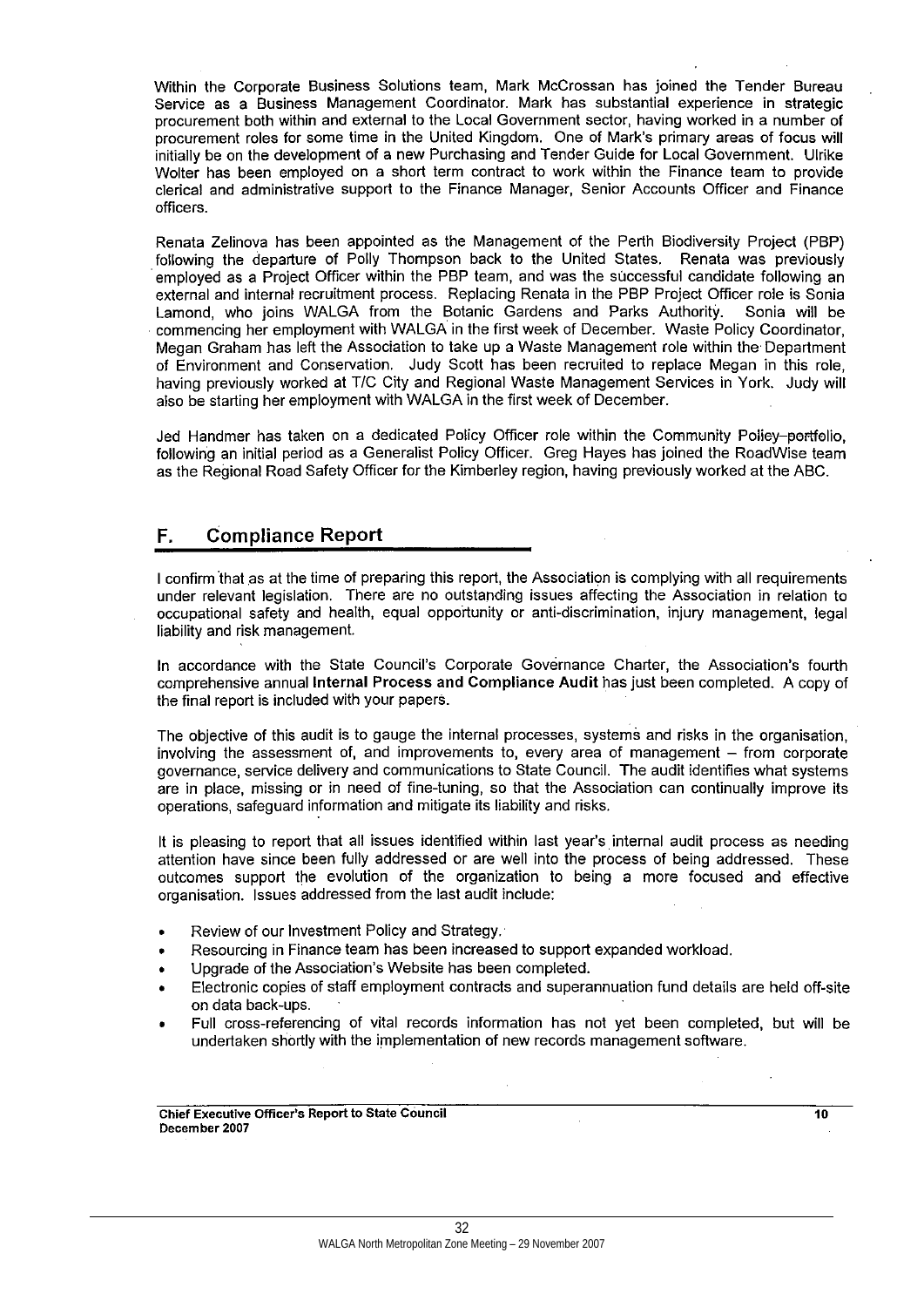# **WALGA**

# **Approved Governance Financial Statement<br>NON GRANT PROGRAMS**

Income and Expenditure<br>For the Five Months Ending October 31, 2007

| <b>Account / Description</b>                                            | Annual<br><b>Budget</b> | Actual<br>Year to Date | $%$ of<br><b>Budget</b> |
|-------------------------------------------------------------------------|-------------------------|------------------------|-------------------------|
| <b>INCOME</b>                                                           |                         |                        |                         |
| <b>Association Membership Subscription</b>                              | 1,534,372               | 634,334                | 41%                     |
| Fee for Service Subscriptions                                           |                         |                        |                         |
| Linking Councils and Communities                                        | 374,500                 | 127,310                | 34%                     |
| Workplace Relations Service                                             | 390,000                 | 194,762                | 50%                     |
| Tax and Financial Service                                               | 97,000                  | 40,560                 | 42%                     |
| Local Government Act Services                                           | 74,500                  | 30,431                 | 41%                     |
| Total Fee for Service Income                                            | 936,000                 | 393,063                | 42%                     |
| Regional Council Contribution to MWAC                                   | 122,227                 | 52,930                 | 43%                     |
| <b>Income from Services</b>                                             |                         |                        |                         |
| <b>Insurances Services</b>                                              | 1,112,067               | 500,131                | 45%                     |
| Communications and Publications<br>Group Advertising Services           | 6,400<br>1,195,000      | 10,312                 | 161%<br>64%             |
| Composite Advertising Services                                          | 79,025                  | 766,597<br>38,821      | 49%                     |
| Comercial Services and Supply Contracts                                 | 956,975                 | 134,349                | 14%                     |
| <b>Training Services</b>                                                | 71,500                  | 37,312                 | 52%                     |
| Events - Local Government Convention & Seminars                         | 234,148                 | 164,405                | 70%                     |
| Recruiting and Selection Services                                       | 90,000                  | (7,308)                | $-8%$                   |
| Other Workplace Solution Services                                       | 38,600                  | 56,967                 | 148%                    |
| Total Income from Services                                              | 3,783,715               | 1,701,586              | 45%                     |
| Other Income                                                            |                         |                        |                         |
| Grant Supervision Charges                                               | 262,539                 | 138,013                | 53%                     |
| Interest Received and Interest on Reserve Funds                         | 313,499                 | 94,149                 | 30%                     |
| Sundry Income                                                           | 63,863                  | 23,417                 | 37%                     |
| Other Consulting                                                        | 7,000                   | 4,716                  | 67%                     |
| Total Other Income                                                      | 646,901                 | 260,295                | 40%                     |
| <b>Total Non Grant Income</b>                                           | 7,023,215               | 3,042,208              | 43%                     |
| <b>EXPENDITURE</b>                                                      |                         |                        |                         |
| <b>Recurring Expenditure</b>                                            |                         |                        |                         |
| Salaries and Associated Expenditure                                     | 4,995,307               | 1,956,079              | 39%                     |
| Variable Program Operational Expenditure                                | 815,151                 | 326,375                | 40%.                    |
| Overheads - Corporate Allocated                                         | 786,810                 | 337,202                | 43%                     |
| Overhead and Corporate Services Cost Recovery                           | (747, 048)              | (315, 831)             | 42%                     |
| Sub Total                                                               | 5,850,220               | 2,303,825              | 39%                     |
| Direct Contribution to Grant Programs                                   | 158,000                 | 100,835                | 64%                     |
| State Council and Office Bearer Expenditure                             | 292,330                 | 99,343                 | 34%                     |
| ALGA Subscriptions and Meeting Expenditure                              | 217,095                 | 92,664                 | 43%                     |
| Sub Total                                                               | 667,425                 | 292,842                | 44%                     |
| <b>Total Recurring Expenditure</b>                                      | 6,517,645               | 2,596,667              | 40%                     |
| Non Recurring Project Expenditure                                       |                         |                        |                         |
| Special and Services Development Projects                               | 240,000                 | 21,438                 | 9%                      |
| LG Development Trust                                                    | 3,000                   |                        |                         |
| Systemic Sustainability Study<br>Lobbying/Advocacy Campaign 'War Chest' | 400,000<br>100,000      | 138,774                | 35%                     |
| <b>Total Non Recurring Expenditure</b>                                  | 743,000                 | 160,212                | 22%                     |
| <b>Total Non Grant Expenditure</b>                                      | 7,260,645               | 2,756,879              | 38%                     |
| Non Grant Surplus / (Deficit)                                           |                         |                        |                         |
|                                                                         | (237, 430)              | 285,329                | $-120%$                 |

\*\* October Y T D represents 42% of the year. 1 GOVERNANCE REPORT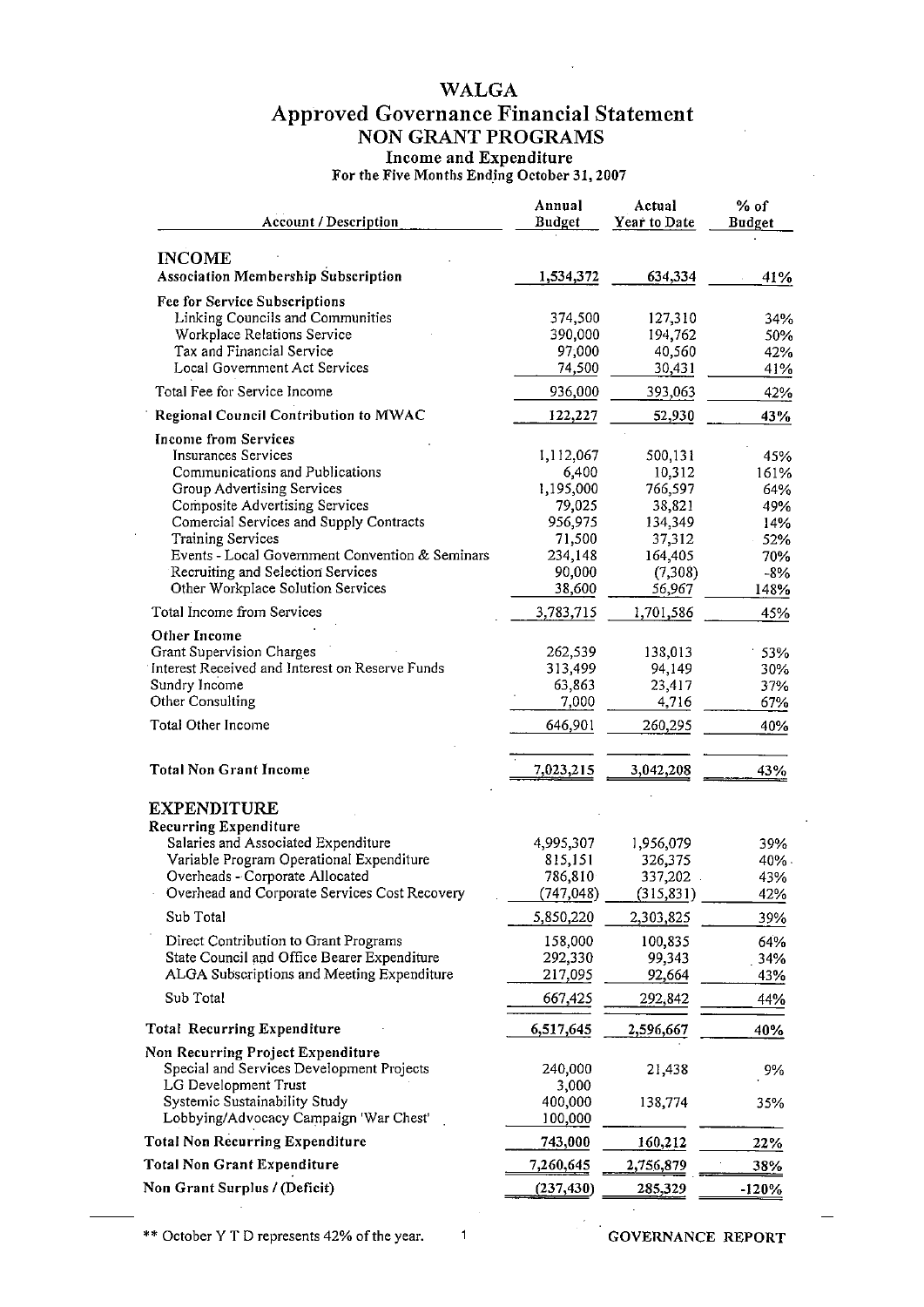# **WALGA BALANCE SHEET**<br>For the Five Months Ending October 31, 2007

 $\overline{\phantom{a}}$ 

 $\mathcal{L}_{\mathcal{A}}$ 

|                                                                                            |                       | October               |
|--------------------------------------------------------------------------------------------|-----------------------|-----------------------|
|                                                                                            | Actual                | Last Year             |
|                                                                                            |                       |                       |
| <b>Other Current Assets</b>                                                                |                       |                       |
| Debtors Control                                                                            | 3,604,701             | 2,886,088             |
| <b>Sundry Debtors</b><br>Prepayments                                                       | 1,179<br>91,452       | (341)<br>183,853      |
| Accrued Income -                                                                           | 243,081               | 164,692               |
| Civic Legal Services Unallocated<br><b>Suspense Accounts</b>                               | 21,500<br>(8,348)     | 24,053<br>31,349      |
| <b>Total Non Cash Current Assets</b>                                                       | 3,953,565             | 3,289,694             |
|                                                                                            |                       |                       |
| <b>Non Current Assets</b>                                                                  |                       |                       |
| <b>Property, Plant &amp; Equipment</b><br>Leasehold Improvements                           | 459,130               | 449,170               |
| Accumulated Amortisation - Lease Improvements                                              | (191, 404)            | (164, 966)            |
| Office Equipment                                                                           | 1,176,960             | 1,048,659             |
| Accumulated Depreciation - Office Equipment<br>Motor Vehicles                              | (658, 110)<br>217,351 | (601, 754)<br>414,393 |
| Vehicles - Salary Sacrifice at Net Owing                                                   | 183,952               | 104,056               |
| Accumulated Depreciation - Motor Vehicles                                                  | (36, 612)             | (116, 220)            |
| <b>Total Non Current Assets</b>                                                            | 1,151,267             | 1,133,338             |
| <b>TOTAL ASSETS</b>                                                                        | 11,220,838            | 11,790,006            |
| <b>LIABILITIES</b>                                                                         |                       |                       |
| <b>Current Liabilities</b>                                                                 |                       |                       |
| <b>Creditors Control</b>                                                                   | 1,086,669             | 1,158,883             |
| Income In Advance - Subs & Insurance Services<br>Income In Advance - Project Contributions | 1,774,755<br>263,177  | 1,644,474<br>2,430    |
| <b>Accrued Expenses</b>                                                                    | 13,471                | 88,327                |
| Advertising Scheme Rebate Accrual                                                          | 495,021               | 518,998               |
| <b>WALGA Social Club Trust</b><br>Payroll, Taxation Controls                               | 35<br>127,869         | (2,778)<br>99,570     |
| <b>Total Current Liabilities</b>                                                           | 3,760,997             | 3,509,904             |
|                                                                                            |                       |                       |
| <b>Unexpended Grants</b>                                                                   |                       |                       |
| <b>NRM Facilitator</b>                                                                     | 76,640                | 18,367                |
| NRM Land Use Planning Project<br>NRM Facilitator Operational Budget                        | 97,578<br>24,358      | 159,148               |
| SW NRM Land Use Planning                                                                   | 130,716               |                       |
| ERO Programme                                                                              |                       | 26,977                |
| <b>IRIS Project</b><br>Data Collation & Administration                                     | 9.128                 | 729                   |
| Strategic Partnership Funding                                                              | (51, 370)             |                       |
| Waste Oil Disposal & Collection Infrastructure                                             |                       | 7,468                 |
| MRWA Road Research/Development (Minder)                                                    | 288,569               | 238,525               |
| MRWA Roman Programme<br>Road Safety Strategy (Roadwise)                                    | 172,652<br>411,836    | 217,233<br>379,320    |
| Community Road Safety Grants                                                               | 22,005                | 343,305               |
| Safe Routes to Schools                                                                     |                       | .7,630                |
| Residential Planning Codes (from DPI)<br><b>LGDF Elected Member Training</b>               | 1,365                 | 1,365<br>3,611        |
| Native Title Information Sessions                                                          | 7,685                 | 7,263                 |
| Native Title Legal Service                                                                 | 4,496                 | 33,748                |
| Broadband Aggregation Brokerage                                                            |                       | 48,640                |
| Child Car Restraint Project<br>Heritage Loan Scheme                                        | 41,947<br>610,783     | 26,124<br>550,713     |
| Local Activity Grants 2006                                                                 |                       | 3,625                 |

 $\ddot{\phantom{a}}$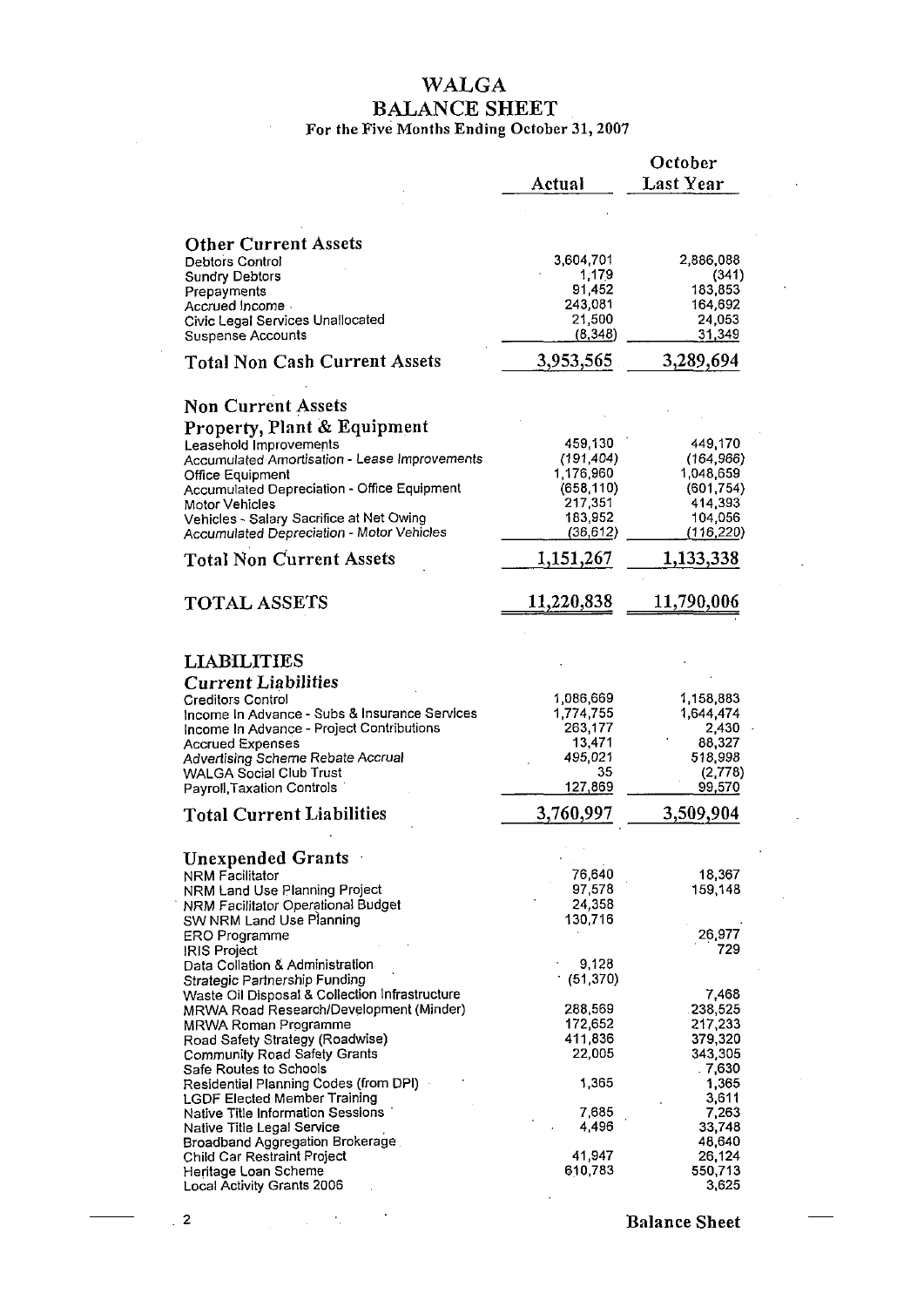# **WALGA BALANCE SHEET**<br>For the Five Months Ending October 31, 2007

 $\sim$   $\sim$ 

 $\mathbb{R}^2$ 

|                                                                      | Actual            | October<br>Last Year |
|----------------------------------------------------------------------|-------------------|----------------------|
|                                                                      |                   |                      |
| <b>CASH ASSETS</b>                                                   |                   |                      |
| <b>Unallocated Operating Funds</b>                                   |                   |                      |
| Operating, Cheque Accounts                                           | (234, 494)        | 525,770              |
| Investments                                                          | 2,395,436         | 2,836,312            |
| Petty Cash                                                           | <u>1,194</u>      | 1,194                |
| <b>Total Operating Funds</b>                                         | 2,162,136         | 3,363,276            |
| <b>Restricted Funds (Reserves)</b>                                   |                   |                      |
| Long Service Leave/Annual Leave Reserve                              | 677,517           | 601,743              |
| Contingency and Development Reserve                                  | 244,755           | 231,305              |
| Capital Equipment Reserve                                            | 261,376           | 247,013              |
| Special Projects Reserve                                             | 109,901           | 103,862              |
| Planning & Legal Action Reserve                                      | 30,000            | 28,351               |
| L G Development Trust                                                | 64,897            | 61,330               |
| <b>CUCA Development Trust</b>                                        | 14,171            | 13,392               |
| <b>Total Restricted Funds (Reserves)</b>                             | 1,402,617         | 1,286,996            |
| <b>Restricted Funds (Grants)</b>                                     |                   |                      |
| Heritage Loan Scheme                                                 | 610,783           | 552,363              |
| <b>NRM Facilitator</b>                                               | 36,640            | 18,367               |
| NRM Policy Position Project                                          |                   | (21)                 |
| NRM Land Use Planning Project                                        | (4, 452)          | 98,137               |
| NRM Facilitator Operational Budget                                   | 24,358            |                      |
| SW NRM Land Use Planning                                             | 83,022            |                      |
| New Water Ways<br>ERO Programme                                      | 30,730            | 40,592<br>26,977     |
| Waste Management Programs                                            | 4                 | 82,041               |
| Data Collation & Administration                                      | 9,128             |                      |
| Strategic Partnership Funding (MWAC)                                 | (51, 370)         |                      |
| Waste Oil Disposal & Collection Grant                                |                   | 7,468                |
| MRWA Road Research/Develop Trust (Minder)                            | 288,829           | 238,525              |
| MRWA Roman Programme                                                 | 172,652           | 162,233              |
| Road Safety Strategy (Roadwise)                                      | 415,880           | (112, 219)           |
| <b>Community Road Safety Grants</b>                                  | 22,005            | 122,860              |
| Child Car Restraint Project                                          | 41,947            | 26,124               |
| Perth Biodiversity Project<br>Perth Biodiversity Project "Phase Two" | 60,649            | 77,377               |
| SW LG Biodiversity Project                                           |                   | 171,898              |
| SW LG Biodiversity Phase Two                                         | 9,259             |                      |
| Behaviour Change for Natural Diversity                               | 26,228            |                      |
| Native Title Information Session                                     | 7,685             | 7,263                |
| Native Title Legal Services                                          | 4,496             | 74,748               |
| <b>Local Activity Grants</b>                                         |                   | 3,625                |
| Local Activity Grants (Round 7)                                      | 32,424            |                      |
| <b>Disability Access Support Grants</b>                              |                   | 135,054              |
| Disability Access & Inclusion Plan Grants                            | 274,807           |                      |
| Emergency Management Project                                         | 32,280            |                      |
| Sports Fees and Charges                                              | 20,423            |                      |
| Social Research Grant                                                | 24,193            | 71,683               |
| Employment for People with Disabilities                              | 29,948            | 50,740               |
| You're Welcome Grants<br>You're Welcome "Round Two"                  | (428)<br>250,872  | 702,248              |
| Captivate                                                            | . 96,896          | 135,573              |
| Broadband Aggregation Brokerage                                      |                   | 8,640                |
| Safe Routes to School                                                |                   | 7,630                |
| LGDF Elected Member Training Grant                                   |                   | 5,411                |
| Residential Planning Codes (DPI)                                     | 1,365             | 1,365                |
| <b>Total Restricted Funds (Grants)</b>                               | <u>2,551,25</u> 3 | 2,716,702            |
| <b>Total Cash Assets</b>                                             | 6,116,006         | 7,366,974            |

**Balance Sheet** 

 $\frac{1}{2}$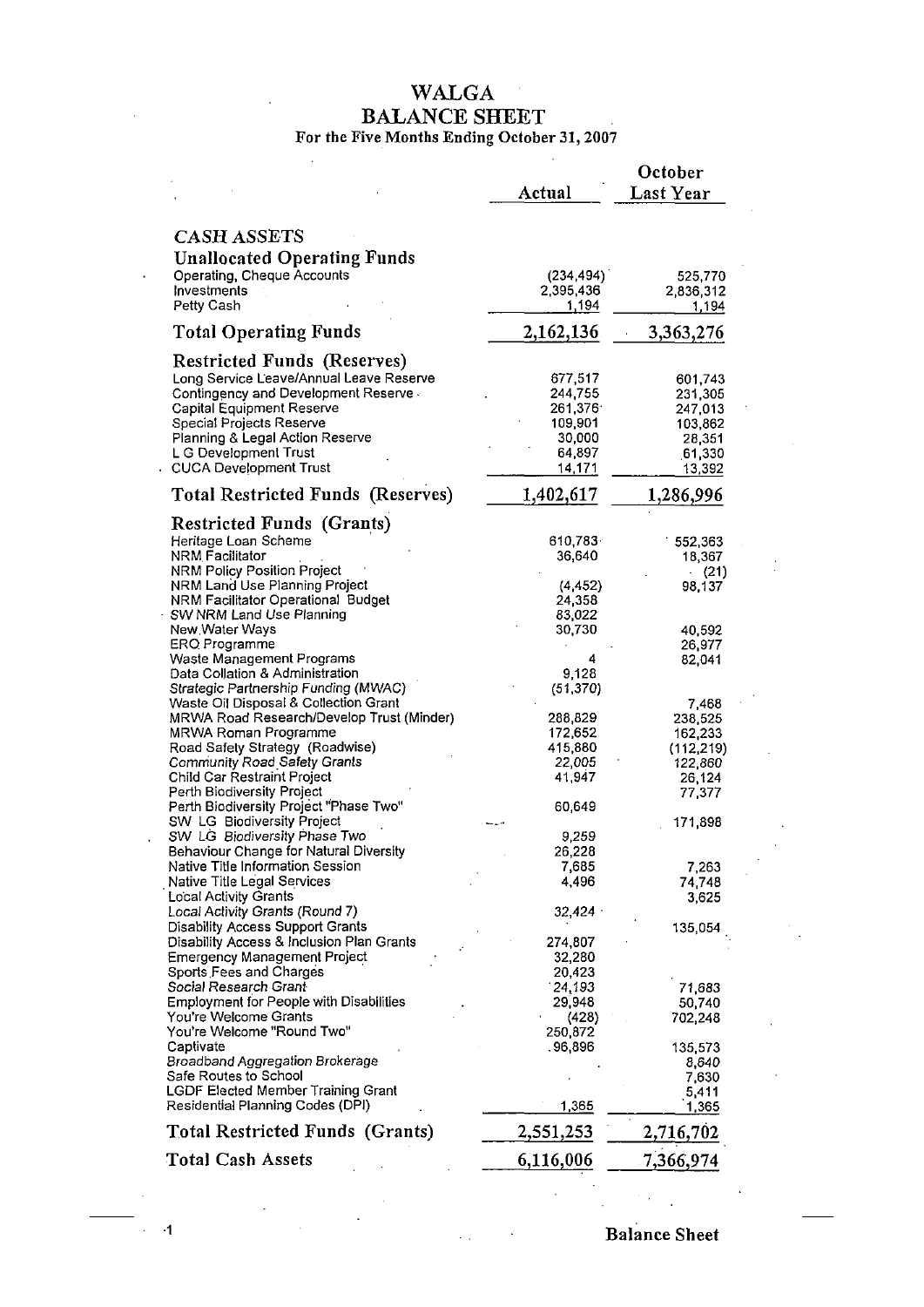# **WALGA** BALANCE SHEET<br>For the Five Months Ending October 31, 2007

|                                                                                                    | Actual                      | October<br>Last Year |
|----------------------------------------------------------------------------------------------------|-----------------------------|----------------------|
|                                                                                                    |                             |                      |
| Local Activity Grants (Round 7)<br>Disability Access & Inclusion Grants<br>Sports Fees and Charges | 32,424<br>274,808<br>20,423 | 135,054              |
| Social Research Grant                                                                              | 24,193                      | 71,683               |
| Employment for People with Disabilities                                                            | 29,948                      | 50,740               |
| Your're Welcome Grants<br>Your're Welcome "Round Two"                                              | 250,444                     | 701,988              |
| Captivate                                                                                          | 96,896                      | 207,073              |
| <b>Emergency Management Project</b>                                                                | 32,280                      | (780)                |
| National Emergency Volunteer Support                                                               | 40,000                      |                      |
| <b>WALGA Social Club Trust</b><br>Perth Biodiversity Project                                       |                             | 2,448                |
| Perth Biodiversity Project "Phase Two"                                                             | 145,102                     | 168,597              |
| SW LG Biodiversity Project                                                                         |                             | 171,898              |
| SW LG Biodiversity Phase Two                                                                       | 86,622                      |                      |
| Behaviour Change for Natural Diversity<br>New Water Ways                                           | 41,228                      | 41,000               |
|                                                                                                    | 30,730                      | 31,811               |
| <b>Total Unexpended Grants</b>                                                                     | 2,953,486                   | 3,655,303            |
|                                                                                                    |                             |                      |
| <b>Current Provisions</b>                                                                          |                             |                      |
| Provision For Annual Leave<br>Provision For Long Service Leave                                     | 356,783                     | 345,816              |
| Provision for Contracted Prof. Development                                                         | 189,781<br>32,676           | 149,246<br>22,642    |
| <b>Total Current Provisions</b>                                                                    | 579,240                     | 517,704              |
|                                                                                                    |                             |                      |
| <b>Non Current Provisions</b>                                                                      |                             |                      |
| Non Current Provision for Long Service Leave                                                       | 130,952                     | 146,663              |
| <b>Total Non Current Liabilities</b>                                                               | 130,952                     | 146,663              |
| <b>TOTAL LIABILITES</b>                                                                            |                             |                      |
|                                                                                                    | 7,424,675                   | 7,829,574            |
| <b>NET ASSETS</b>                                                                                  | 3,796,163                   | 3,960,432            |
|                                                                                                    |                             |                      |
| <b>MEMBERS' EQUITY</b>                                                                             |                             |                      |
| Accumulated Funds at beginning of year<br><b>Accumulated Reserves</b>                              | 2,105,068                   | 2,095,610            |
|                                                                                                    | 1,405,765                   | 1,256,257            |
| Surplus / (Deficit) for the Year                                                                   |                             |                      |
| Recurring Expenditure                                                                              | 415.851                     | 683,903              |
| Non Recurring Project Expenditure                                                                  | (130, 523)                  | <u>(75,337)</u>      |
| Total Surplus / (Deficit) for the Year                                                             | 285,328                     | 608,566              |
| TOTAL MEMBERS' EQUITY                                                                              |                             |                      |
|                                                                                                    | 3,796,161                   | 3,960,433            |

 $\mathbf{r}$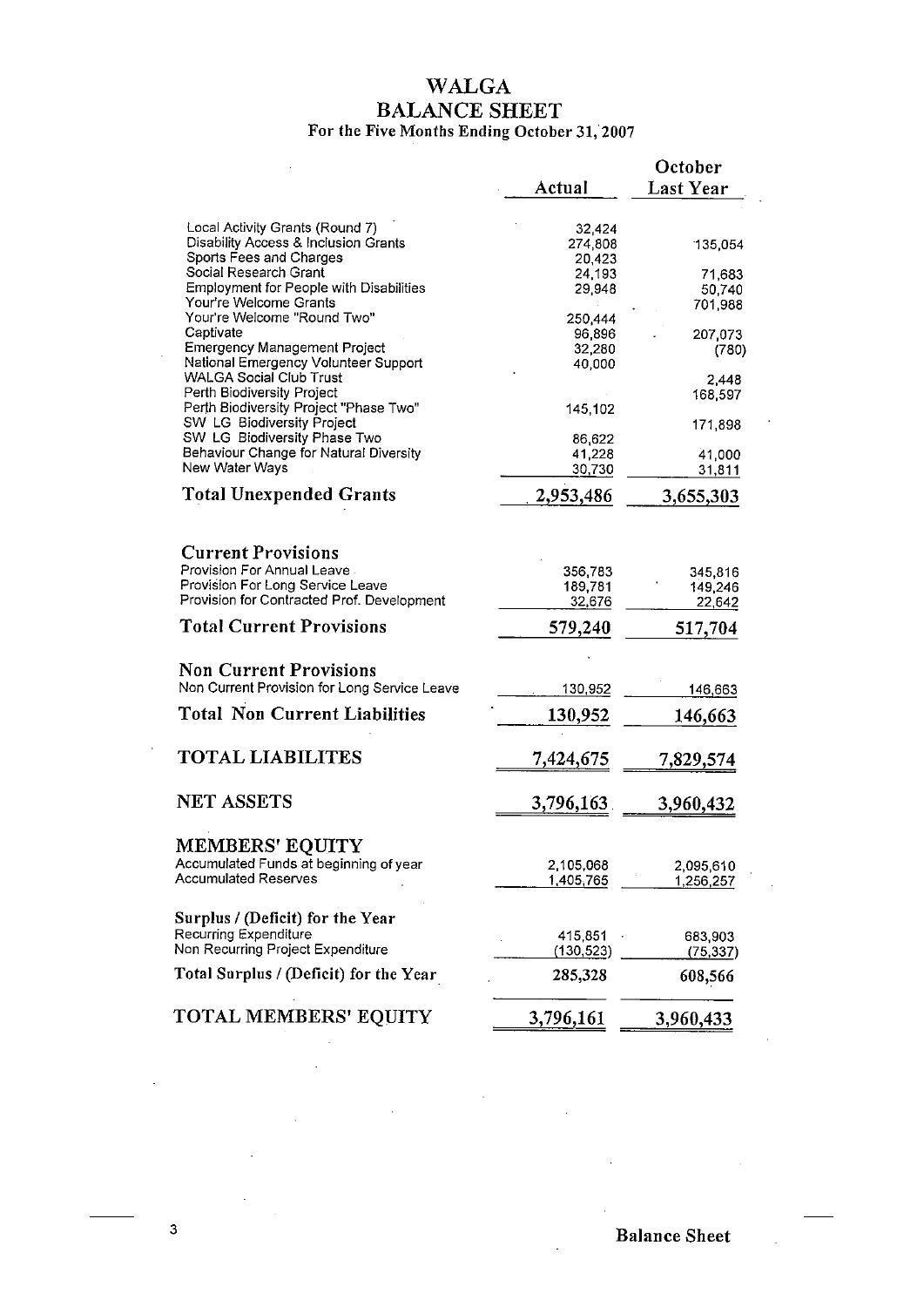# 2007 / 2008 FINANCIAL STATEMENTS.

Grant Programmes Summary<br>For the Five Months Ending October 31, 2007

 $\ddot{\phantom{1}}$ 

|                                     | Account / Description                                                        | Annual<br><b>Budget</b> | Actual<br>Year to Date | % of<br><b>Budget</b> | Current<br>Month      | Previous<br>Month   |
|-------------------------------------|------------------------------------------------------------------------------|-------------------------|------------------------|-----------------------|-----------------------|---------------------|
|                                     | S W NRM LAND USE PLANNING 4-4325                                             |                         |                        |                       |                       |                     |
| Total Income<br>Total Expenditure   |                                                                              | 270,595                 | 130,716                | 48%                   | 81,610                | 327                 |
|                                     | Surplus / (Deficit)                                                          | 270,595                 | 130,716                |                       | 81,610                | 327                 |
|                                     | NRM LAND USE PLANNING 4-4326                                                 |                         |                        |                       |                       |                     |
| Total Income.                       |                                                                              | 412,120                 | 303,303                | 74%                   | 102,030               |                     |
| Total Expenditure                   | Surplus / (Deficit)                                                          | 412,120                 | 205,725<br>97,578      | 50%                   | 204,393<br>(102, 363) | 333<br>(333)        |
| NRM FACILITATOR 4-1602              |                                                                              |                         |                        |                       |                       |                     |
| Total Income                        |                                                                              | 158,600                 | 116,932                | 74%                   | 43,436                | 3,573               |
| Total Expenditure                   |                                                                              | 158,202                 | 40,292                 | 25%                   | 14,261                | 9,305               |
|                                     | Surplus / (Deficit)                                                          | 398                     | 76,640                 | 19256%                | 29,175                | (5, 731)            |
|                                     | NRM FACILITATOR OPERATIONAL BUDGET                                           | 4-1662                  |                        |                       |                       |                     |
| Total Income<br>Total Expenditure   |                                                                              | 49,000<br>49,725        | $-39,700$<br>15,342    | -8-1-%<br>31%         | 128<br>3,530          | 206                 |
|                                     | Surplus / (Deficit)                                                          | (725)                   | 24,358                 | -3360%                | (3, 402)              | 3,254<br>(3,047)    |
| MWAC - IRIS PROJECT 4-4113          |                                                                              |                         |                        |                       |                       |                     |
| Total Income                        |                                                                              |                         | 765                    |                       |                       | 5                   |
| Total Expenditure                   |                                                                              |                         | 765                    |                       | 765                   |                     |
|                                     | Surplus / (Deficit)<br>WASTE OIL DISPOSAL & COLLECTION INFRASTRUCTURE 4-1646 |                         |                        |                       | (765)                 | 5                   |
| Total Income                        |                                                                              |                         | 7,424                  |                       |                       |                     |
| Total Expenditure                   |                                                                              |                         | 7,424                  |                       |                       |                     |
|                                     | DATA COLLATION & ADMINISTRATION 4-1650                                       |                         |                        |                       |                       |                     |
| Total Income                        |                                                                              | 23,102                  | 19,828                 | 86%                   | 58                    | 96                  |
| Total Expenditure                   | Surplus / (Deficit)                                                          | 23,102                  | 10,700<br>9,128        | 46%                   | 3,528<br>(3, 470)     | 1,793<br>(1,697)    |
|                                     | STRATEGIC PARTNERSHIP FUNDING (MWAC) 4-1651                                  |                         |                        |                       |                       |                     |
| Total Income                        |                                                                              | 103,901                 |                        |                       |                       |                     |
| Total Expenditure                   |                                                                              | 128,901                 | 51,370                 | 40%                   | 10,274                | 10,274              |
|                                     | Surplus / (Deficit)                                                          | (25,000)                | (51, 370)              | 205%                  | (10, 274)             | (10, 274)           |
| <b>MINDER 4-1611</b>                |                                                                              |                         |                        |                       |                       |                     |
| Total Income                        |                                                                              | 454,500                 | 455,558                | 100%                  | 5,255                 | 6,066               |
| Total Expenditure                   | Surplus / (Deficit)                                                          | 454,500                 | 166,989<br>288,569     | 37%                   | 43,115<br>(37, 860)   | 27,747<br>(21, 681) |
|                                     |                                                                              |                         |                        |                       |                       |                     |
| <b>ROMAN 4-1612</b><br>Total Income |                                                                              | 262,000                 | 269,287                | 103%                  | 892                   | 1,426               |
| Total Expenditure                   |                                                                              | 262,000                 | 96,635                 | 37%                   | 21,713                | 21,937              |
|                                     | Surplus / (Deficit)                                                          |                         | 172,652                |                       | (20, 821)             | (20, 511)           |
| ROADWISE 4-1613 to 1630             |                                                                              |                         |                        |                       |                       |                     |
| Total Income                        |                                                                              | 2,107,831               | 1,086,575              | 52%                   | 326,440               | 12,528              |
| Total Expenditure                   | Surplus / (Deficit)                                                          | 2,097,678<br>10,153     | 674,739<br>411,836     | 32%<br>4056%          | 148,890               | 129,311             |
|                                     |                                                                              |                         |                        |                       | 177,550               | (116, 782)          |
| Total Income                        | COMMUNITY ROAD SAFETY GRANTS 4-1713                                          |                         |                        |                       |                       |                     |
| Total Expenditure                   |                                                                              | 805,100<br>805,100      | 558,658<br>536,653     | 69%<br>67%            | 188,764<br>440,985    | 1,704<br>(18, 170)  |
|                                     | Surplus / (Deficit)                                                          |                         | 22,005                 |                       | (252, 220)            | 19,874              |
|                                     |                                                                              |                         |                        |                       |                       |                     |
|                                     | CHILD CAR RESTRAINT PROJECT 4-1814                                           |                         |                        |                       |                       |                     |
| Total Income                        |                                                                              | 56,071                  | 56,664                 | 101%                  | 208                   | 320                 |
| Total Expenditure                   | Surplus / (Deficit)                                                          | 56,054<br>17            | 14,717<br>41,947       | 26%<br>246746%        | 3,420<br>(3,211)      | 2,916<br>(2, 596)   |

\*\* October Y T D represents 42% of the year.

 $\ddotsc$ 

Grant Summarv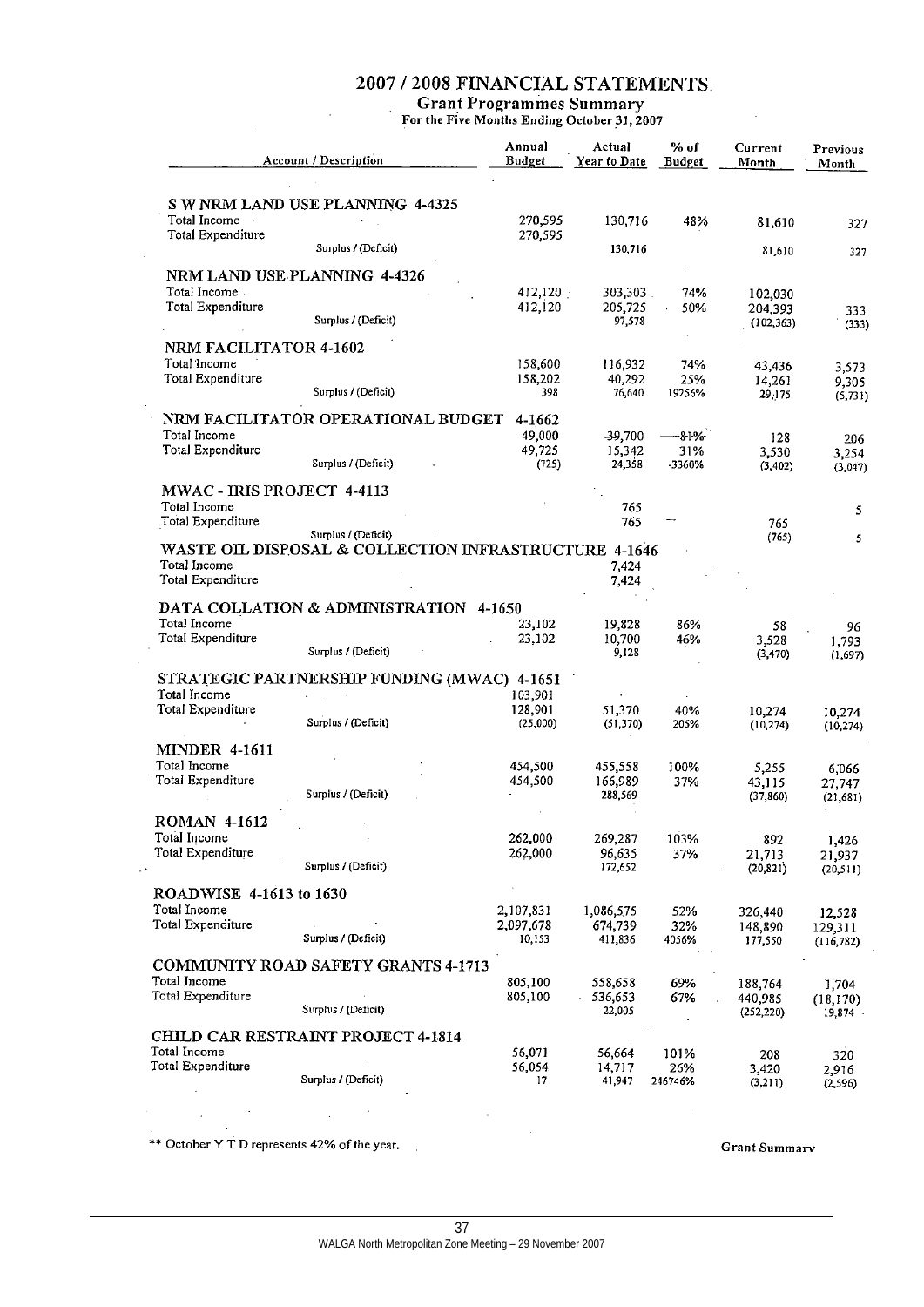# 2007 / 2008 FINANCIAL STATEMENTS

 $\overline{a}$ 

Grant Programmes Summary<br>For the Five Months Ending October 31, 2007

|                                              | <b>Account / Description</b>                             | Annual<br><b>Budget</b> | Actual<br>Year to Date | % of<br><b>Budget</b> | Current<br>Month     | Previous<br>Month |
|----------------------------------------------|----------------------------------------------------------|-------------------------|------------------------|-----------------------|----------------------|-------------------|
|                                              | NATIVE TITLE INFORMATION SESSIONS 4-4010                 |                         |                        |                       |                      |                   |
| Total Income                                 | Surplus / (Deficit)                                      | 7,671<br>7,671          | 7.685<br>7,685         | $100\%$<br>100%       | 35<br>35             | 51<br>51          |
|                                              | NATIVE TITLE LEGAL SERVICE 4-4011                        |                         |                        |                       |                      |                   |
| Total Income                                 |                                                          | 35,554                  | 35,314                 | 99%.                  | 21                   | 30                |
| Total Expenditure                            | Surplus / (Deficit)                                      | 500<br>35,054           | 30,818<br>4,496        | 6164%<br>13%          | 42<br>(21)           | 42<br>(12)        |
| <b>HERITAGE LOAN SCHEME 4-4200</b>           |                                                          |                         |                        |                       |                      |                   |
| Total Income<br>Total Expenditure            |                                                          | 663,563                 | 637,171                | 96%                   | 8,146                | 453               |
|                                              | Surplus / (Deficit)                                      | 192,450<br>471,113      | 26,388<br>610,783      | 14%<br>130%           | 834<br>7,312         | 2,213<br>(1,759)  |
|                                              | LOCAL ACTIVITY GRANTS (Round 7) 4-4221                   |                         |                        |                       |                      |                   |
| Total Income<br>Total Expenditure            |                                                          | 1,030,000               | 51,125                 | 5%                    |                      | 50,000            |
|                                              | Surplus / (Deficit)                                      | 1,030,000               | 18,701<br>32,424       | 2%                    | 4,150<br>(4,150)     | 7,601<br>42,399   |
|                                              | DISABILITY ACCESS & INCLUSION PLAN (Round 1) 4-4207      |                         |                        |                       |                      |                   |
| Total Income                                 |                                                          |                         | 95,728                 |                       | Ţ                    | (142)             |
| Total Expenditure                            | Surplus / (Deficit)                                      |                         | 95,727<br>1            |                       | <sup>1</sup>         | (142)             |
|                                              | DISABILITY ACCESS & INCLUSION PLAN (Round 2) 4-4208      |                         |                        |                       |                      |                   |
| Total Income                                 |                                                          | 264,754                 | 282,178                | 107%                  | 1,266                | 1,985             |
| Total Expenditure                            |                                                          | 264,754                 | 7,371                  | 3%                    | 1,140                | 2,811             |
|                                              | Surplus / (Deficit)                                      |                         | 274,807                |                       | 126                  | (826)             |
|                                              | SPORTS FACILITIES - FEES & CHARGES - 4-4209              |                         |                        |                       |                      |                   |
| Total Income                                 | Surplus / (Deficit)                                      |                         | 20,423<br>20,423       |                       | 94<br>$94 -$         | 135<br>135        |
| <b>SOCIAL RESEARCH GRANT 4-4210</b>          |                                                          |                         |                        |                       |                      |                   |
| Total Income<br>Total Expenditure            |                                                          | 35,777                  | 25,028                 | 70%                   | 112                  | 163               |
|                                              | Surplus / (Deficit)                                      | 35,777                  | 835<br>24,193          | 2%                    | 167<br>(55)          | 167<br>(5)        |
|                                              | RESEARCH GRANT - EMPLOYMENT for PEOPLE with DISABILITIES |                         |                        | 4-4211                |                      |                   |
| Total Income                                 |                                                          | 30,600                  | 33,042                 | 108%                  | 149.                 | 216               |
| Total Expenditure                            | Surplus / (Deficit)                                      | 30,600                  | 3,094                  | 10%                   | $-2,446$             | 162               |
|                                              |                                                          |                         | 29,948                 |                       | (2, 297)             | 54                |
| Total Income                                 | YOU'RE WELCOME "Round One" 4-4212                        | 90,421                  | 295,997                | 327%                  |                      |                   |
| Total Expenditure                            |                                                          | 90,421                  | 295,997                | 327%                  |                      |                   |
|                                              | YOU'RE WELCOME "Round Two" 4-4214                        |                         |                        |                       |                      |                   |
| Total Income                                 |                                                          |                         | 255,918                |                       | 1,156                | 1,676             |
| Total Expenditure 1                          | Surplus / (Deficit)                                      |                         | 5,474<br>250,444       |                       | 1,474<br>(318)       | 1,000<br>676      |
| <b>CAPTIVATE</b>                             | 4-4213                                                   |                         |                        |                       |                      |                   |
| Total Income                                 |                                                          | 130,274                 | 116,476                | 89%                   | 447                  | 764               |
| Total Expenditure                            | Surplus / (Deficit)                                      | 130,274                 | 19,580<br>96,896       | 15%                   | 416                  | 17,916            |
|                                              |                                                          |                         |                        |                       | 31                   | (17, 152)         |
| <b>EMERGENCY PROJECT 4-4220</b>              |                                                          |                         |                        |                       |                      |                   |
| Total Income<br>Total Expenditure            |                                                          | 187,481<br>187,403      | 149,211<br>116,931     | 80%<br>62%            | 128<br>21,085        | 15,562            |
|                                              | Surplus / (Deficit)                                      | 78                      | 32,280                 | 41385%                | (20,958)             | (15, 562)         |
|                                              | NATIONAL EMERGENCY VOLUNTEER SUPPORT 4-4230              |                         |                        |                       |                      |                   |
| Total Income.                                | Surplus / (Deficit)                                      |                         | 40,000<br>40,000       |                       | 40,000<br>40,000     |                   |
|                                              |                                                          |                         |                        |                       |                      |                   |
| ** October Y T D represents 42% of the year. |                                                          |                         |                        |                       | <b>Grant Summary</b> |                   |

 $\ddot{\phantom{a}}$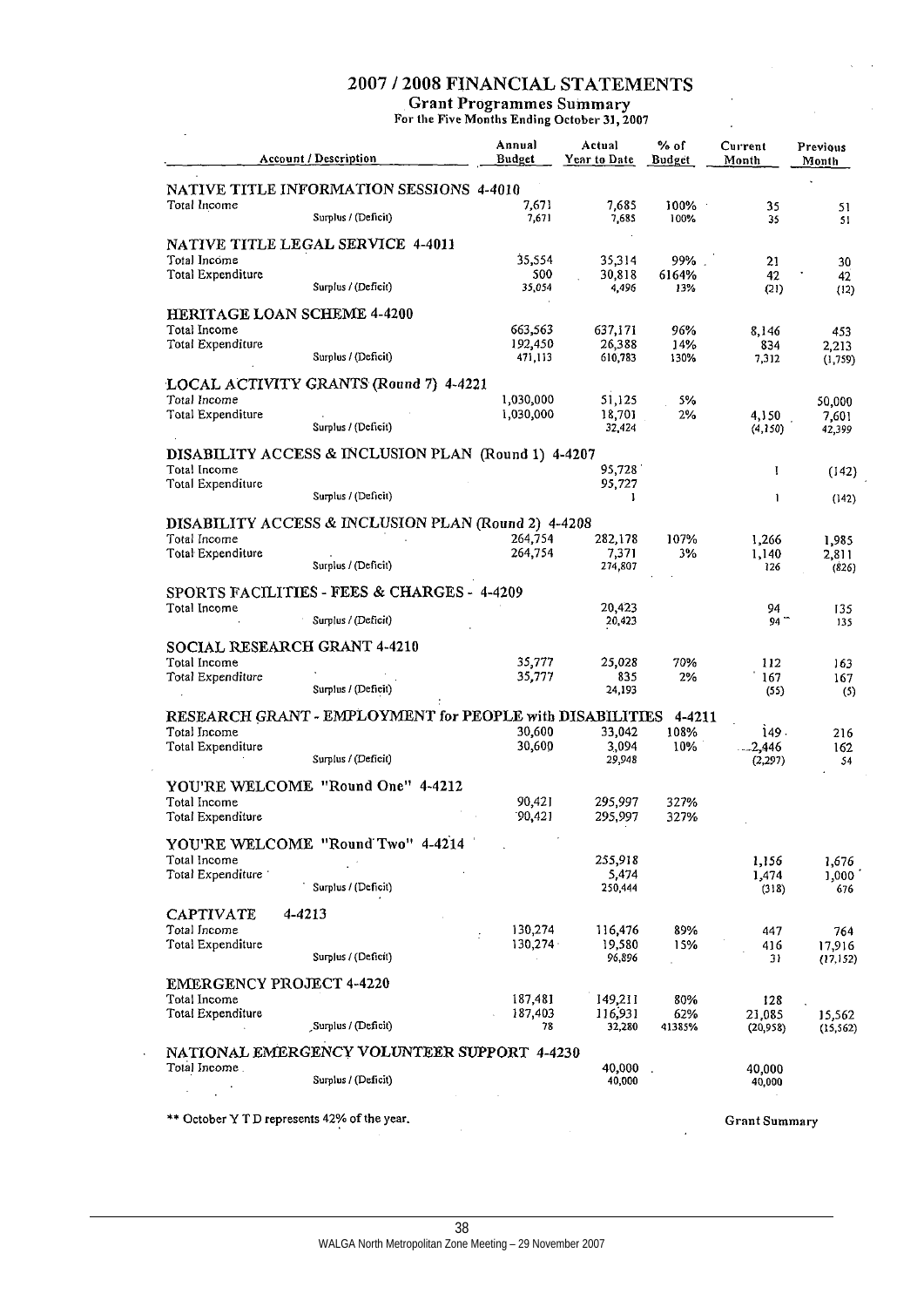# 2007 / 2008 FINANCIAL STATEMENTS

Grant Programmes Summary<br>For the Five Months Ending October 31, 2007

| <b>Account / Description</b>                                                                                              |                                               | Annual<br><b>Budget</b> | Actual<br>Year to Date | % of<br><b>Budget</b> | Current<br>Month | <b>Previous</b><br>Month |
|---------------------------------------------------------------------------------------------------------------------------|-----------------------------------------------|-------------------------|------------------------|-----------------------|------------------|--------------------------|
|                                                                                                                           | PERTH BIODIVERSITY PROJECT "Phase Two" 4-4310 |                         |                        |                       |                  |                          |
| Total Income                                                                                                              |                                               | 526,269                 | 428,354                | 81%                   | 88,755           | 4,426                    |
| Total Expenditure                                                                                                         |                                               | 526,269                 | 283,252                | 54%                   | 80,542           | 65,236                   |
|                                                                                                                           | Surplus / (Deficit)                           |                         | 145,102                |                       | 8,213            | (60, 810)                |
|                                                                                                                           | S W LG BIODIVERSITY"Phase Two"4-4303          |                         |                        |                       |                  |                          |
| Total Income                                                                                                              |                                               | 477,711                 | 303,958                | 64%                   | 77,733           | 314                      |
| Total Expenditure                                                                                                         |                                               | 477,711                 | 217,336                | 45%                   | 71,266           | 44,407                   |
|                                                                                                                           | Surplus / (Deficit)                           |                         | 86,622                 |                       | 6,467            | (44, 093)                |
|                                                                                                                           | BEHAVIOUR CHANGE for NATURAL DIVERSITY        | 4-4302                  |                        |                       |                  |                          |
| Total Income                                                                                                              |                                               | 181,000                 | 178,510                | 99%                   | 15,148           |                          |
| Total Expenditure                                                                                                         |                                               | 181,000                 | 137,282                | 76%                   | 11,414           | 46,997                   |
|                                                                                                                           | Surplus / (Deficit)                           |                         | 41,228                 |                       | 3,735            | (46,997)                 |
|                                                                                                                           | NEW WATER WAYS GRANT 4-4350                   |                         |                        |                       |                  |                          |
| Total Income                                                                                                              |                                               | 257,888                 | 99,627                 | 39%                   | 243              | 310                      |
| Total Expenditure                                                                                                         |                                               | 163,202                 | 68,897                 | 42%                   | 22,217           | 13,889                   |
|                                                                                                                           | Surplus / (Deficit)                           | 94,686                  | 30,730                 | 32%                   | (21, 974)        | (13, 579)                |
| <b>Total Grant Income (All Grants)</b><br>(includes balance B/Fwd from Last Year)<br>Total Grant Expenditure (All Grants) |                                               | 8,621,783               | 6,101,151              | 71%                   | 982,253          | 86,633                   |
|                                                                                                                           |                                               | 8,028,338               | 3,149,032              | 39%                   | 1,112,066        | 406,702                  |
|                                                                                                                           | Grant Programmes Surplus / (Deficit)          | 593,445                 | 2,952,119              | 497%                  | (129, 813)       | (320, 069)               |
|                                                                                                                           |                                               |                         |                        |                       |                  |                          |

\*\* October Y T D represents 42% of the year.

**Grant Summary**